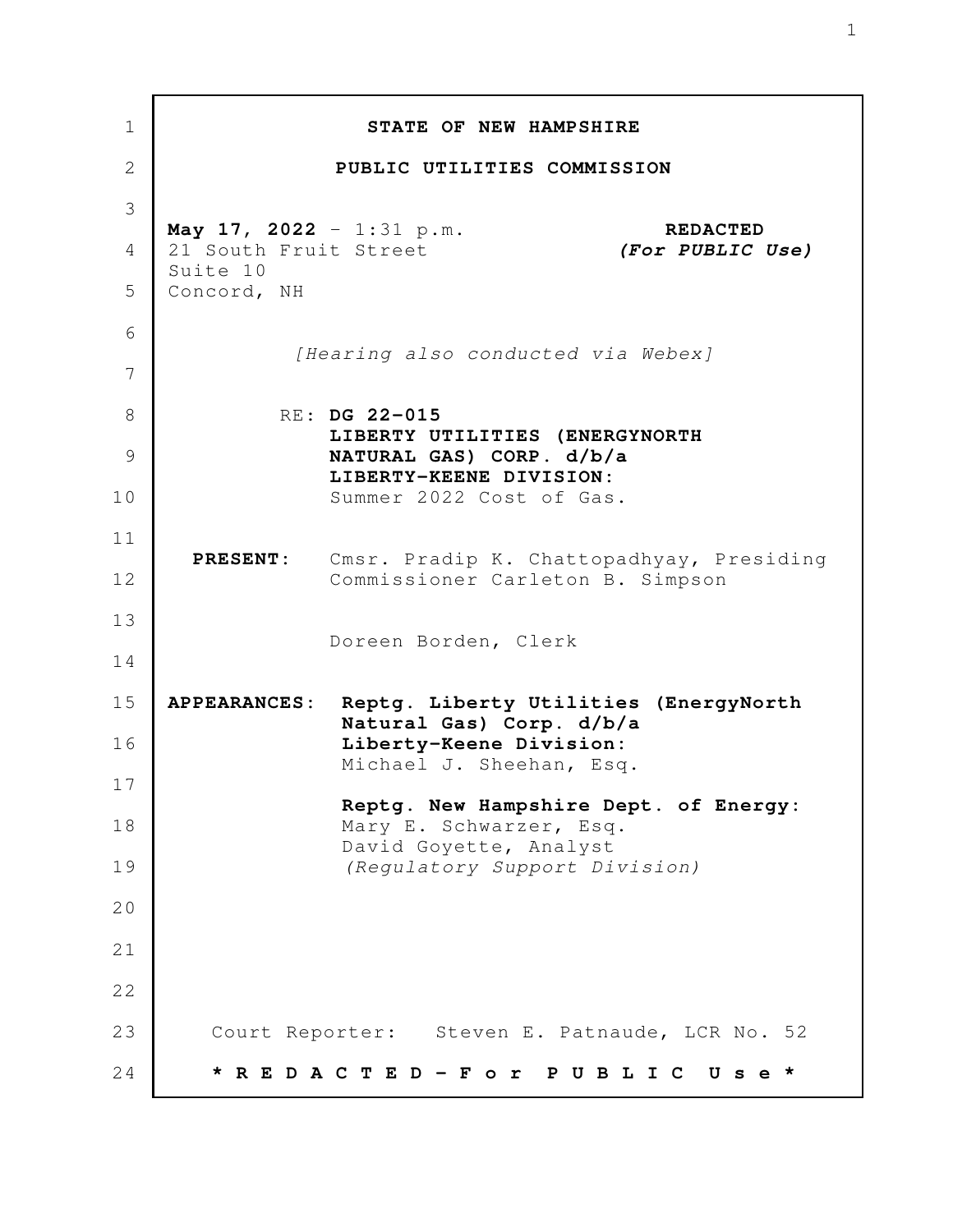**I N D E X PAGE NO. OPENING STATEMENT BY:** Ms. Schwarzer 11 **\* \* \* WITNESS PANEL: DEBORAH M. GILBERTSON CATHERINE A. McNAMARA** Direct examination by Mr. Sheehan 17 Interrogatories by Cmsr. Simpson 46 Redirect examination by Mr. Sheehan 56 Interrogatories by Cmsr. Chattopadhyay 57 **\* \* \* CLOSING ARGUMENTS BY:** Mr. Sheehan 62 Ms. Schwarzer 70 *QUESTIONS BY:* Cmsr. Simpson 67 1 2 3 4 5 6 7 8 9 10 11 12 13 14 15 16 17 18 19 20 21 22 23 24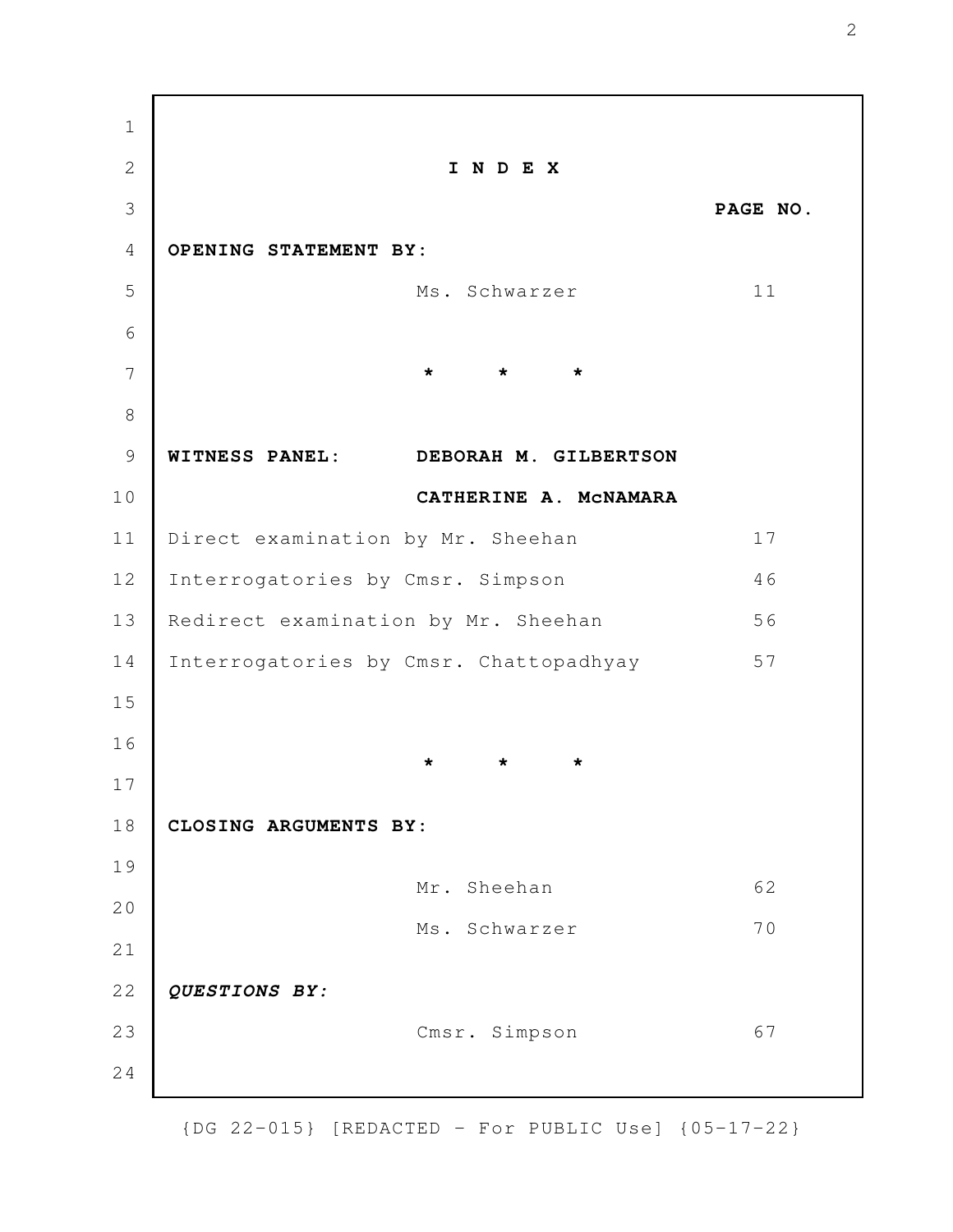| $\mathbf{1}$ |                |                                                         |           |
|--------------|----------------|---------------------------------------------------------|-----------|
| $\mathbf{2}$ |                | EXHIBITS                                                |           |
| 3            |                | EXHIBIT NO. DESCRIPTION                                 | PAGE NO.  |
| 4            | $\mathbf 1$    | Direct Testimony of<br>Deborah M. Gilbertson and        | premarked |
| 5            |                | Catherine A. McNamara, with<br>attachments $(05-10-22)$ |           |
| 6            |                | {CONFIDENTIAL VERSION}                                  |           |
| 7            | $\overline{2}$ | Direct Testimony of<br>Deborah M. Gilbertson and        | premarked |
| 8            |                | Catherine A. McNamara, with<br>attachments (05-10-22)   |           |
| 9            |                | [REDACTED - For PUBLIC Use]                             |           |
| 10           | 3              | Direct Testimony of<br>Deborah M. Gilbertson and        | premarked |
| 11           |                | Catherine A. McNamara, with<br>attachments (03-15-22)   |           |
| 12           |                | {CONFIDENTIAL VERSION}                                  |           |
| 13           | 4              | Direct Testimony of<br>Deborah M. Gilbertson and        | premarked |
| 14           |                | Catherine A. McNamara, with<br>attachments $(03-15-22)$ |           |
| 15           |                | [REDACTED - For PUBLIC Use]                             |           |
| 16           | 5              | Direct Testimony of<br>Deborah M. Gilbertson and        | premarked |
| 17           |                | Catherine A. McNamara, with<br>$attachments (04-25-22)$ |           |
| 18           |                | {CONFIDENTIAL VERSION}                                  |           |
| 19           | 6              | Direct Testimony of<br>Deborah M. Gilbertson and        | premarked |
| 20           |                | Catherine A. McNamara, with<br>attachments $(04-25-22)$ |           |
| 21           |                | [REDACTED - For PUBLIC Use]                             |           |
| 22           |                |                                                         |           |
| 23           |                |                                                         |           |
| 24           |                |                                                         |           |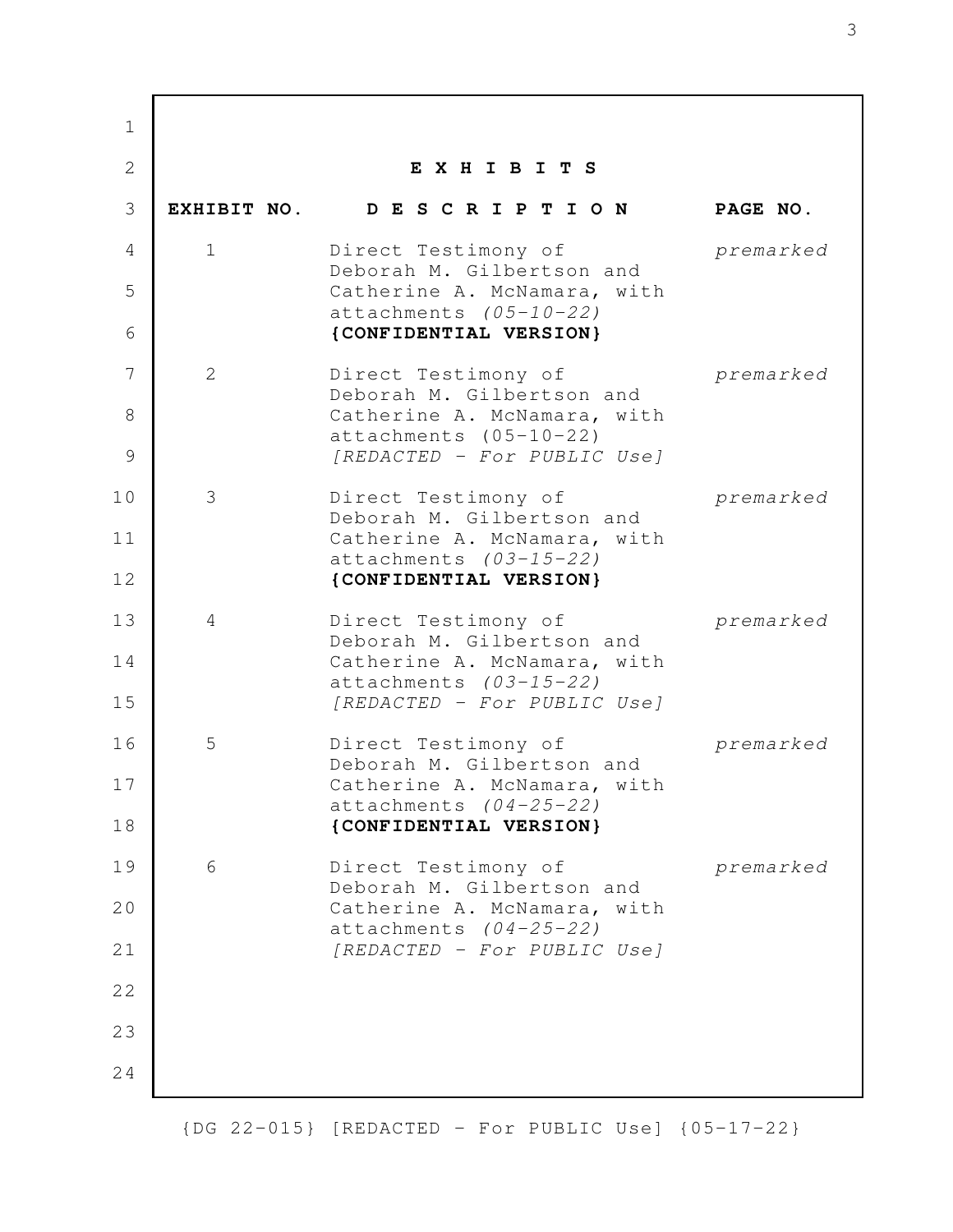**E X H I B I T S** *(continued)* **EXHIBIT NO. D E S C R I P T I O N PAGE NO.** 7 NH Dept of Energy Excerpts *premarked* from the Settlement Agreement in Liberty's Docket DG 20-105, Exhibit 49 Settlement Agreement originally marked Settlement Bates Pages 001, 013, 014, Appendix 4, and Appendix 5 8 Liberty-Keene Response to *premarked* DOE Data Request 1-4a without attachment 9 Liberty-Keene Response to *premarked* DOE Data Request 1-10 10 Liberty-Keene Response to *premarked* DOE Data Request 1-11 and Attachment 1-11.1 11 Liberty-Keene Response to *premarked* DOE Data Request 1-12 12 Liberty-Keene Response to *premarked* DOE Data Request 1-13a without attachment 13 Liberty-Keene Response to *premarked* DOE Data Request 1-17 without attachments 13a **RESERVED - TO BE FILED** (37), 62 *(Excel spreadsheet of LDAC Calculation provided in Exhibit 13 attachments)* 14 Liberty-Keene Response to *premarked* DOE Data Request 1-18 15 Liberty-Keene Response to *premarked* DOE Data Request 2-11 1 2 3 4 5 6 7 8 9 10 11 12 13 14 15 16 17 18 19 20 21 22 23 24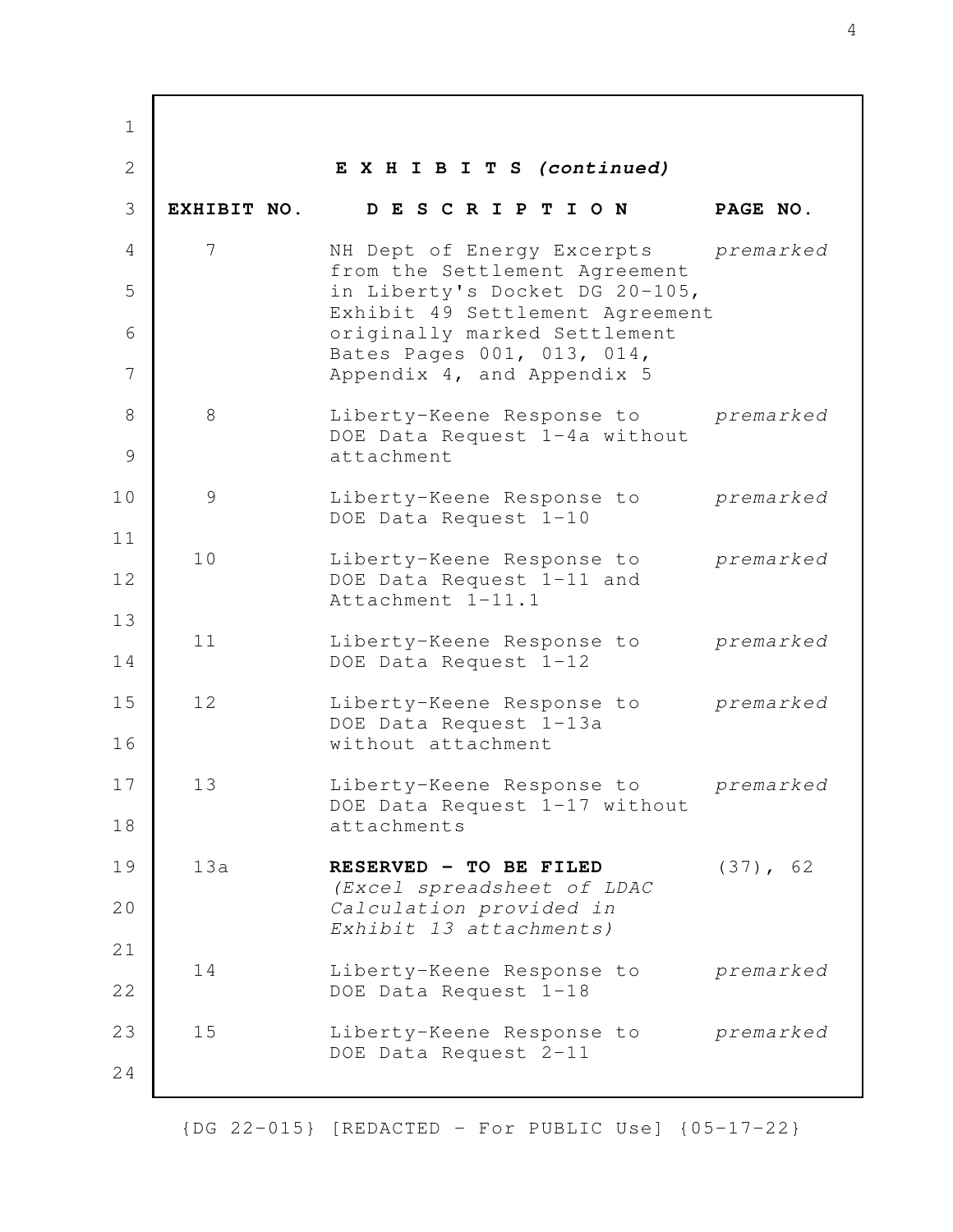**E X H I B I T S** *(continued)* **EXHIBIT NO. D E S C R I P T I O N PAGE NO.** 16 Liberty-Keene Response to *premarked* DOE Data Request 1-9 17 **RESERVED FOR RECORD REQUEST** (55), 62 *(RE: Update Schedule B of Exhibit 1, Bates 029, to provide the following: Add a new Line 9A to include the demand charges associated with CNG on a per therm basis; include Line 11 to include demand charges, plus a line to sum total costs; and provide the incremental costs after the CNG demand charges are added to include what the difference would be between propane and CNG after calculations) (Filed on 05/20/22 at Tab 29 of this docket)* **{CONFIDENTIAL VERSION}** 18 **RESERVED FOR RECORD REQUEST** 62 *(RE: Redacted version of Exhibit 17 as noted above, regarding an Update to Schedule B of Exhibit 1, Bates 029...) (Filed on 05/20/22 at Tab 29 of this docket) [REDACTED - For PUBLIC Use]* 1 2 3 4 5 6 7 8 9 10 11 12 13 14 15 16 17 18 19 20 21 22 23 24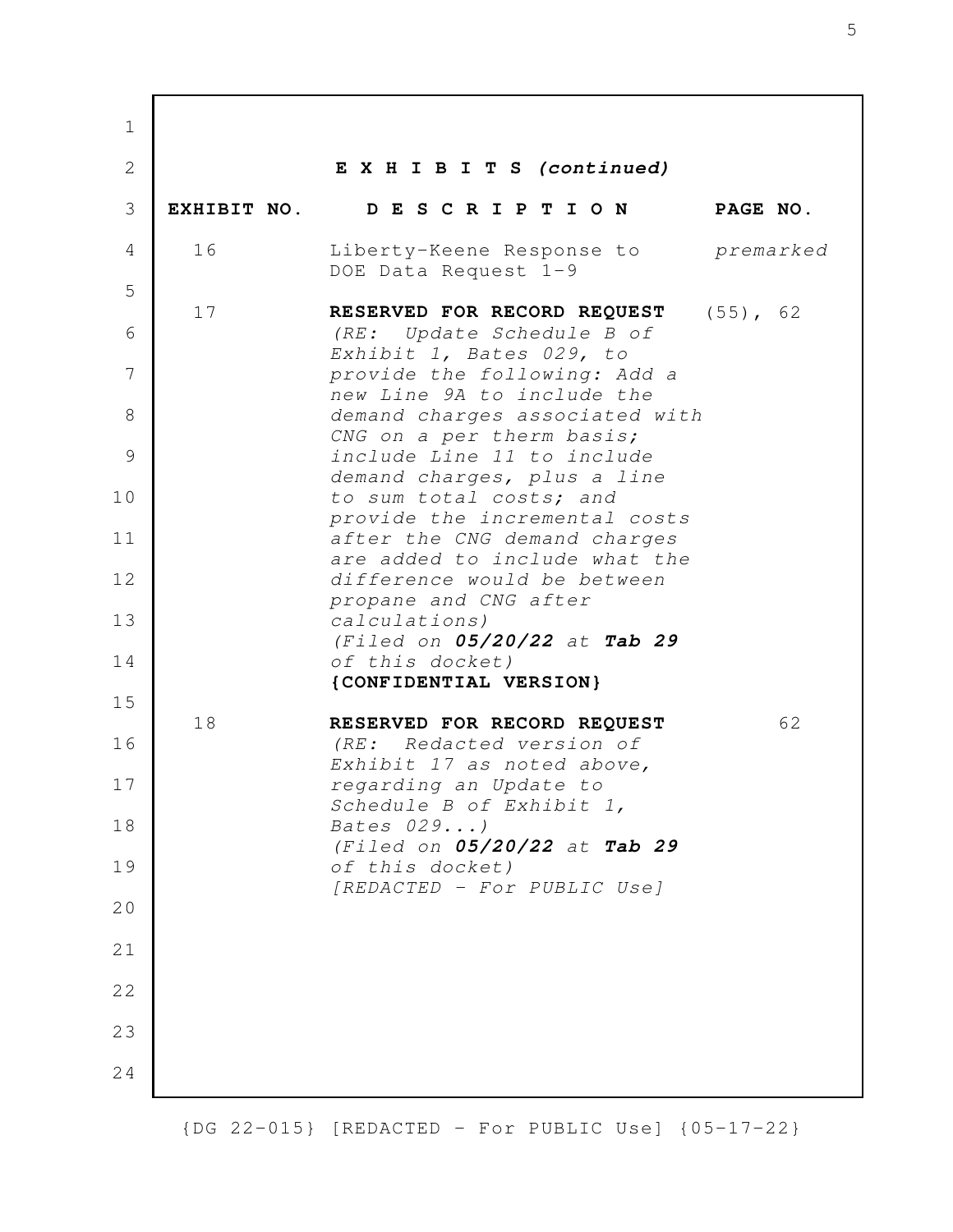**P R O C E E D I N G** CMSR. CHATTOPADHYAY: I'm Commissioner Chattopadhyay. And I will be conducting today's proceeding, as Chairman Goldner is not available. I'm joined today by my esteemed colleague, Commissioner Simpson. We are here this afternoon in Docket DG 22-015 for a hearing regarding a Petition by EnergyNorth for approval of 2022 Summer Cost of Gas for its Keene Division. Commission Order 26,615, dated 22nd April 2022, suspended the Liberty-Keene 2022 Summer Cost of Gas for three months and scheduled this hearing. Also, Commission Order 26,618 extended the Winter Cost of Gas rate through May 31st, 2022, and directed the Company to provide an updated Summer 2022 Cost of Gas rate calculation and proposed tariff pages to incorporate the Summer 2022 COG season of May 1st, 2022 through October 31st, 2022 no later than the close of business on May 10th, 2022. The Company filed the updated 2022 Cost of Gas rate calculation and the proposed tariff pages on May 10th, as directed. So, I'm going to take appearances 1 2 3 4 5 6 7 8 9 10 11 12 13 14 15 16 17 18 19 20 21 22 23 24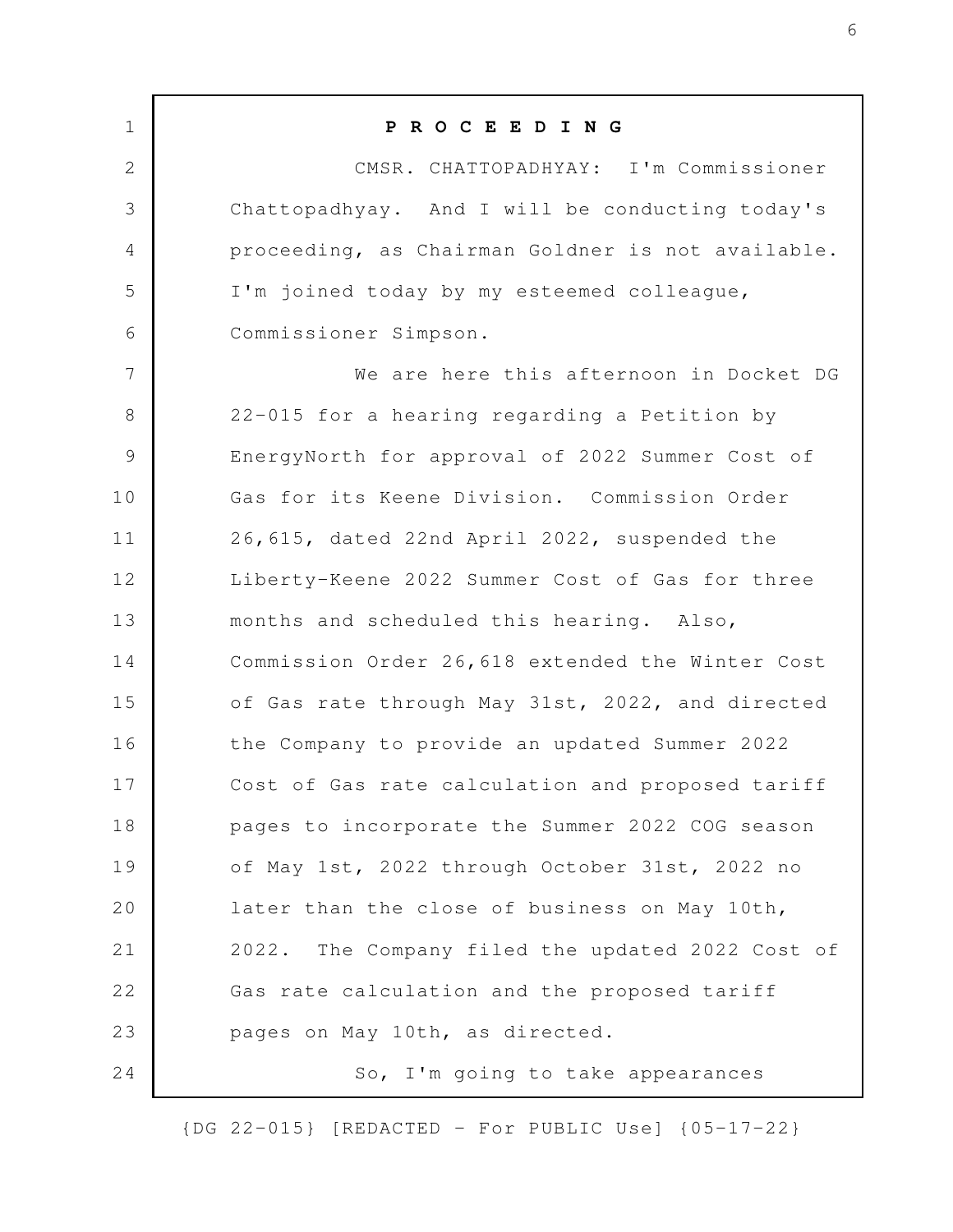first. MR. SHEEHAN: Thank you. CMSR. CHATTOPADHYAY: For the Company? MR. SHEEHAN: Good afternoon, Commissioners. Mike Sheehan, for Liberty Utilities (EnergyNorth Natural Gas) Corp. CMSR. CHATTOPADHYAY: Thank you. MS. SCHWARZER: Good morning *[sic]*, Commissioners. Mary Schwarzer, here for the Department of Energy. CMSR. CHATTOPADHYAY: Thank you. I notice that OCA isn't there. They had filed a participation letter, but I'm going to proceed. MS. SCHWARZER: Commissioner Chattopadhyay, I received an email from the Office of Consumer Advocate, Don Kreis, yesterday, saying that he did not expect to participate today. But I hesitate to speak for him, I just want to relay that information to you. CMSR. CHATTOPADHYAY: Thank you for letting us know. Let's address exhibits first. So, we have premarked and prefiled Exhibit 1 through 16. 1 2 3 4 5 6 7 8 9 10 11 12 13 14 15 16 17 18 19 20 21 22 23 24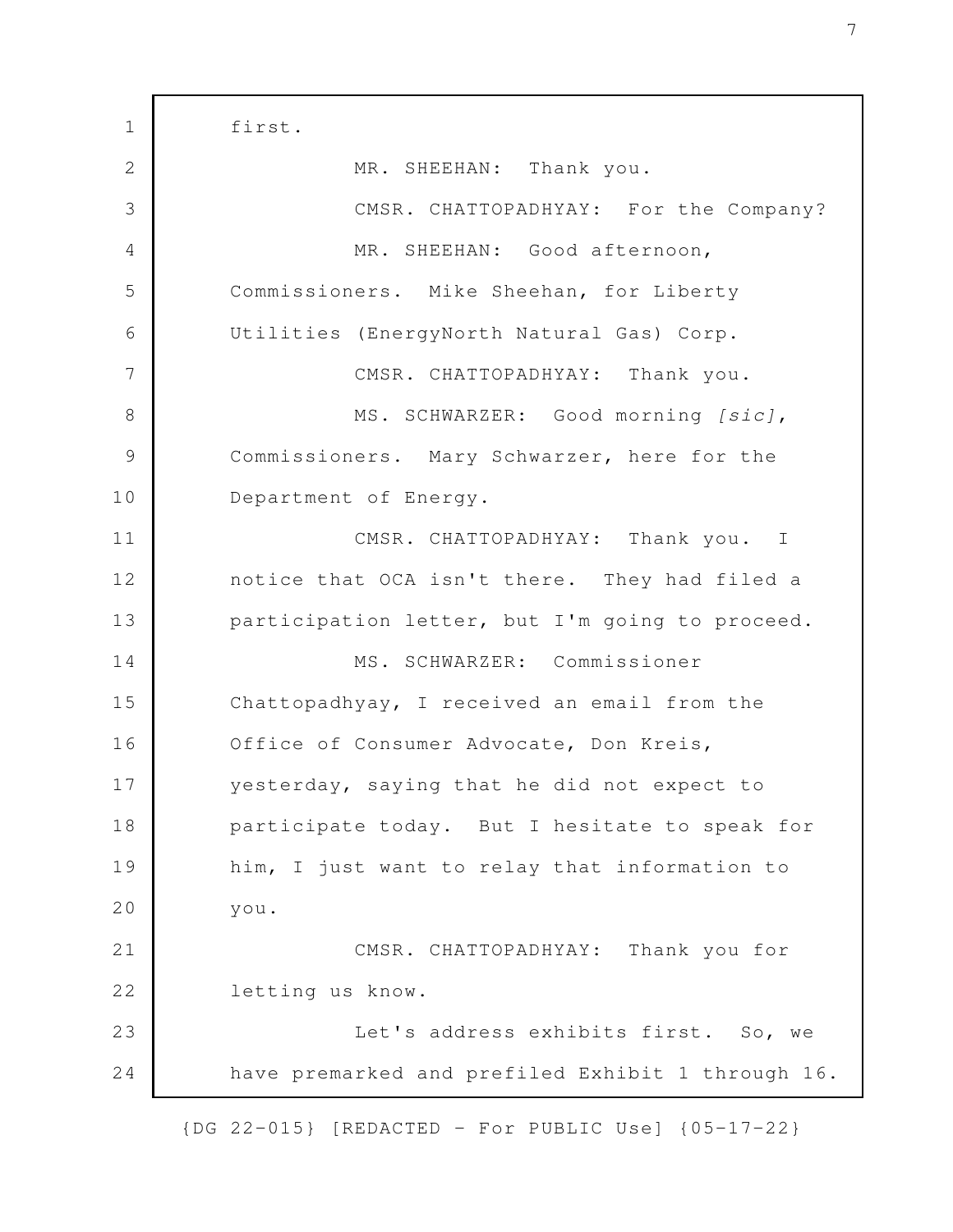Just want to confirm that's correct? MS. SCHWARZER: That is correct. And, Commissioner, the Department would like to ask for a waiver of late filing. We needed to respond and review the Petition that was filed on May 10th. And, so, we filed on the 12th, I believe, that Friday. CMSR. CHATTOPADHYAY: Okay. MS. SCHWARZER: My understanding is Liberty has no objection. MR. SHEEHAN: We do not object. CMSR. CHATTOPADHYAY: Okay. Thank you. *[Cmsr. Chattopadhyay and Cmsr. Simpson conferring.]* CMSR. CHATTOPADHYAY: So, we accept that filing. Okay. MS. SCHWARZER: Commissioner, if I might? I apologize. The Department filed the initial Petitions March 15th and April 25th, because the discovery responses were made with regard to the March Petition, and for background and context in this proceeding. Liberty has identified information in those proceedings as confidential. And, although the Department 1 2 3 4 5 6 7 8 9 10 11 12 13 14 15 16 17 18 19 20 21 22 23 24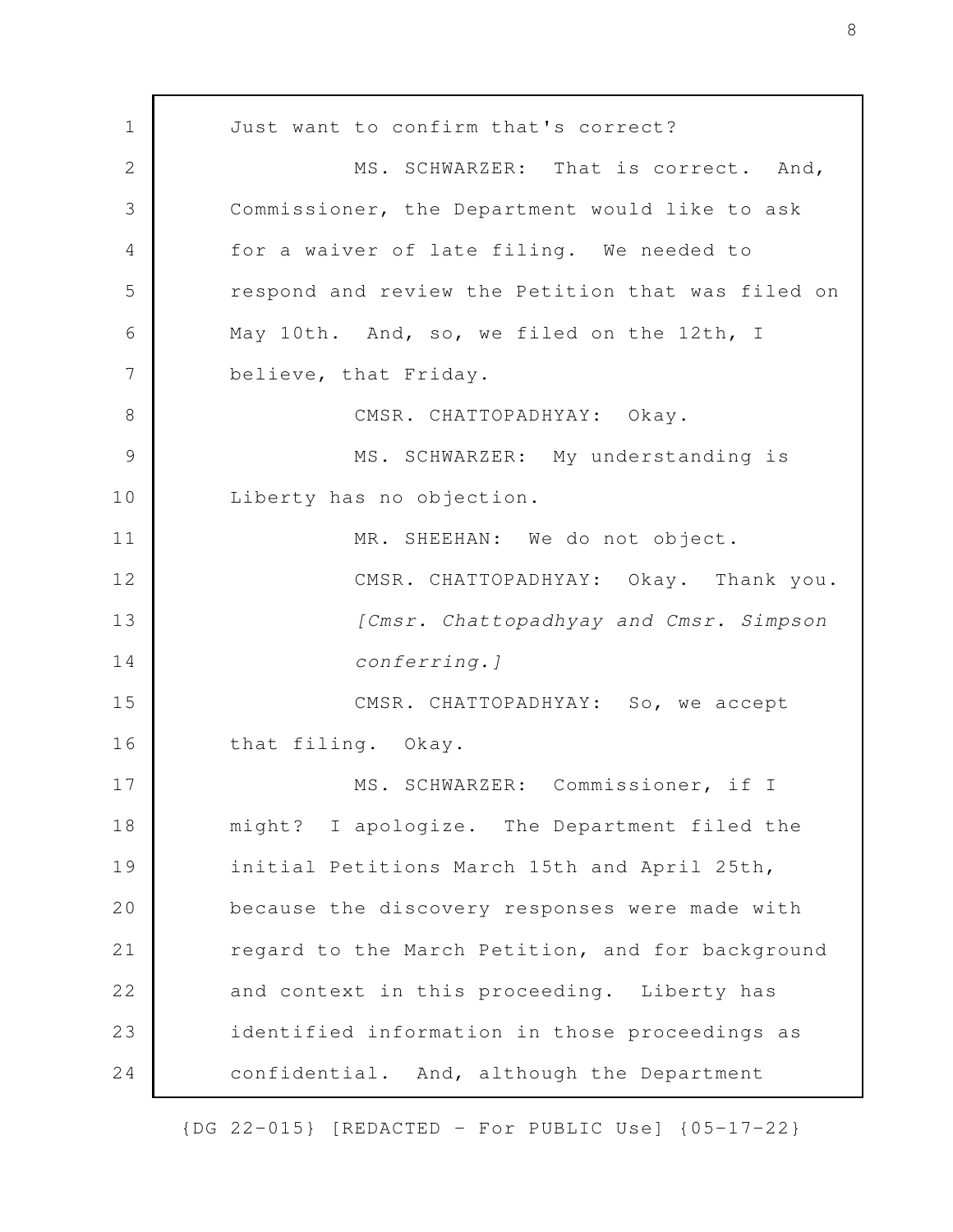introduced them, it would be our position that the identification of any confidential information remains Liberty's, and we would  $object, but we would not -- we will not defend,$ and we would reserve our right to review and consider confidentiality at another time. CMSR. CHATTOPADHYAY: Understood. I was actually going to go ask Attorney Sheehan, I did see confidential, you know, material. Do you think there is a need for a motion for confidential treatment from your end? MR. SHEEHAN: No. That's because all of the confidential material in this filing falls under the Rule 201.06, which does not require a motion. It specifies pricing information in cost of filings -- cost of gas filings to be presumed confidential, based on an assertion like we made in writing, and I'm making today. So, the rule says, absent any objection, the Commission will treat them confidentially. And should someone want -- should you get a 91-A request in the future, then we can litigate whether, in fact, they are confidential. But, just for the Commission's benefit, 1 2 3 4 5 6 7 8 9 10 11 12 13 14 15 16 17 18 19 20 21 22 23 24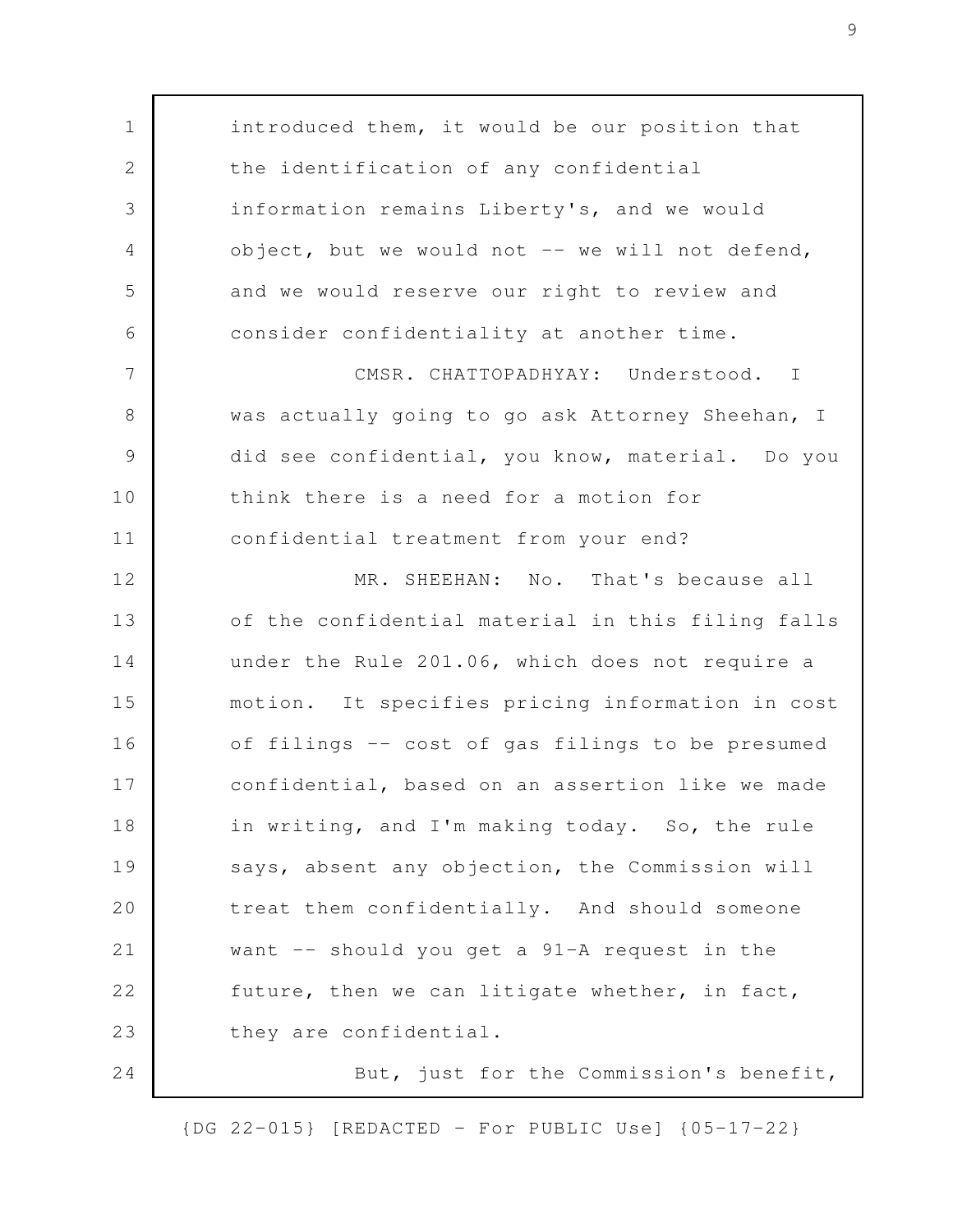this is the information that has always been treated confidential in the Keene cost of gas for the last hundred years. MS. SCHWARZER: And my comment was just intended to not take a position, as there's been no issue raised. In the future, should someone challenge the confidentiality, the Department would then look at that as well. But we have no reason at this time to disagree with the Company. CMSR. CHATTOPADHYAY: Though I'm not a lawyer, having worked in this arena for awhile, I was expecting that answer, and thank you for your clarification. So, I don't see any other intervenors here, right, or, would-be intervenors either? MR. SHEEHAN: Correct. MS. SCHWARZER: Correct. CMSR. CHATTOPADHYAY: Are there any motions -- or, any other motions? MR. SHEEHAN: Not from us. MS. SCHWARZER: No. CMSR. CHATTOPADHYAY: No? Okay. So,  $let's --$ MS. SCHWARZER: Commissioner? 1 2 3 4 5 6 7 8 9 10 11 12 13 14 15 16 17 18 19 20 21 22 23 24

{DG 22-015} [REDACTED - For PUBLIC Use] {05-17-22}

10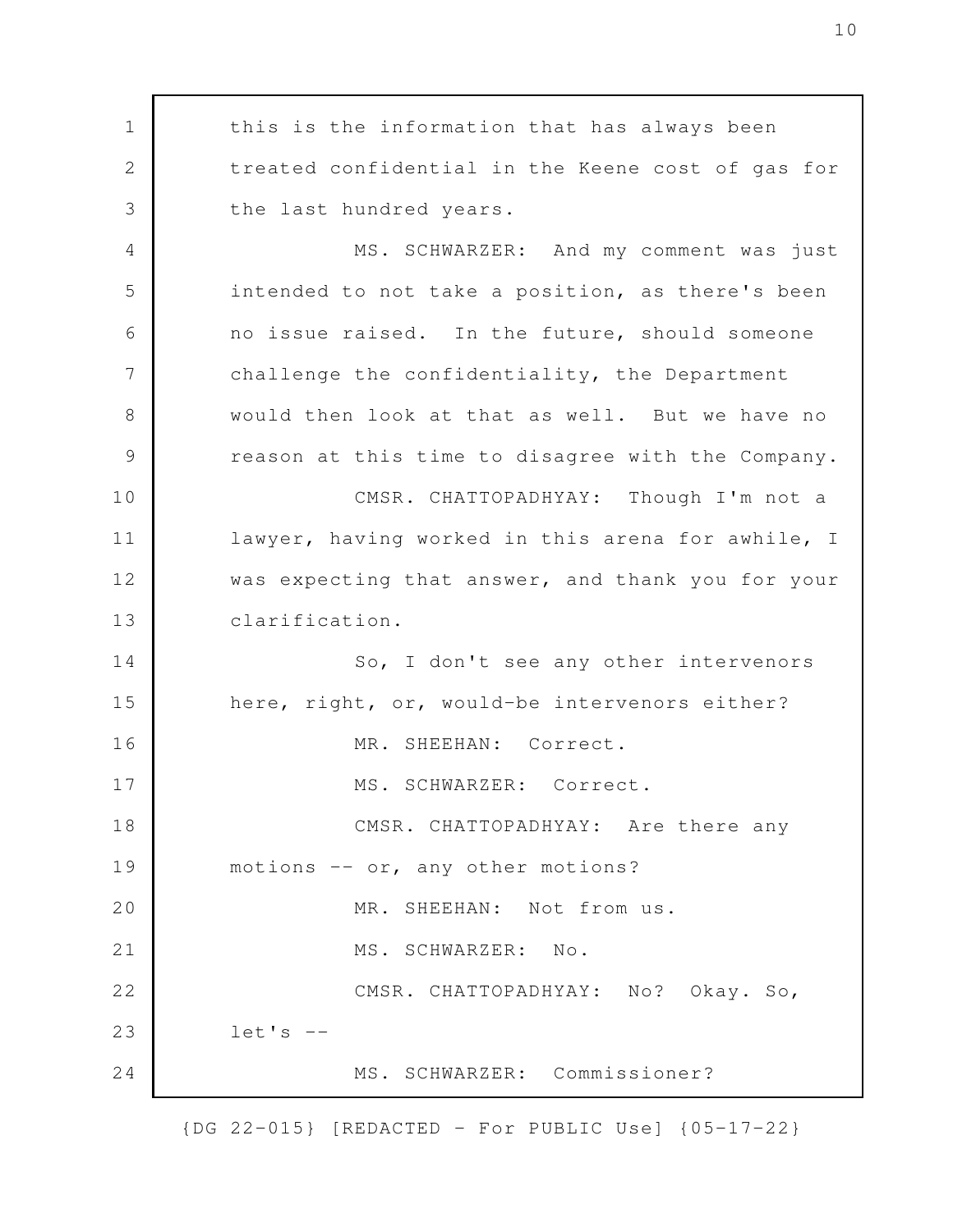CMSR. CHATTOPADHYAY: Yes. MS. SCHWARZER: I would like to make an opening statement, if that's acceptable? And I'm not sure what the Company's position, whether they wish to do that as well. MR. SHEEHAN: I don't have an opening statement. My only request was to allow my witnesses to just to offer -- do some preliminary examination of my witnesses to sort of ground us in what brings us here today. But I don't have a lawyer opening. CMSR. CHATTOPADHYAY: Yes. I mean, typically, I'm just speaking from experience, we would go to direct. But I would allow an opening statement from DOE. MS. SCHWARZER: Thank you very much. At the prehearing conference, the Department raised a concern with regard to the potential issue of retroactive ratemaking, because of the October 2019 credit that appears in the incremental costs for the Summer of 2019, based upon the fact that consumers had paid that charge in full, and, under the negotiated settlement, half of it was being credited back to 1 2 3 4 5 6 7 8 9 10 11 12 13 14 15 16 17 18 19 20 21 22 23 24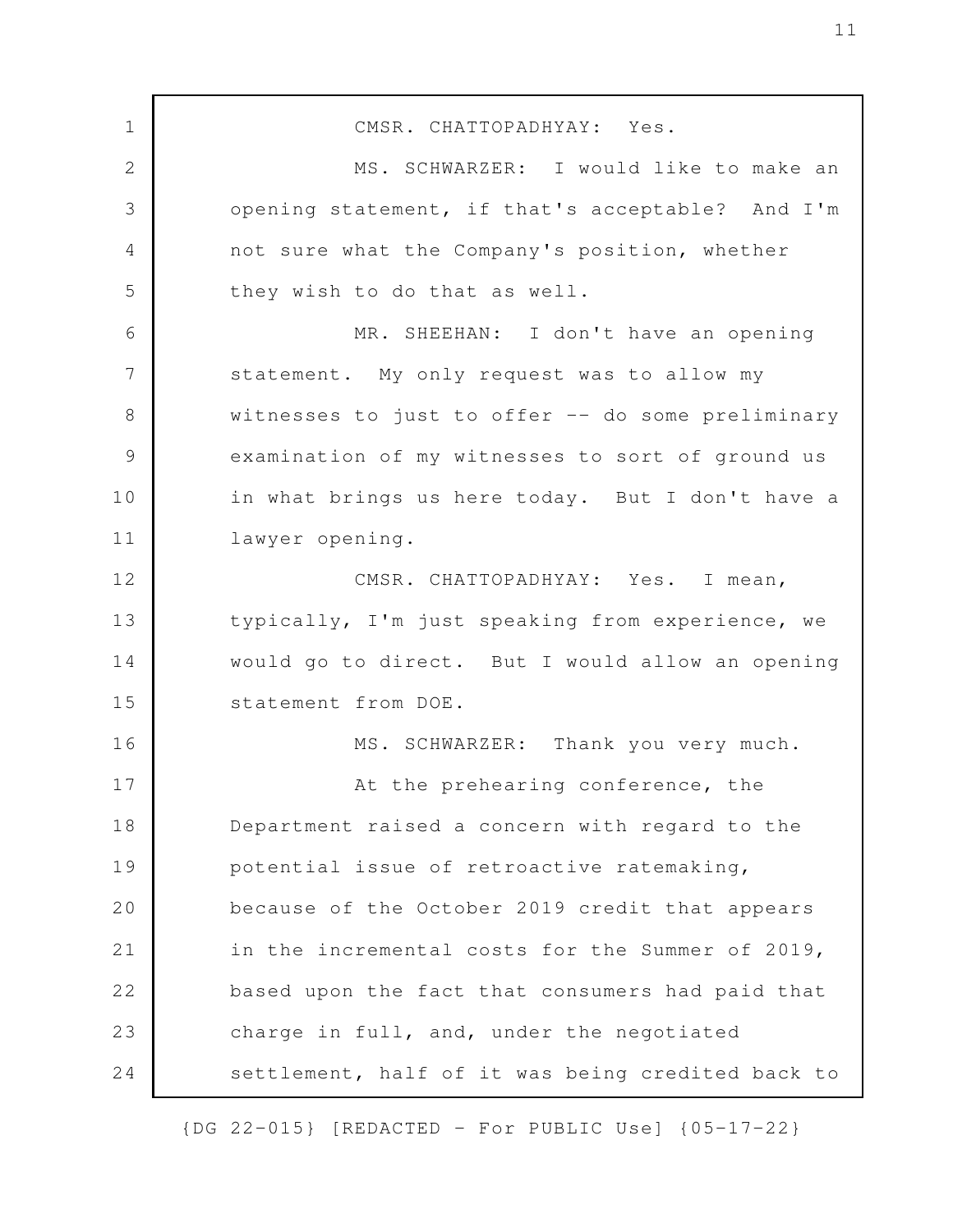the customers.

1

| $\overline{2}$ | After further review, I would just like           |
|----------------|---------------------------------------------------|
| 3              | to put on the record and ask for administrative   |
| $\overline{4}$ | notice of Order Number 26, 241, April 29th, 2019, |
| 5              | and Order Number 26,480, from May 14th, 2020.     |
| 6              | The May 14th, 2020 Order, in Docket Number DG     |
| $\overline{7}$ | 20-152, at Page 19, provides an overview of the   |
| 8              | cost of gas mechanism and the cost of gas         |
| $\mathcal{G}$  | structure. And, at Page 19, states "Once the      |
| 10             | over or under recovery is approved and included   |
| 11             | in the upcoming period's rates, the incurred      |
| 12             | costs are considered prudent, and the over or     |
| 13             | under recovery will not be retroactively          |
| 14             | adjusted." And that prompted my concern in the    |
| 15             | recovery of the October '19 rates.                |
| 16             | However, there is an exemption to a               |
| 17             | concern regarding retroactive ratemaking, which   |
| 18             | is that, if there's an explicit reservation of    |
| 19             | rights, and the framework for resolution is       |
| 20             | specified, the customers are presumably on        |
| 21             | notice, and any adjustment is then not considered |
| 22             | retroactive ratemaking.                           |
| 23             | The April 29th, 2019 Order, 26, 241, in           |
| 24             | the Summer 2019 Cost of Gas docket, 19-068,       |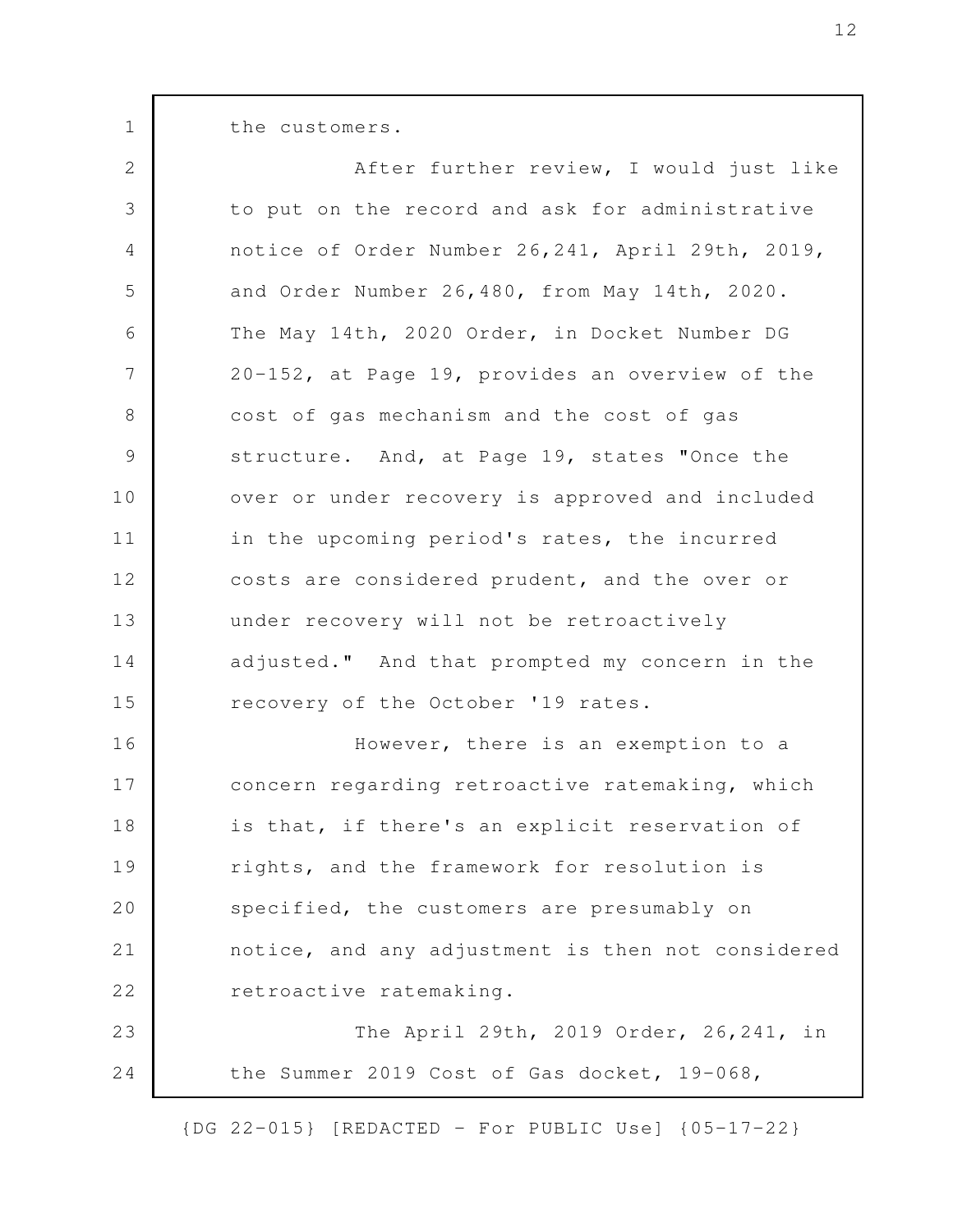accomplishes that -- those criteria, such that notice was provided. Staff at that time had addressed the situation before CNG was capable of being served in Liberty-Keene, and had expressed a concern that CNG was not economic and "reserved the right to seek disallowance of CNG in the future", and stated "If Liberty goes forward with plans to use CNG this summer and total 2019 CNG costs exceed what the cost of alternative supply would have been, the incremental costs should not be recovered from ratepayers." In the Order I've cited, at IV-5, the Commission "declined to address Staff's concern with regard to CNG costs that may exceed the cost of alternative fuels at this time." However, the Commission stated "Staff is free to raise the issue in future dockets including the Company's next rate case." And the referenced rate case is the rate case which resulted in the Settlement, 20-105. So, accordingly, the Department's concerns about retroactive ratemaking have been allayed. Can I proceed? 1 2 3 4 5 6 7 8 9 10 11 12 13 14 15 16 17 18 19 20 21 22 23 24

CMSR. CHATTOPADHYAY: Sure.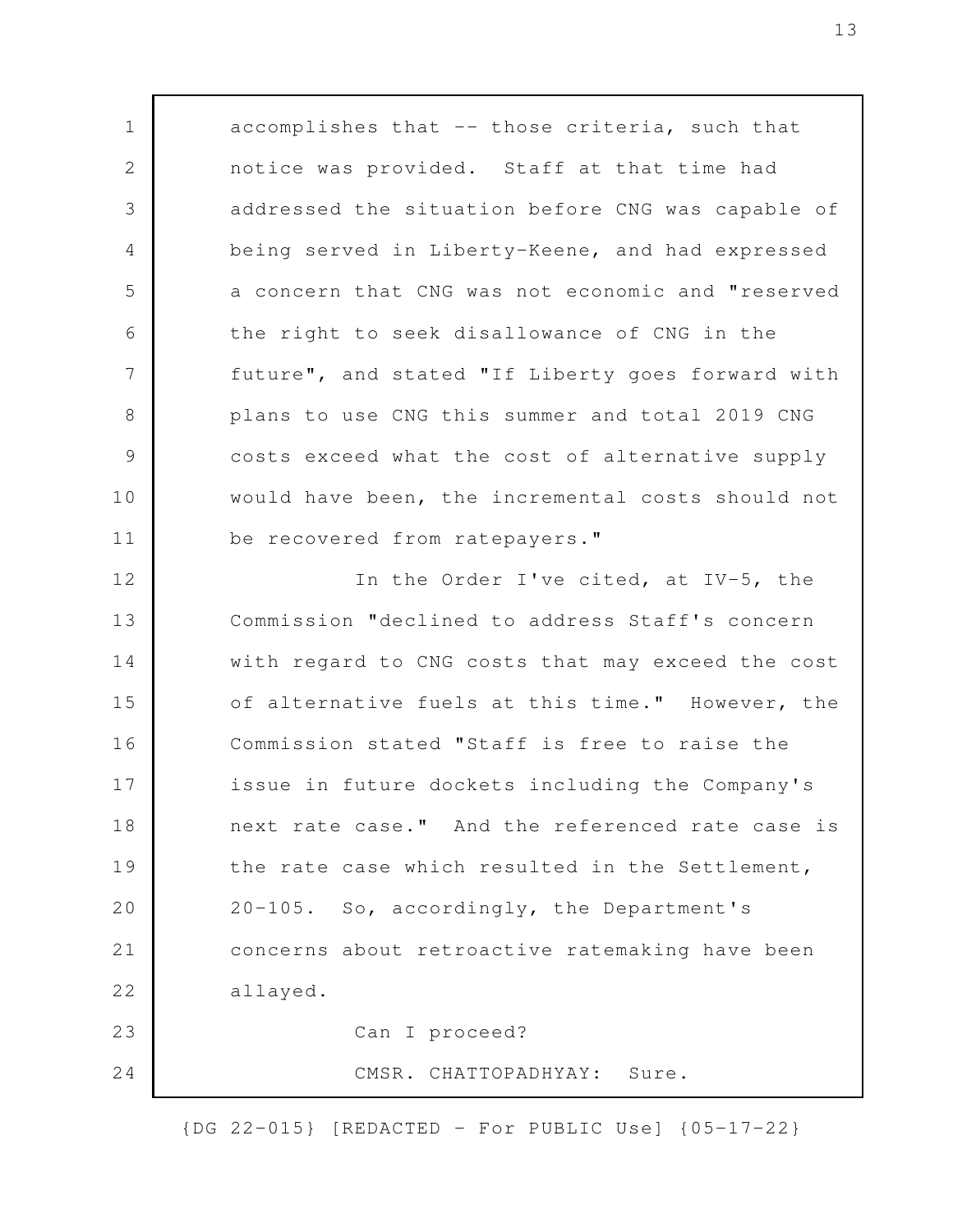MS. SCHWARZER: Thank you. CMSR. CHATTOPADHYAY: Yes. MS. SCHWARZER: This is also -- I want to comment on the presentation of Schedule B, because this is the first time the risk sharing formula has been included. And I want the Commission to have this framework before it when the witnesses testify. Because this is the first time the risk sharing formula has been included, the Department would like the Commission to consider whether the incremental cost of gas figures are more appropriately included in a separate incremental gas cost line, as opposed to being included in the CNG cost. Because there's a propane cost and a projected CNG cost, and the incremental costs, although included in the cost of gas according to the Settlement, need not be explicitly included in the CNG costs. They're really a risk sharing formula, and we agree they are appropriately included in Line 20 on Schedule B, but we do not agree that they should be part of the total cost of CNG, *per se*. The other concern we have with 1 2 3 4 5 6 7 8 9 10 11 12 13 14 15 16 17 18 19 20 21 22 23 24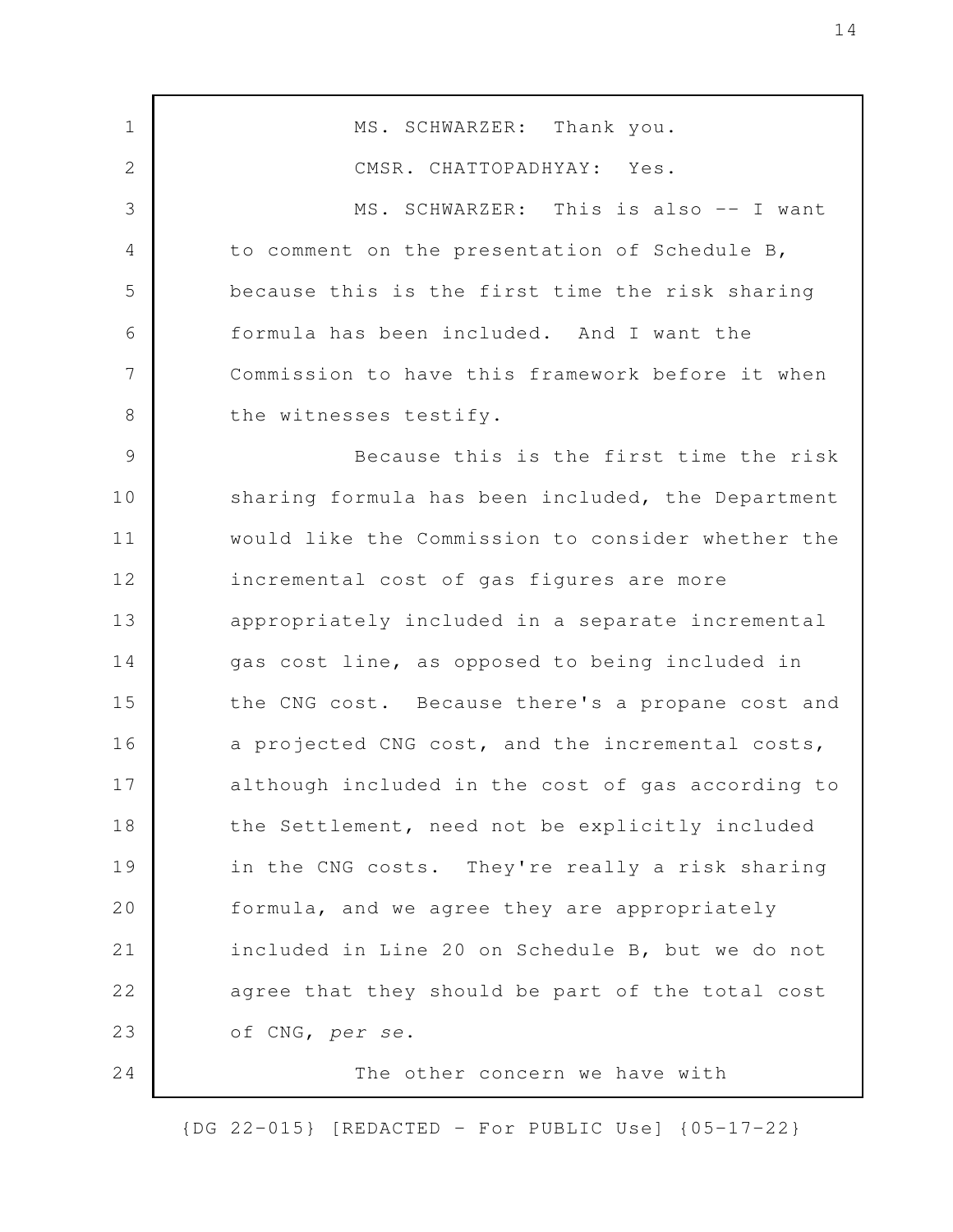Schedule B is that the CNG costs per therm, the supply costs, seem artificially low, because they do not include the demand charges broken by a per therm cost. And the CNG supply costs and the CNG demand costs are really part of the CNG rate, as can be seen on Exhibit K **[**Schedule K**?]**, Line 28. So, we would like the Commission to consider requiring the addition of a line to show the CNG per therm, including both supply and demand charges. It won't change the rates at all, but it would clarify the true cost of CNG on Schedule B for comparison purposes. We would like the Commission to consider including a separate line for the risk sharing formula incremental cost above Line 20 and included in that line. I guess the final comment I'd like to make at this time, because I will not be filing testimony, is that the Company has suggested, in its testimony filed on May 10th, that the Department is largely responsible or at least half and half responsible for the delay in filing the Audit Report. And, while I certainly don't want to get into a blow-by-blow at this time, 1 2 3 4 5 6 7 8 9 10 11 12 13 14 15 16 17 18 19 20 21 22 23 24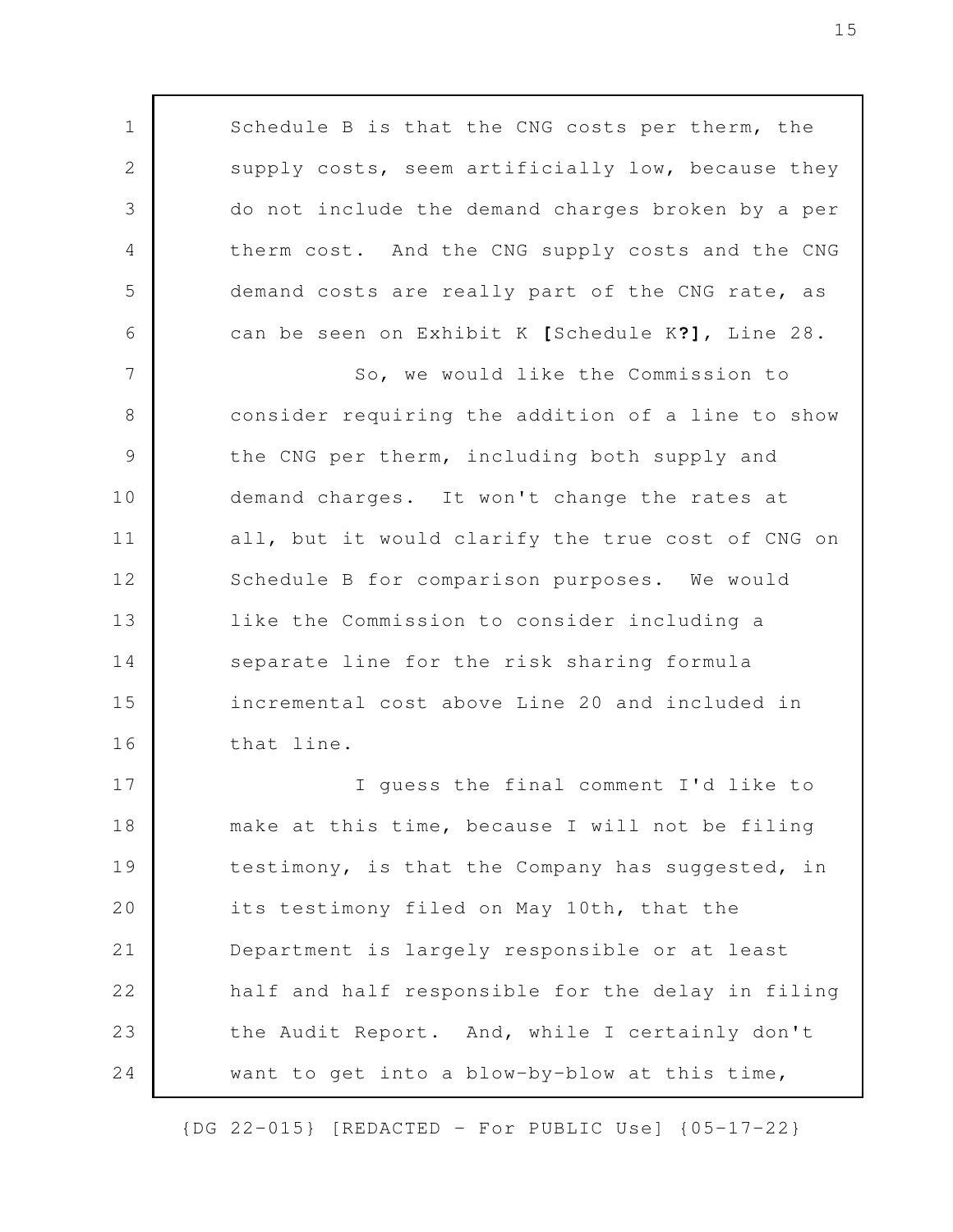| $\mathbf 1$    | it's the Department's position that, while we     |
|----------------|---------------------------------------------------|
| 2              | were happy to engage in conversation with Liberty |
| 3              | about concerns they brought to us following the   |
| 4              | prehearing conference, at the prehearing          |
| 5              | conference the Department was clear that the only |
| 6              | understanding of confidential information in the  |
| $\overline{7}$ | Audit Report was the Company's information.<br>We |
| $8\,$          | suggested it would be improper for us to redact   |
| $\mathcal{G}$  | it, because we couldn't be sure -- I can't        |
| 10             | remember if we expressed it on the record, but,   |
| 11             | at the time, my concern was that DOE would not    |
| 12             | properly redact confidential Company information, |
| 13             | because we could not know for sure what it was.   |
| 14             | And I believe it was left that Liberty would file |
| 15             | that report with the Commission.                  |
| 16             | Thank you.                                        |
| 17             | CMSR. CHATTOPADHYAY: Thank you.                   |
| 18             | Points noted. So, we will go ahead with the       |
| 19             | swearing in of the witnesses. Steve.              |
| 20             | (Whereupon Deborah M. Gilbertson and              |
| 21             | Catherine A. McNamara were duly sworn             |
| 22             | by the Court Reporter.)                           |
| 23             | CMSR. CHATTOPADHYAY: Okay. So, let's              |
| 24             | move to the direct.                               |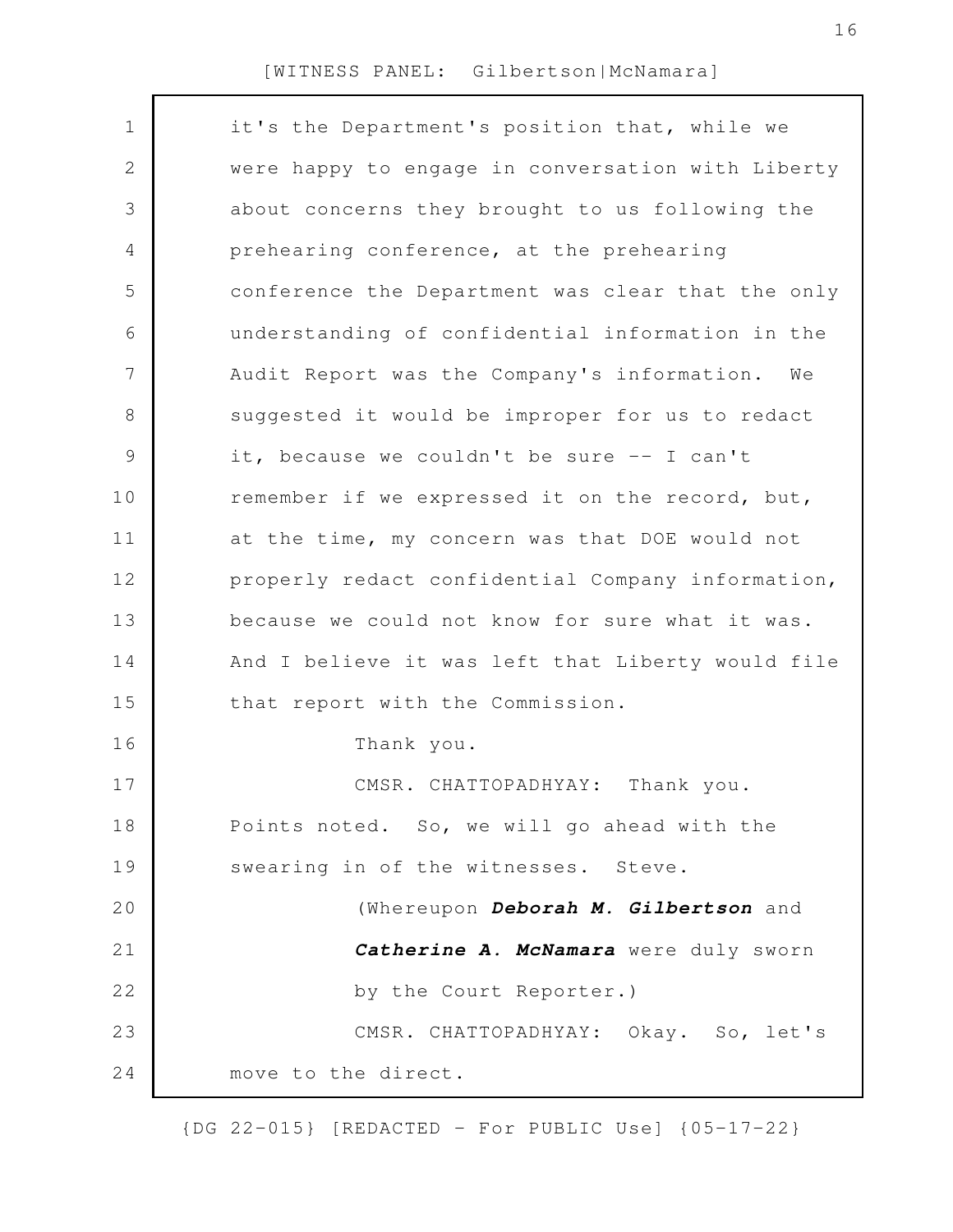| $\mathbf 1$    |   | MR. SHEEHAN: Thank you.                           |
|----------------|---|---------------------------------------------------|
| $\overline{2}$ |   | DEBORAH M. GILBERTSON, SWORN                      |
| 3              |   | CATHERINE A. MCNAMARA, SWORN                      |
| $\overline{4}$ |   | DIRECT EXAMINATION                                |
| 5              |   | BY MR. SHEEHAN:                                   |
| 6              | Q | Ms. Gilbertson, could you please introduce        |
| 7              |   | yourself and describe your role with Liberty?     |
| $8\,$          | A | (Gilbertson) Yes. My name is Debbie Gilbertson.   |
| $\mathcal{G}$  |   | I am the Senior Manager of Energy Procurement for |
| 10             |   | Liberty.                                          |
| 11             | Q | And did you play a role in drafting the testimony |
| 12             |   | and preparing the exhibits that have been marked  |
| 13             |   | as "Exhibit 1", confidential, and "Exhibit 2",    |
| 14             |   | redacted, that's before the Commission today?     |
| 15             | A | (Gilbertson) Yes, I did.                          |
| 16             | Q | And do you have any changes or corrections to     |
| 17             |   | those portions of the testimony or schedules that |
| 18             |   | were your responsibility?                         |
| 19             | A | (Gilbertson) No, I don't.                         |
| 20             | Q | And do you adopt your prefiled testimony, Exhibit |
| 21             |   | 1 and 2, as your sworn testimony here today?      |
| 22             | A | (Gilbertson) Yes.                                 |
| 23             | Q | Just a couple context questions for you, Ms.      |
| 24             |   | Gilbertson. The filing that is before the         |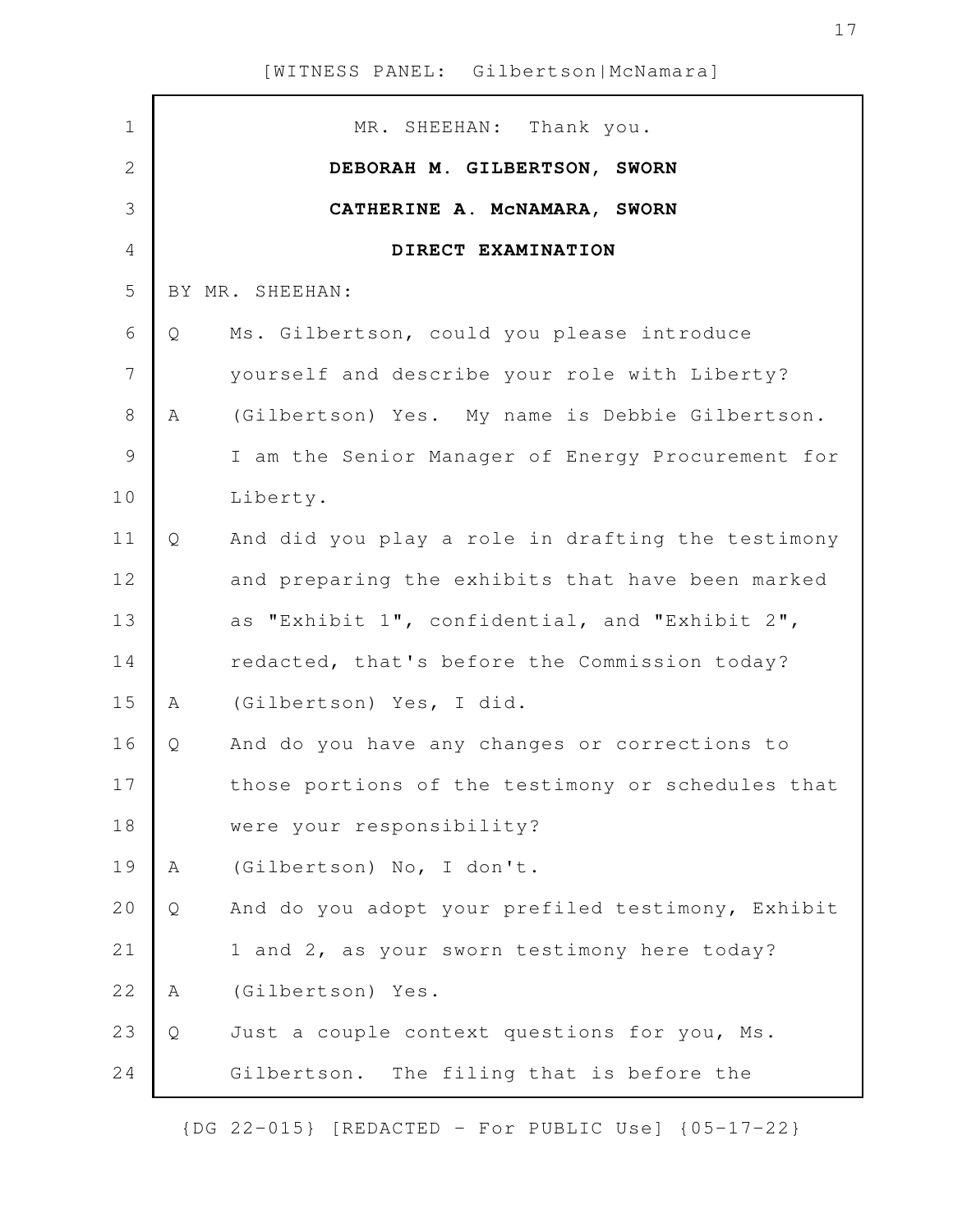| $\mathbf 1$    |   | Commission for approval, dated May 10, proposes a   |
|----------------|---|-----------------------------------------------------|
| $\mathbf{2}$   |   | cost of gas rate for Keene. Can you tell me the     |
| 3              |   | market prices -- the date of the market prices on   |
| 4              |   | which the filing is based? What was the last        |
| 5              |   | time you ran the futures, so to speak, to           |
| 6              |   | calculate those rates?                              |
| $7\phantom{.}$ | Α | (Gilbertson) We updated the rates on May 4th.       |
| $8\,$          | Q | And have you also updated or at least looked at     |
| $\mathcal{G}$  |   | the rates since then, since the filing of last      |
| 10             |   | week?                                               |
| 11             | Α | (Gilbertson) Yes. I looked at them, actually,       |
| 12             |   | today and yesterday, and they are very similar.     |
| 13             | Q | Okay. So, there has not been any significant        |
| 14             |   | move since the May 10 filing?                       |
| 15             | Α | (Gilbertson) There has not been.                    |
| 16             | Q | As I suspect, it's been a familiar theme in this    |
| 17             |   | room over the last few weeks, prices have gone      |
| 18             |   | up. Can you give us maybe a propane-specific        |
| 19             |   | story of what's been happening, if there is one,    |
| 20             |   | with propane prices over the last bunch of          |
| 21             |   | months?                                             |
| 22             | Α | (Gilbertson) Yes. I actually allude to this on      |
| 23             |   | Bates Page 020, where I'm comparing the price of    |
| 24             |   | propane and CNG from last year to this year.<br>And |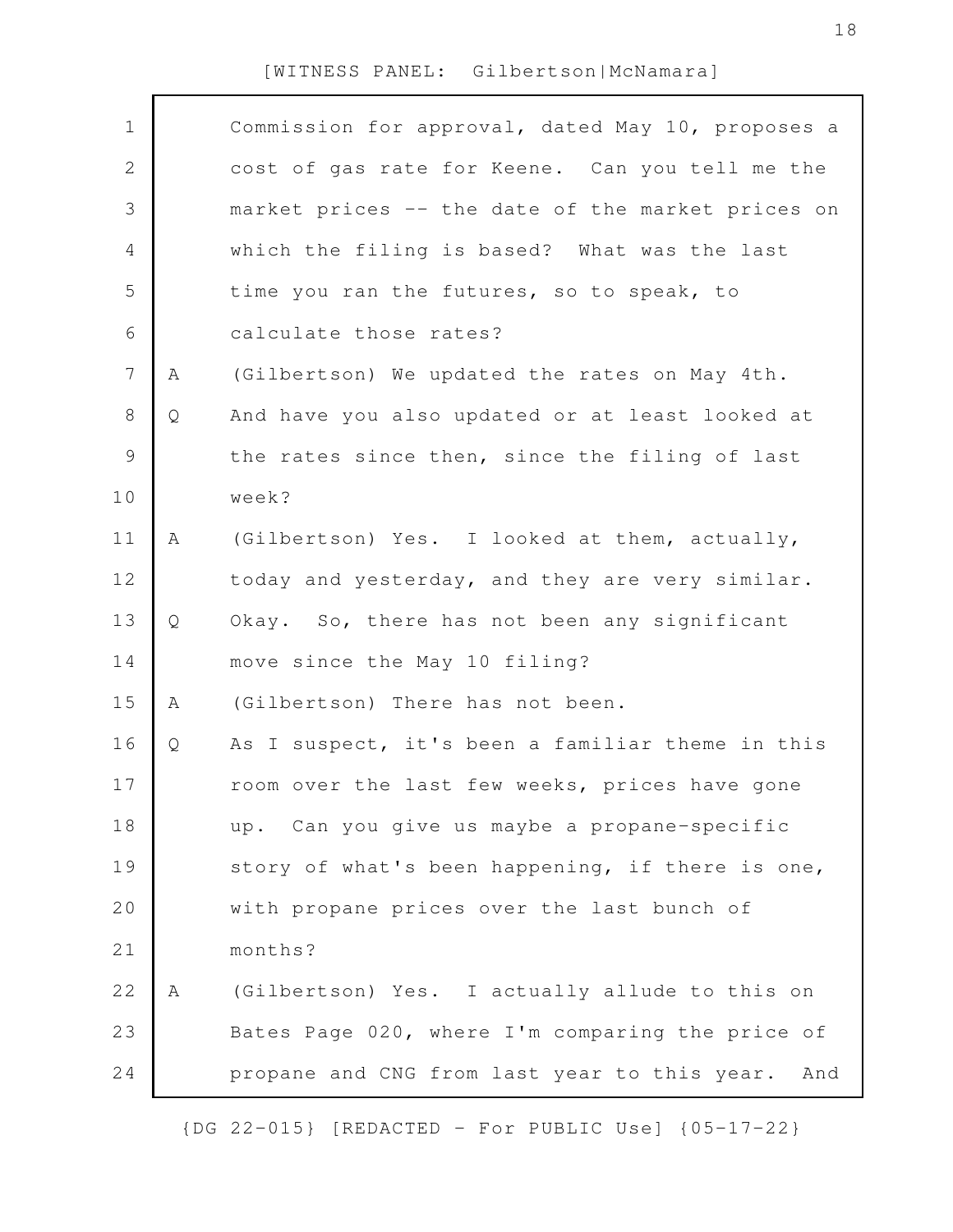$\Gamma$ 

| $\mathbf 1$   | there has been a significant increase. I know we |
|---------------|--------------------------------------------------|
| 2             | were here in the fall, and we had seen that      |
| 3             | prices were going up at that time. And it had to |
| 4             | do largely with the global marketplace and       |
| 5             | competing with prices abroad. That has not       |
| 6             | changed. And, if anything, it has gotten worse   |
| 7             | in February, with the war in Ukraine, that has   |
| 8             | not helped matters, and, certainly, prices have  |
| $\mathcal{G}$ | responded.                                       |
| 10            | At this time, we're looking at a 62              |
| 11            | percent increase in the price of propane over -- |
| 12            | since last year. Last year, at this time, it was |
| 13            | averaging about 79 cents a gallon, and now we're |
| 14            | looking at \$1.28. For natural gas, we usually   |
| 15            | use the NYMEX as a benchmark. At this time last  |
| 16            | year, the NYMEX was trading at about \$2.89, and |
| 17            | right now it's trading at \$8.23. That's about a |
| 18            | 185 percent increase.                            |
| 19            | The trajectory is flat, it's high and            |
| 20            | flat. I've looked over the winter period.        |
| 21            | There's none -- as of this point right now, it   |
| 22            | doesn't look like there's an extreme uptick, but |
| 23            | it's not decreasing either. So, we have to just  |
| 24            | see what happens.                                |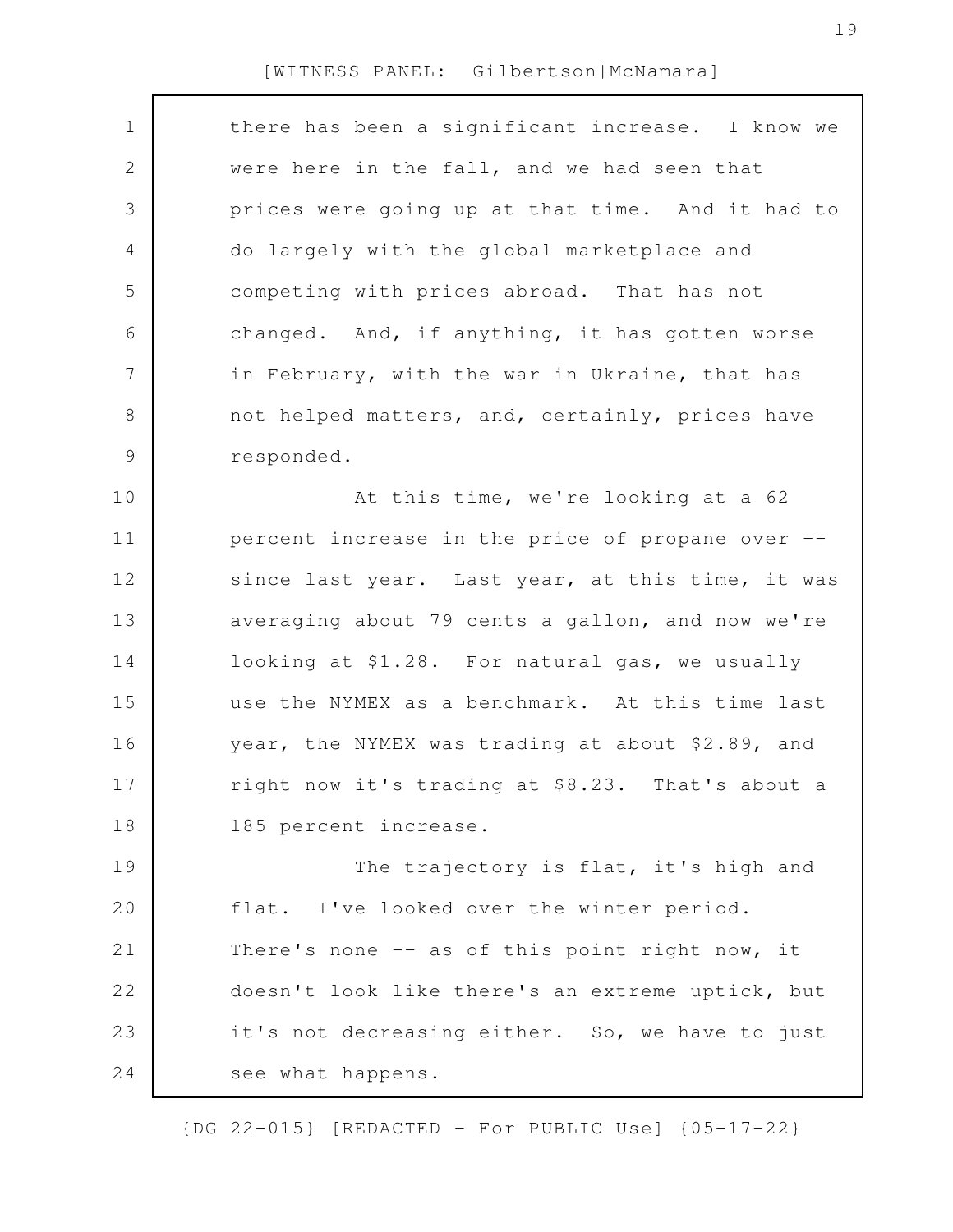| $1\,$          | Q | Thank you. By saying you "looked at the winter    |
|----------------|---|---------------------------------------------------|
| $\overline{2}$ |   | period", meaning you looked at this coming        |
| 3              |   | winter, what the futures are showing now for this |
| $\overline{4}$ |   | coming winter?                                    |
| 5              | Α | (Gilbertson) Yes, I did. And it's flat. It's      |
| 6              |   | about the same as it is now.                      |
| $\overline{7}$ | Q | And to be clear, when you referenced the "NYMEX   |
| $\,8\,$        |   | price", Liberty-Keene and EnergyNorth does not    |
| $\mathsf 9$    |   | buy gas at the NYMEX price, is that correct?      |
| 10             | A | (Gilbertson) Well, CNG is tied to NYMEX. All      |
| 11             |   | natural gas is tied to NYMEX.                     |
| 12             | Q | But it's always NYMEX, plus something?            |
| 13             | Α | (Gilbertson) Or minus, yes. Exactly.              |
| 14             | Q | Okay. And, for CNG, we don't need to know the     |
| 15             |   | formula, but the CNG we buy is NYMEX plus X?      |
| 16             | A | (Gilbertson) Something at the price point, yes.   |
| 17             | Q | Okay.                                             |
| 18             | А | (Gilbertson) Exactly.                             |
| 19             | Q | And, of course, with natural gas, the plus is the |
| 20             |   | cost of getting the gas from wherever the NYMEX   |
| 21             |   | is set to our city gate?                          |
| 22             | A | (Gilbertson) Yes. The NYMEX is at Henry Hub, and  |
| 23             |   | that's in Texas, and to where it $-$ 00ps $-$ 0r, |
| 24             |   | Louisiana, sorry, and the basis, which            |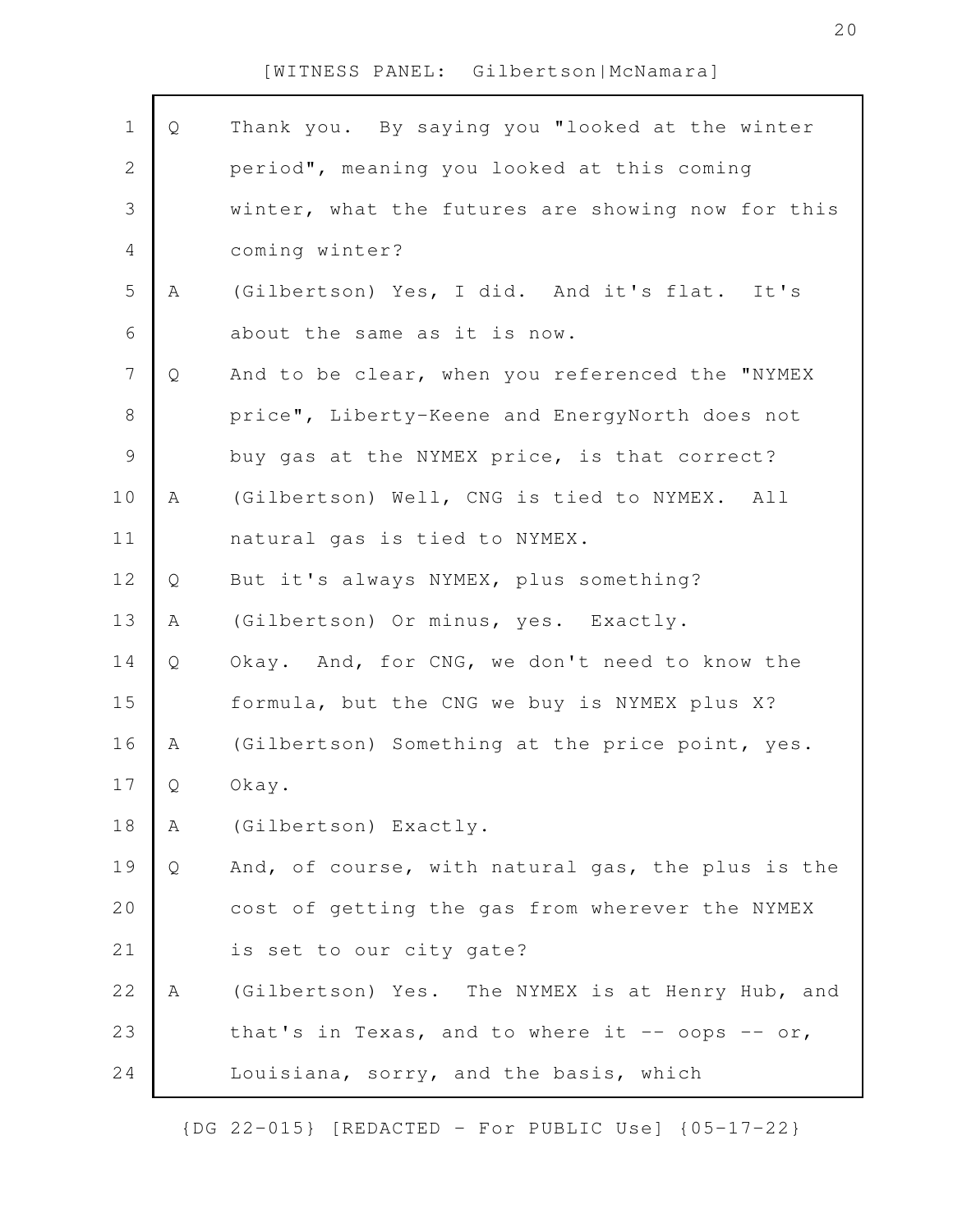| $\mathbf 1$    |   | establishes the price at the price point would    |
|----------------|---|---------------------------------------------------|
| $\sqrt{2}$     |   | be, for instance, at Dracut, if you were looking  |
| $\mathcal{S}$  |   | at EnergyNorth, for that matter.                  |
| $\overline{4}$ |   | And, for the Commission's benefit, EnergyNorth is |
|                | Q |                                                   |
| 5              |   | not before the Commission today. But we           |
| 6              |   | understand Northern came in last week with a      |
| $\overline{7}$ |   | request to do a midterm increase, and EnergyNorth |
| $8\,$          |   | will be doing the same shortly as well, is that   |
| $\mathcal{G}$  |   | correct?                                          |
| 10             | A | (Gilbertson) That is correct.                     |
| 11             | Q | And that is, again, based on the significant      |
| 12             |   | increases in the NYMEX, which bumps the ultimate  |
| 13             |   | price we pay up as well?                          |
| 14             | Α | (Gilbertson) That is right.                       |
| 15             | Q | Other than that, Ms. Gilbertson, the Keene cost   |
| 16             |   | of gas, the typical summer hearings like this     |
| 17             |   | confirms that we're following the same hedging    |
| 18             |   | program for this upcoming winter that we have in  |
| 19             |   | the past. Is that the case this year, too?        |
| 20             | A | (Gilbertson) We are following the same hedging    |
| 21             |   | program, yes.                                     |
| 22             | Q | And that's because, although prices have changed, |
| 23             |   | other conditions have not changed that justify    |
| 24             |   | that hedging program, is that fair?               |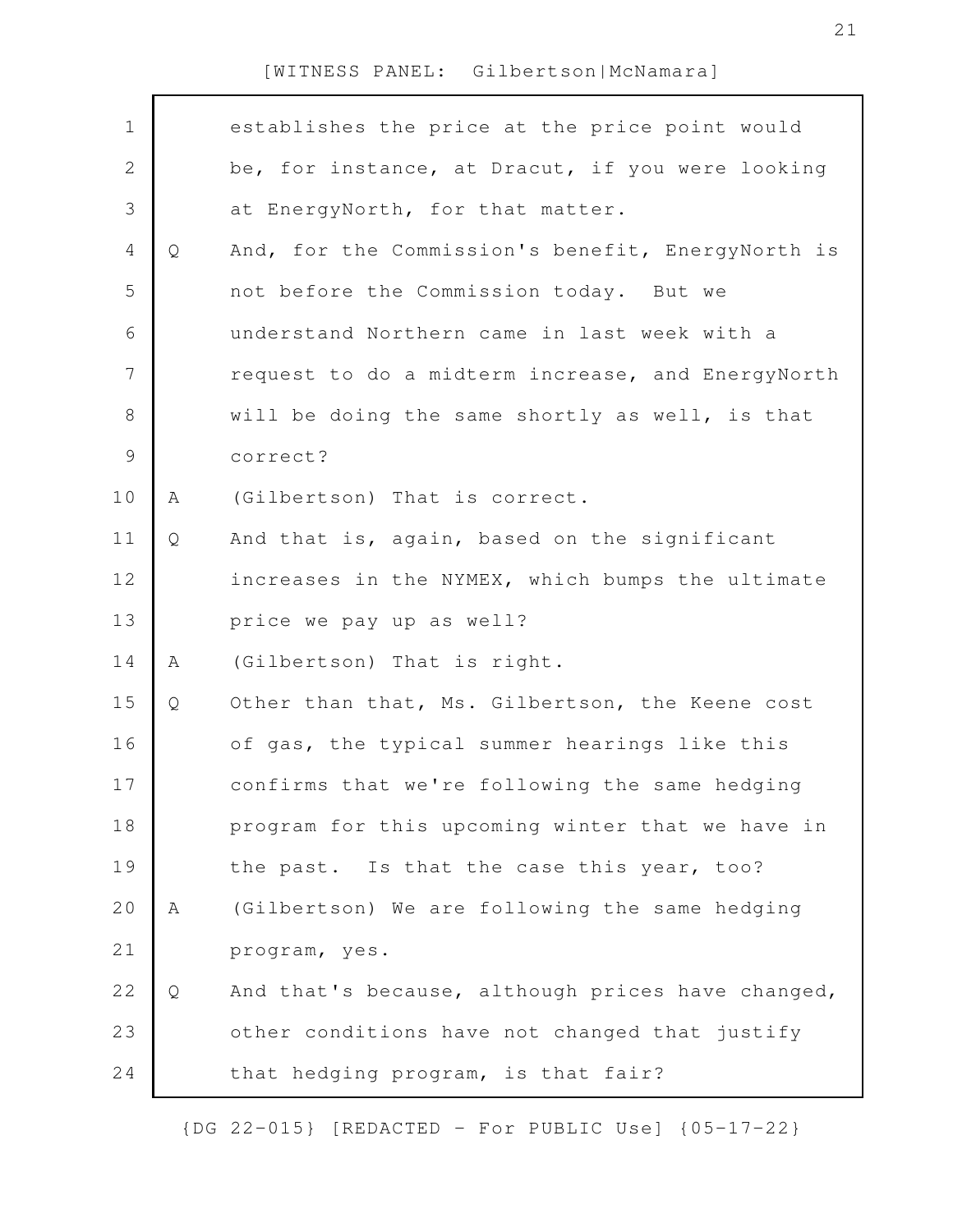| $\mathbf 1$    | Α | (Gilbertson) That's correct.                      |
|----------------|---|---------------------------------------------------|
| $\mathbf{2}$   | Q | And could you briefly describe what that primary  |
| 3              |   | hedging program is for Keene?                     |
| $\overline{4}$ | Α | (Gilbertson) Yes. We purchase over the summer     |
| 5              |   | period at winter prices to stabilize price. We    |
| 6              |   | purchase about 700 -- 700,000 gallons. And,       |
| 7              |   | because the portfolio hasn't changed, that's an   |
| $\,8\,$        |   | adequate amount. It's a supply also. It's         |
| $\mathcal{G}$  |   | not -- the intention of the program is not to try |
| 10             |   | to beat the price, it's to try to meet -- it's to |
| 11             |   | try to stabilize the price. Keene doesn't have    |
| 12             |   | storage. So, it's a contracted delivered product  |
| 13             |   | in the winter that we absolutely need to have.    |
| 14             | Q | You might have flipped summer/winter. To be       |
| 15             |   | clear, you're buying gas for this coming winter   |
| 16             |   | at this summer's prices?                          |
| 17             | A | (Gilbertson) No. We're buying gas over the        |
| 18             |   | summer at forward winter prices, --               |
| 19             | Q | Okay.                                             |
| 20             | Α | (Gilbertson) -- because that's how it's done.     |
| 21             |   | And then, to be delivered in the winter.          |
| 22             | Q | Okay. And as you say, the expectation is, by      |
| 23             |   | locking those prices in, we avoid the ups and     |
| 24             |   | downs that may happen with the unpredictable      |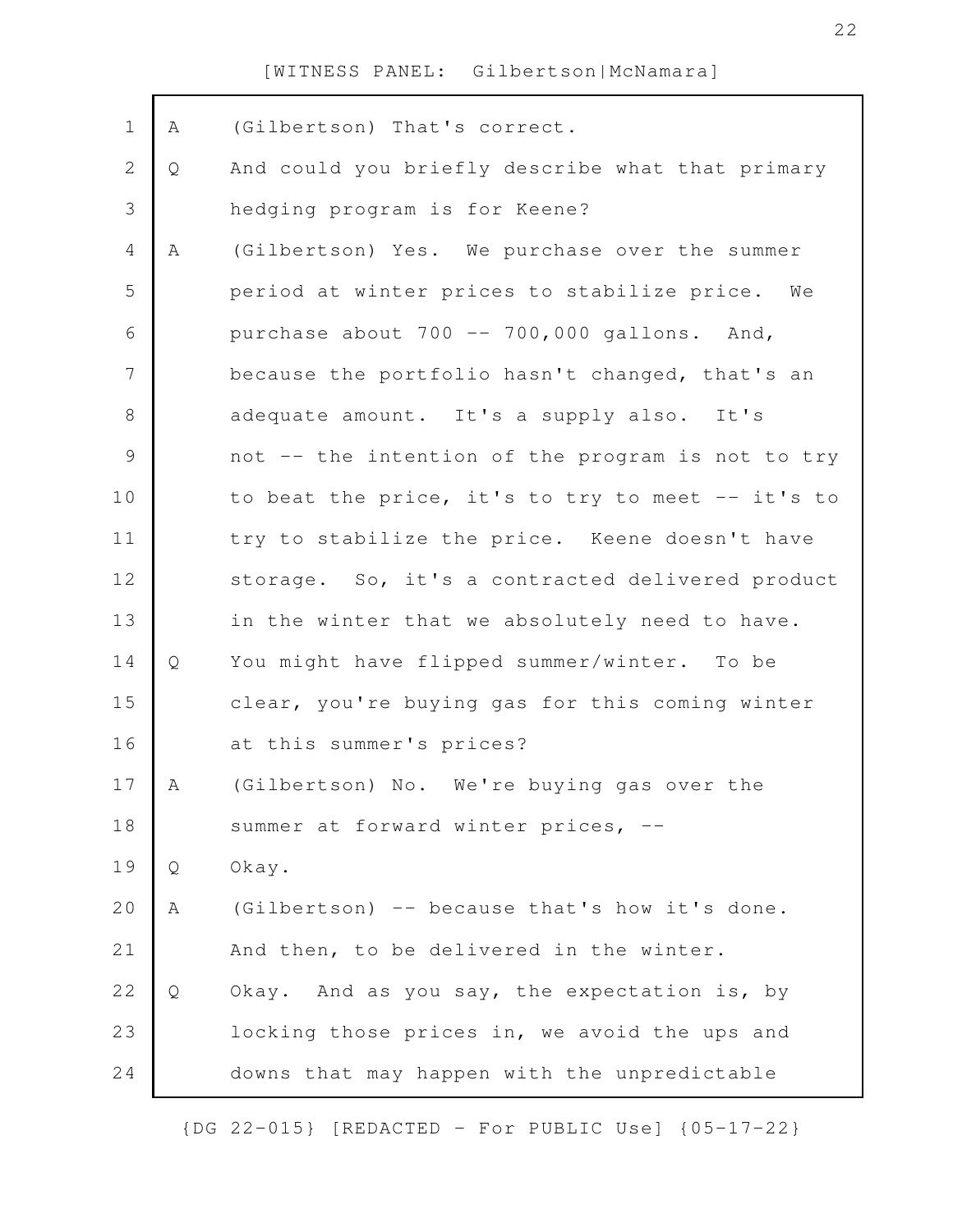| $\mathbf 1$    |   | market?                                           |
|----------------|---|---------------------------------------------------|
| $\overline{2}$ | A | (Gilbertson) That's right. Yes.                   |
| 3              | Q | The Commission has always asked us to look back   |
| 4              |   | each year and measure the hedging program against |
| 5              |   | the market. Again, not so much to see if there's  |
| 6              |   | winners or losers, but just to see how it worked  |
| $\overline{7}$ |   | out. Did that happen in the filing here as well?  |
| $\,8\,$        | Α | (Gilbertson) It did. There's a couple of          |
| $\mathcal{G}$  |   | schedules that show that, I think -- I'll have to |
| 10             |   | refresh my memory, sorry.                         |
| 11             |   | We have three months of actuals versus            |
| 12             |   | what the contract price was. And, as of           |
| 13             |   | February, the end of February, it was in the      |
| 14             |   | "good" by about 18 percent.                       |
| 15             | Q | Okay. Thank you, Ms. Gilbertson. Ms. McNamara,    |
| 16             |   | please introduce yourself and describe your       |
| 17             |   | position with Liberty?                            |
| 18             | Α | (McNamara) I'm Catherine McNamara. My position    |
| 19             |   | at Liberty is a Rates Analyst II for the Rates &  |
| 20             |   | Regulatory Affairs Department.                    |
| 21             | Q | Did you prepare -- participate in the preparation |
| 22             |   | of the testimony with Ms. Gilbertson that's been  |
| 23             |   | marked as "Exhibit 1" and "Exhibit 2"?            |
| 24             | Α | (McNamara) Yes, I did.                            |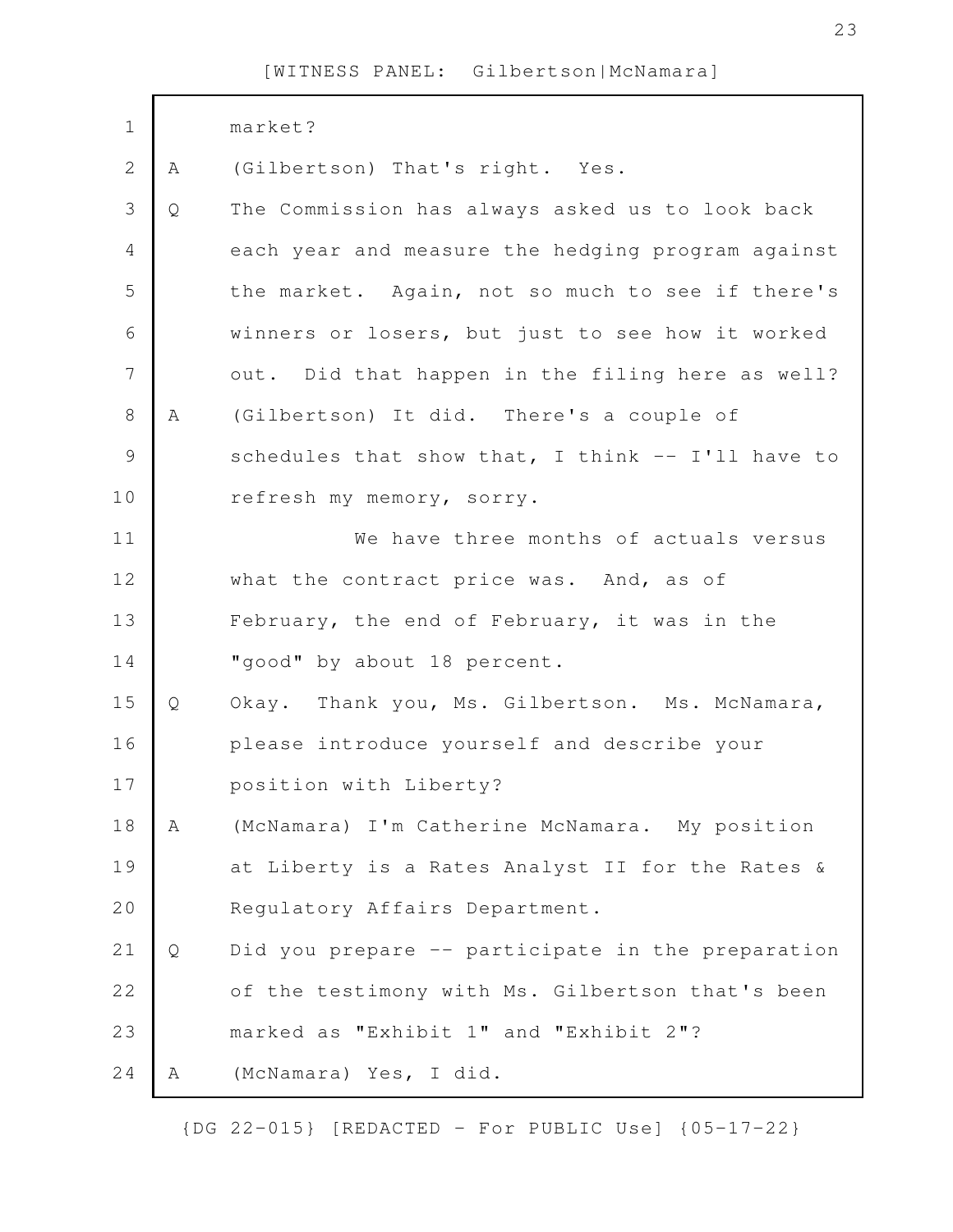| $\mathbf 1$    | Q | Do you have any changes or corrections to the     |
|----------------|---|---------------------------------------------------|
| $\mathbf 2$    |   | testimony for which you were responsible?         |
| $\mathcal{S}$  | Α | (McNamara) No, I don't.                           |
| $\overline{4}$ | Q | And is it fair to say your role is to take some   |
| 5              |   | of the information from Ms. Gilbertson and some   |
| 6              |   | information from other folks and calculate rates? |
| $\overline{7}$ | Α | (McNamara) Correct.                               |
| $\,8\,$        | Q | And this cost of gas filing was a little          |
| $\mathcal{G}$  |   | different for some of the reasons referenced in   |
| 10             |   | the Commissioner's opening, is that fair?         |
| 11             | Α | (McNamara) That's fair.                           |
| 12             | Q | So, the Commission approved a rate in May that    |
| 13             |   | was a continuation of the April rate, is that     |
| 14             |   | right?                                            |
| 15             | A | (McNamara) Correct. And that was 2.4835 --        |
| 16             |   | 2.4835.                                           |
| 17             | O | And how did the Company incorporate that rate in  |
| 18             |   | May into the filing that's in front of the        |
| 19             |   | Commission today?                                 |
| 20             | A | (McNamara) The Company incorporated that in       |
| 21             |   | Schedule B, on Line 27 --                         |
| 22             |   | CMSR. CHATTOPADHYAY: If I may, it                 |
| 23             |   | would be helpful if you give us the Bates Page.   |
| 24             |   | WITNESS MCNAMARA: Oh, sure. Bates                 |
|                |   |                                                   |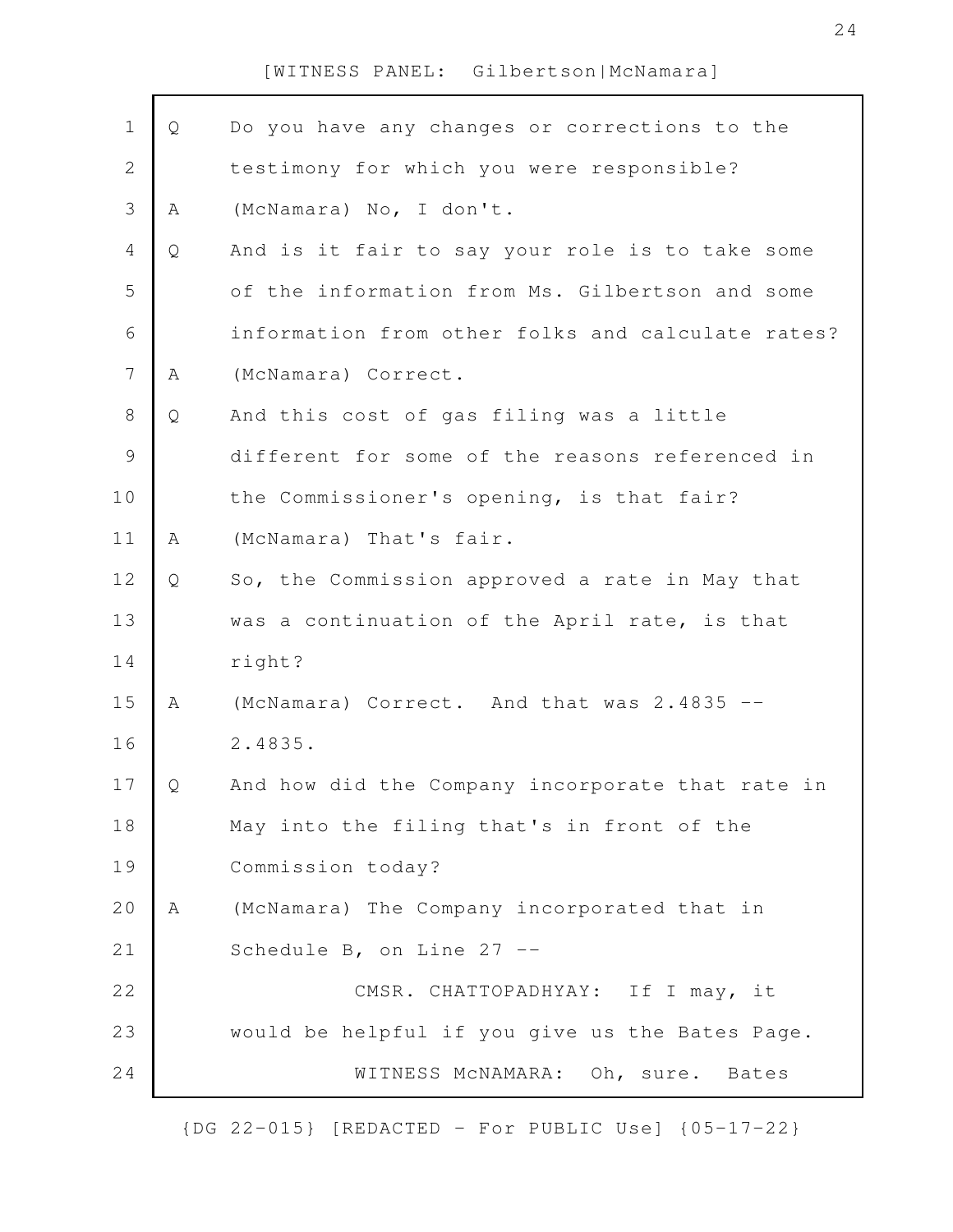| $\mathbf 1$    |   | 029, on Line 27, in Column (1).                   |
|----------------|---|---------------------------------------------------|
| $\mathbf{2}$   |   | BY MR. SHEEHAN:                                   |
| 3              | Q | And, at a high level --                           |
| 4              |   | WITNESS MCNAMARA: In Column (2).                  |
| 5              |   | BY MR. SHEEHAN:                                   |
| 6              | Q | Sorry. And, at a high level, Ms. McNamara, what   |
| $\overline{7}$ |   | the Company did was estimate how much revenue it  |
| $8\,$          |   | would receive in May based on that higher rate,   |
| $\mathcal{G}$  |   | is that correct?                                  |
| 10             | Α | (McNamara) Correct.                               |
| 11             | Q | And then, you've estimated, as you always do, how |
| 12             |   | much gas you'll be selling over the rest of the   |
| 13             |   | summer, and take the rates from Ms. -- the costs  |
| 14             |   | from Ms. Gilbertson and calculate a rate?         |
| 15             | Α | (McNamara) We took the cost for the entire        |
| 16             |   | summer, and we subtracted out the revenue for     |
| 17             |   | May, the estimated revenue for May, and then      |
| 18             |   | calculated the price on the remaining costs,      |
| 19             |   | divided by the remaining therms.                  |
| 20             | Q | Okay. And it did also -- that calculation         |
| 21             |   | included the over-collection, if you will, for    |
| 22             |   | the month of May for that, because we are         |
| 23             |   | charging the higher price?                        |
| 24             | Α | (McNamara) Correct.                               |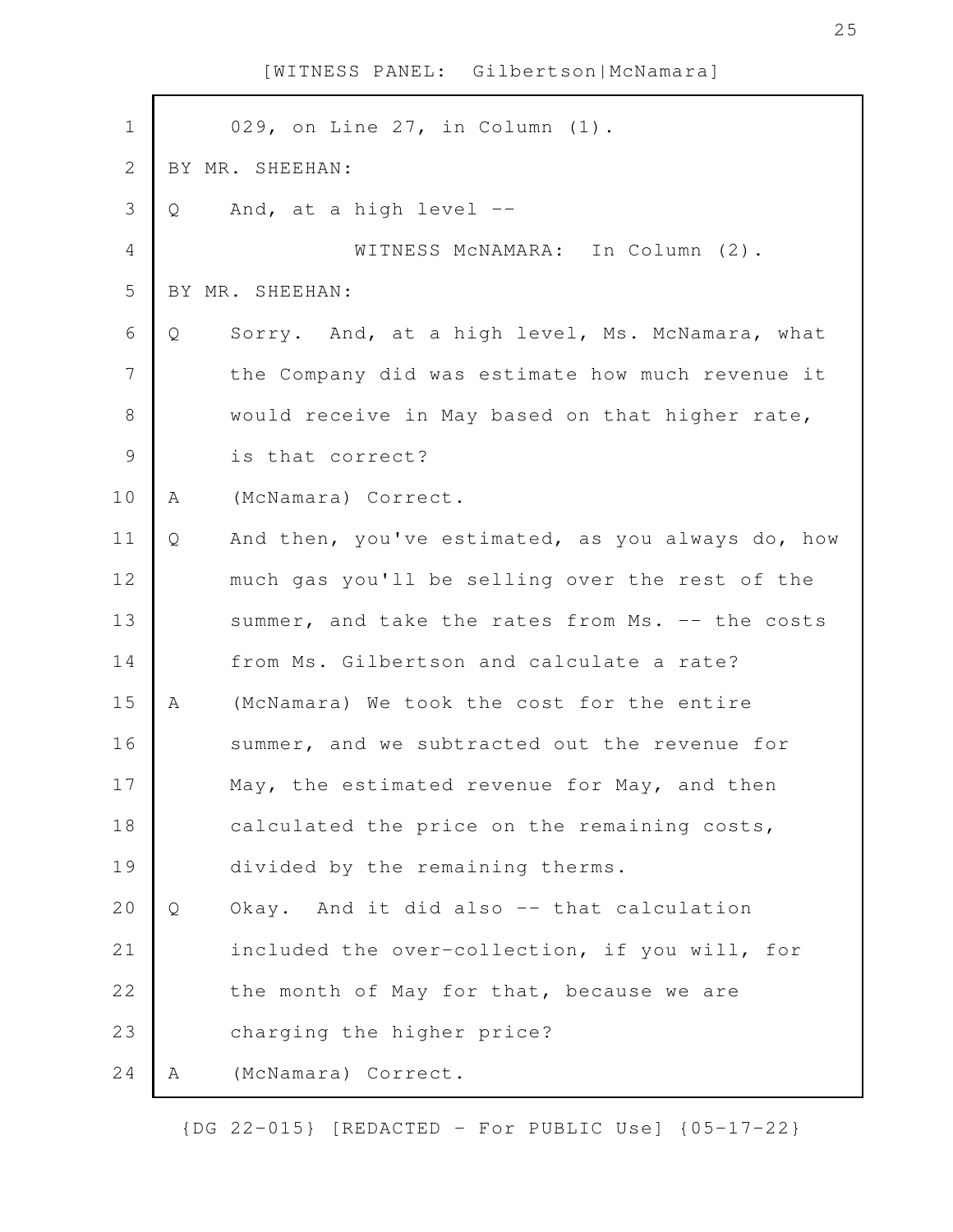| $\mathbf 1$      | Q | So, that is embedded into the rate we're           |
|------------------|---|----------------------------------------------------|
| $\mathbf 2$      |   | proposing for June 1?                              |
| $\mathsf S$      | Α | (McNamara) Correct.                                |
| 4                | Q | Okay.                                              |
| 5                | Α | (McNamara) It's included in Schedule B,            |
| 6                |   | Bates 029, on Line 28, in Column (2).              |
| $\boldsymbol{7}$ | Q | And can you turn us to -- turn us to the bill      |
| $\,8\,$          |   | impacts customers will see as a result of the      |
| $\mathsf 9$      |   | proposed June 1 rates? What did you compare the    |
| 10               |   | June 1 rates against to do a bill impact           |
| 11               |   | analysis?                                          |
| 12               | A | (McNamara) The bill impact schedule is             |
| 13               |   | "Schedule I-1", for residential, that's on Bates   |
| 14               |   | Page 036. And we compared our proposed rates,      |
| 15               |   | including the \$2.48 in May, for 2022, to the      |
| 16               |   | actual rate from the Summer of '21.                |
| 17               | Q | And what is the difference between those two?      |
| 18               | Α | (McNamara) The cost of gas difference will equate  |
| 19               |   | to about \$39 on a customer's bill, or 47 percent. |
| 20               |   | And, for the total bill impact, it was \$43.50, or |
| 21               |   | 20 percent.                                        |
| 22               | Q | And that's over the course of the summer period?   |
| 23               | Α | (McNamara) Correct.                                |
| 24               | Q | Not by month?                                      |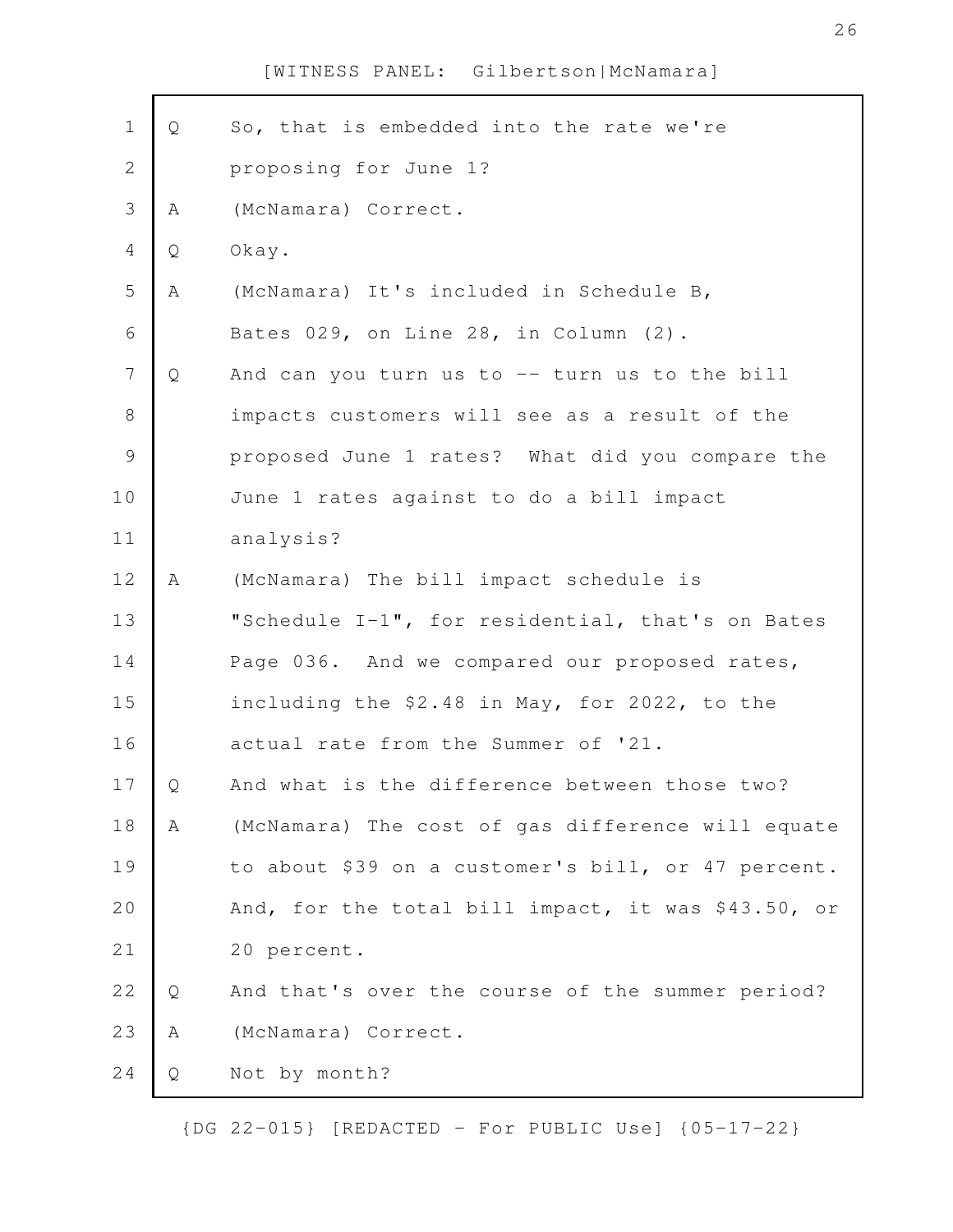A (McNamara) Correct. Q So, it's a \$40, roughly, difference from last summer? A (McNamara) Correct. MR. SHEEHAN: Thank you. That's all I have. CMSR. CHATTOPADHYAY: DOE. MS. SCHWARZER: Thank you. I'll just address these questions to both of you together. **CROSS-EXAMINATION** BY MS. SCHWARZER: Q And I just wanted to start with what I believe is probably a typing error, on Page 7 of the testimony. Though, perhaps not. Line 16 says that "The Non-Fixed Price Option cost of gas rate of \$1.7865 per therm was calculated", and goes on to give a formula. I believe that that's referring to the April 25th number that was filed, and perhaps that's a typing error? A (McNamara) So, it's not a typing error. The starting point for the May 10th filing was the April 24th filing, and that rate was \$1.7865, and was calculated by the anticipated cost of gas referenced for 573,000, divided by approximately 1 2 3 4 5 6 7 8 9 10 11 12 13 14 15 16 17 18 19 20 21 22 23 24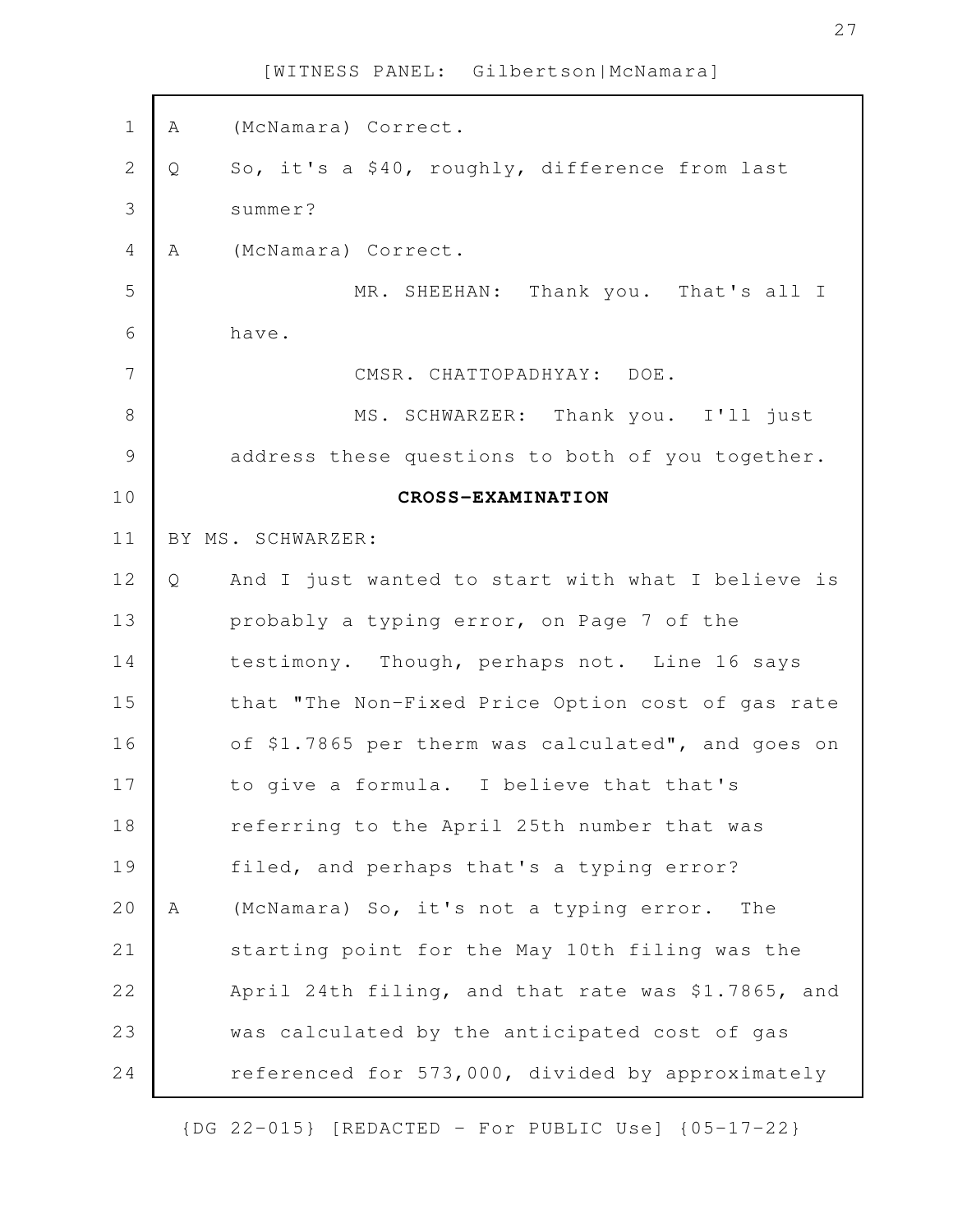| $\mathbf 1$    |   | 321,000 therms.                                   |
|----------------|---|---------------------------------------------------|
| $\mathbf{2}$   | Q | This may go to sort of an overarching theory      |
| 3              |   | question. And, for comparison purposes from       |
| $\overline{4}$ |   | summer to summer, the Department wants to know    |
| 5              |   | what the proposed rate is. So, your answer leads  |
| 6              |   | me to believe that the Company looked at the      |
| 7              |   | over-collection in May, and somehow, in relation  |
| 8              |   | to the over-collection and the overall rate of    |
| $\mathcal{G}$  |   | 1.7865, came up with the 1.622 rate you proposed  |
| 10             |   | here?                                             |
| 11             | Α | (McNamara) Simply stated, yes. I can explain it   |
| 12             |   | a little bit more than that.                      |
| 13             | Q | Sure.                                             |
| 14             | Α | (McNamara) The April filing that calculated the   |
| 15             |   | \$1.7865 was updated with updated pricing, and    |
| 16             |   | updated the May rate to 2.4835, and calculated    |
| 17             |   | the rate of 1.6220.                               |
| 18             | Q | I think I understand what you're saying. And I'm  |
| 19             |   | comparing this process to a process that was used |
| 20             |   | in Docket 20-152, when the Commission assigned an |
| 21             |   | interim November rate to the winter period for    |
| 22             |   | Liberty-Keene. And then, in the order             |
| 23             |   | establishing the rate for the remaining shorter   |
| 24             |   | five-month period, proposed both an adjusted      |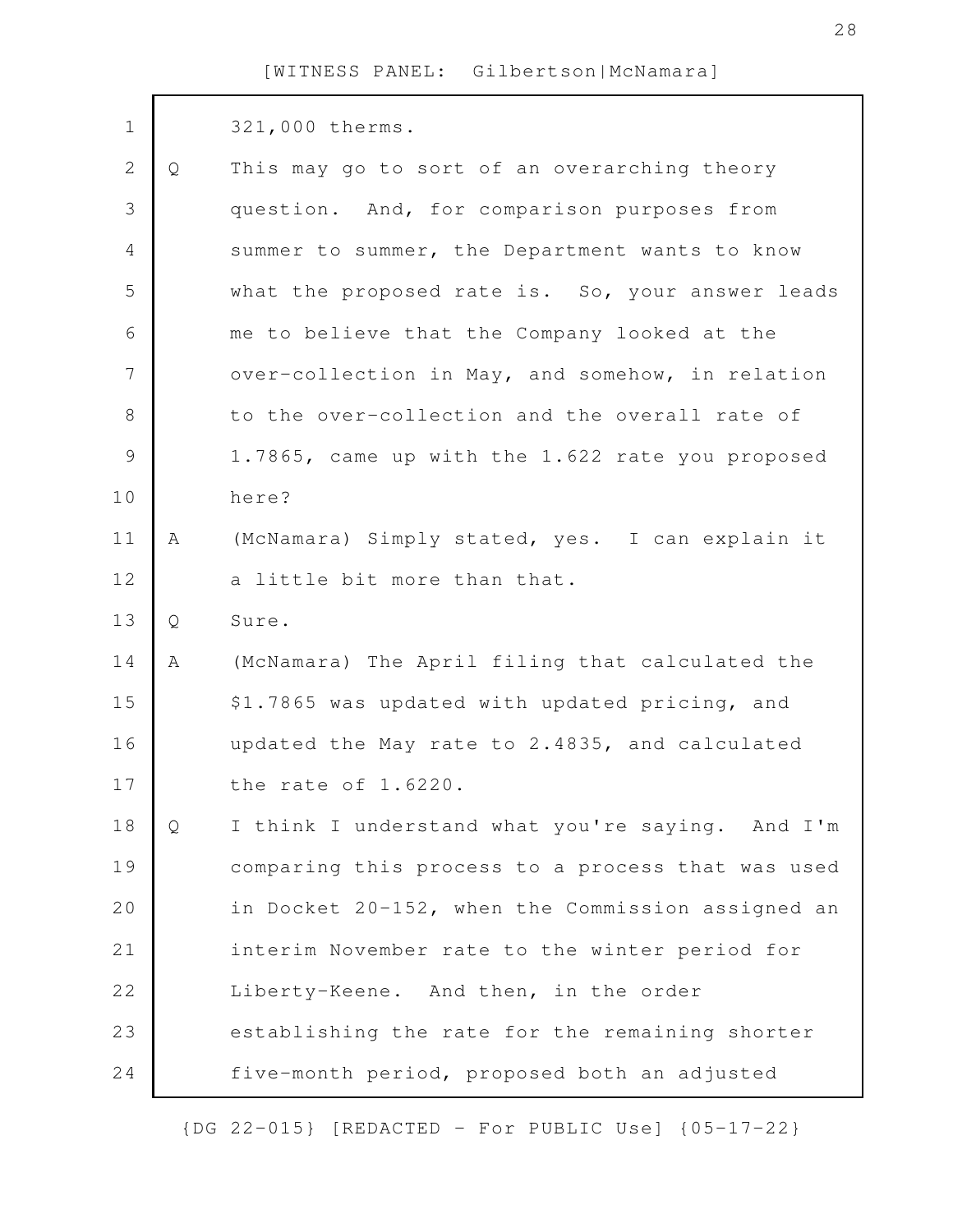| $\mathbf 1$    |   | rate, to take into account the over-collection,   |
|----------------|---|---------------------------------------------------|
| $\mathbf{2}$   |   | but also assigned what the -- what the rate would |
| $\mathfrak{Z}$ |   | have been but for those discrepancies.            |
| $\overline{4}$ |   | So, I'm trying to understand, for                 |
| 5              |   | comparison purposes, going into the next year,    |
| 6              |   | the next summer period, I think 1.622 would be    |
| $\overline{7}$ |   | too low as a comparison, given that that rate has |
| $8\,$          |   | taken into account an over-collection in May.     |
| $\mathsf 9$    |   | Would it be more accurate to somehow propose, for |
| 10             |   | the period from May of 2022 through October 31st  |
| 11             |   | of 2022, an overall rate of something closer to   |
| 12             |   | 1.7865, with the proviso that the May rate would  |
| 13             |   | have been the 2.4835 rate, and that there be an   |
| 14             |   | adjusted initial June rate of 1.6220?             |
| 15             | Α | (McNamara) So, in $20-152$ , $-$                  |
| 16             | Q | I'm sorry. So, the docket that I cited was        |
| 17             |   | "20-152", the winter. It was a winter             |
| 18             |   | Liberty-Keene. Is that what you're referring to?  |
| 19             | Α | (McNamara) Yes. Sorry.                            |
| 20             | Q | Okay.                                             |
| 21             | Α | (McNamara) I thought I said "20-152". In that     |
| 22             |   | docket, when it was the PUC Staff and the         |
| 23             |   | Commission that calculated that overall rate, I   |
| 24             |   | wasn't party to how they came up with that        |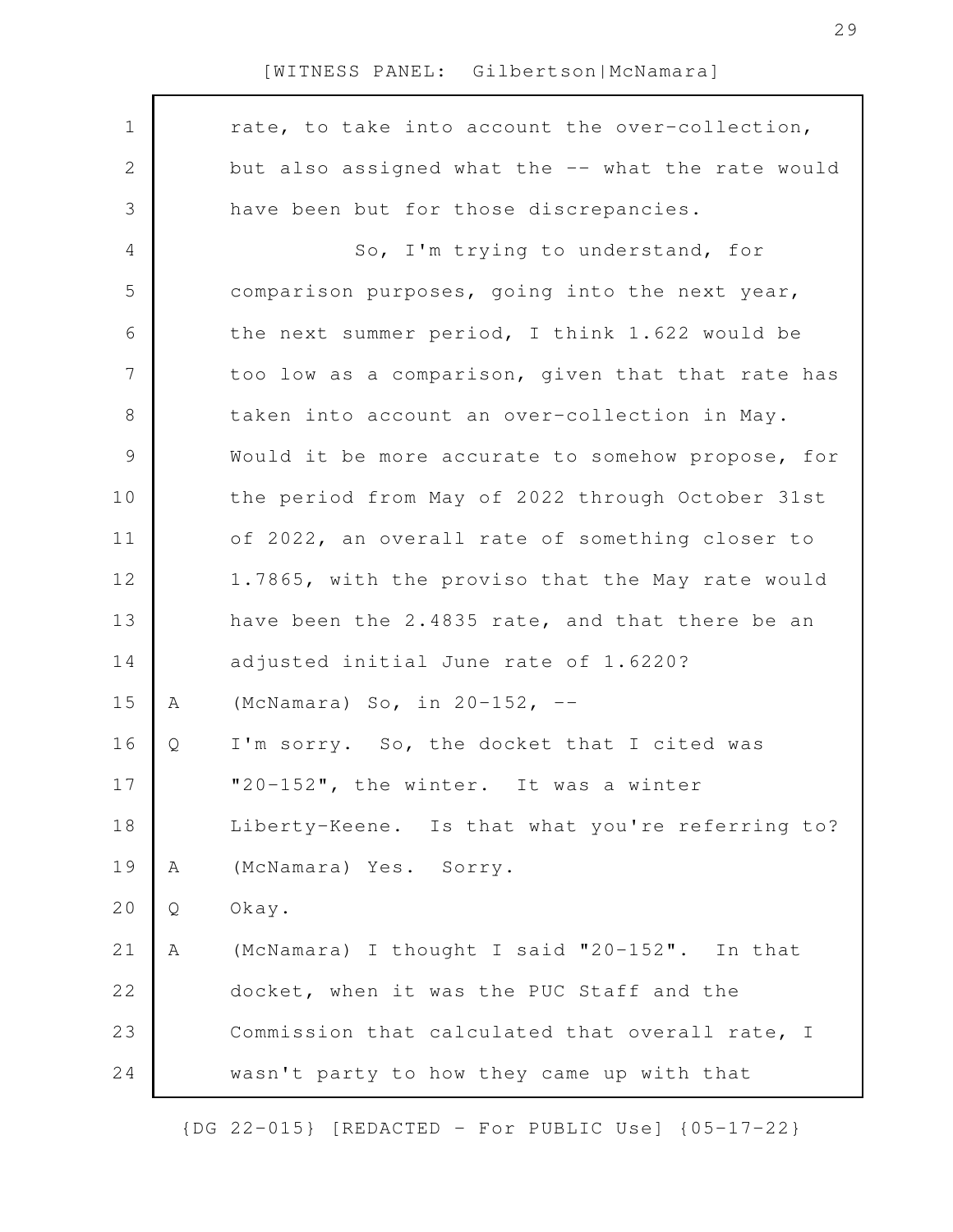| $\mathbf 1$    |   | provision.                                        |
|----------------|---|---------------------------------------------------|
| 2              |   | Going forward, and in this rate case --           |
| 3              |   | or, in this cost of gas rate case, we do our bill |
| $\overline{4}$ |   | impacts and our cost comparisons against the      |
| 5              |   | prior year actuals. And I would propose that we   |
| 6              |   | continue to do that.                              |
| $\overline{7}$ | Q | So, in this case, if it's more accurate to        |
| $8\,$          |   | suggest that an average of those -- of the May    |
| $\mathcal{G}$  |   | rate and the June rate is closer to what you      |
| 10             |   | proposed in April, on April 25th, the 1.7865,     |
| 11             |   | would that make the bill impacts lower as         |
| 12             |   | projected in Schedule I-1 and I-2?                |
| 13             | Α | (McNamara) The Schedule I-1 and I-2 both take     |
| 14             |   | into account the May rate, at 2.48, and the       |
| 15             |   | one -- June through October rate, the 1.6220.     |
| 16             | Q | Okay. So, that would remain unchanged?            |
| 17             | А | (McNamara) That would remain unchanged for what   |
| 18             |   | the actuals are, given that there would be no     |
| 19             |   | trigger filings. But, of course, we file          |
| 20             |   | monthly, and that 1.6220, and that even the 2.48  |
| 21             |   | rate could change. Well, the 2.48 won't, sorry.   |
| 22             |   | The 1.6220 will change.                           |
| 23             | Q | So, as filed today, does Liberty expect the 25    |
| 24             |   | percent cap to apply to the 1.6220 figure, or --  |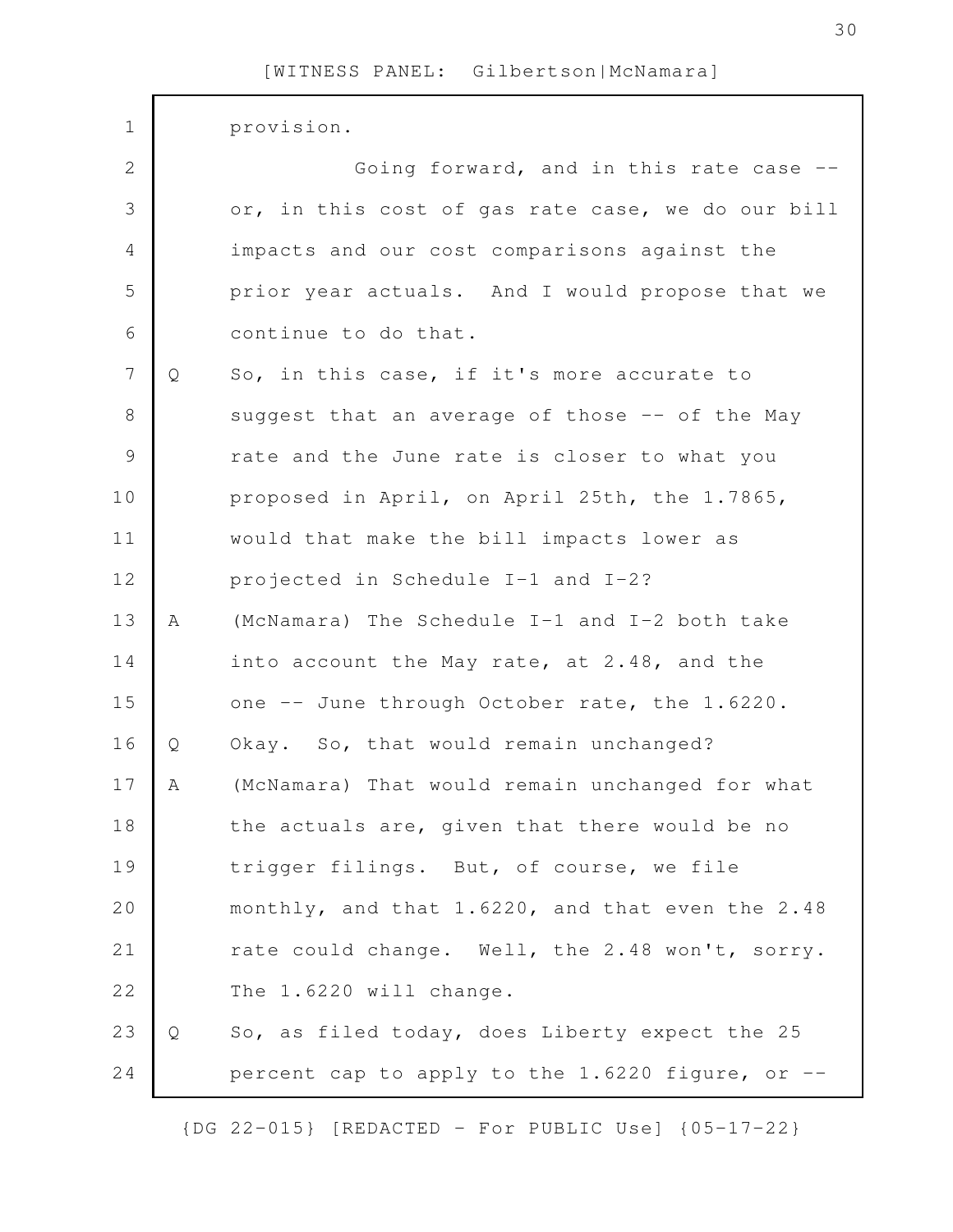| $\mathbf 1$   |   | I mean, I quess you do?                           |
|---------------|---|---------------------------------------------------|
| $\mathbf{2}$  | A | (McNamara) We did, yes. That's how we calculated  |
| 3             |   | it.                                               |
| 4             | Q | Given Ms. McNamara's [Ms. Gilbertson's?]          |
| 5             |   | testimony that the rates are anticipated to be    |
| 6             |   | "flat and high", do you have any concern that, as |
| 7             |   | compared to the April 25th Petition, with the     |
| $8\,$         |   | 1.7865 rate, that the proposed cap may not be     |
| $\mathcal{G}$ |   | sufficient, if it's taken from the 1.6220 figure? |
| 10            | Α | (McNamara) I do not have any immediate concerns   |
| 11            |   | about that, because we have incorporated the most |
| 12            |   | recent pricing. And, since that's proposed to be  |
| 13            |   | remaining flat, as far as we can tell at this     |
| 14            |   | point, I would imagine that 25 percent cap would  |
| 15            |   | be sufficient.                                    |
| 16            | A | (Gilbertson) There's no quarantees on that.       |
| 17            | Q | Ms. McNamara, obviously, there's no guarantee on  |
| 18            |   | that. Why is it better to use the 1.6220 figure,  |
| 19            |   | as opposed to the April figure of 1.7865?         |
| 20            | Α | (Gilbertson) It's not better. I mean, I think     |
| 21            |   | you could do either way. It's a decision, I       |
| 22            |   | quess you could say that.                         |
| 23            | Q | Okay.                                             |
| 24            | Α | (Gilbertson) But nobody can guarantee what the    |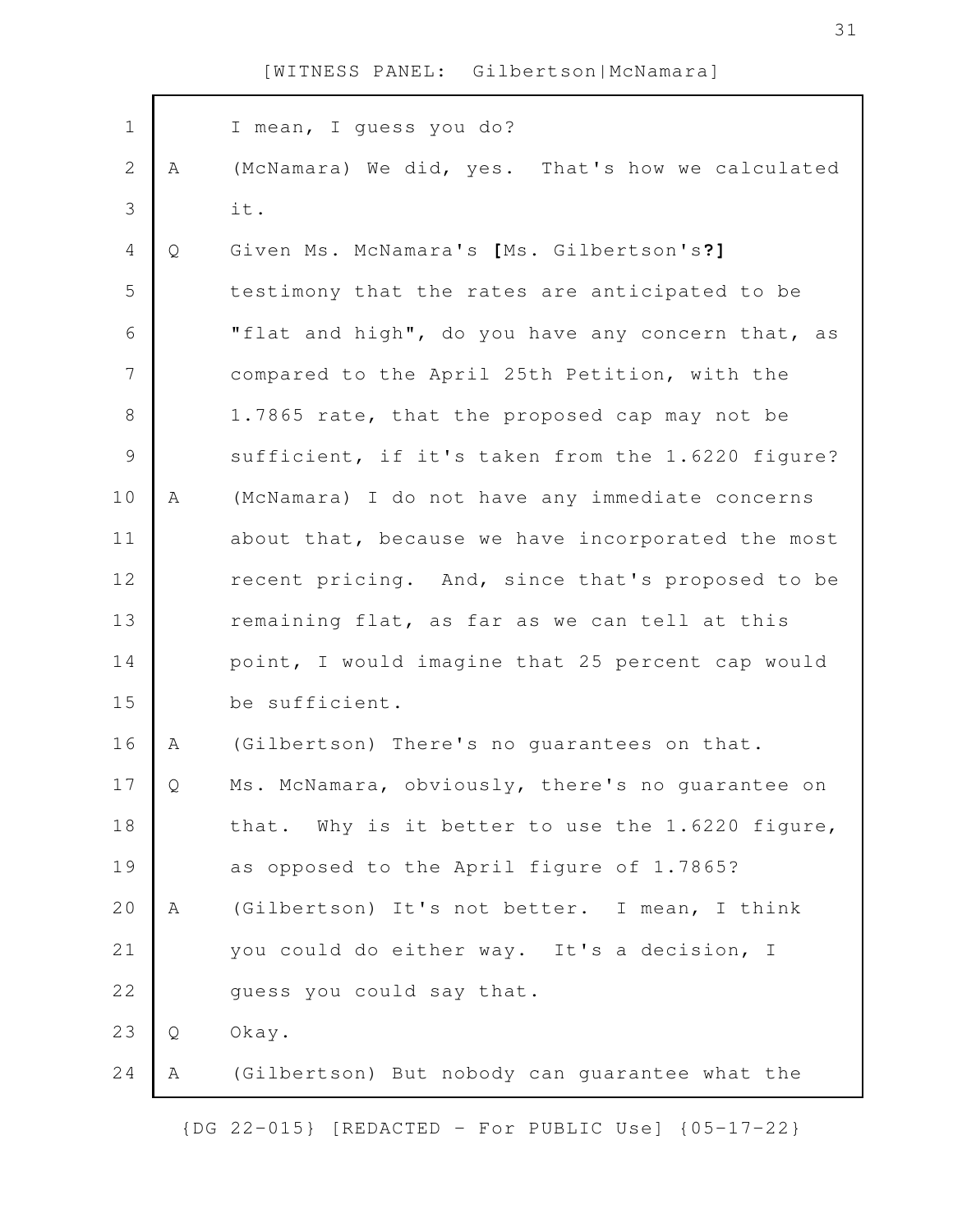$\Gamma$ 

| $\mathbf 1$    |   | price is going to be at the end of the summer. I  |
|----------------|---|---------------------------------------------------|
| $\mathbf{2}$   |   | don't think anybody in this room can do that.     |
| 3              | Q | So, can you help me understand why Liberty chose  |
| 4              |   | to request a rate on May 10th that was            |
| 5              |   | significantly lower than the April 25th rate, and |
| 6              |   | closer, in fact, to the March 15th filing?        |
| $7\phantom{.}$ | A | (McNamara) We were required to do so in Order     |
| 8              |   | 26,618 by the Commission, to file a filing due    |
| $\mathsf 9$    |   | May 10th, using -- incorporating the rate of      |
| 10             |   | 2.4835 for May, and calculating what the          |
| 11             |   | remaining rate should be. And that's why it's     |
| 12             |   | less, is because 2.4835, that rate included a     |
| 13             |   | potential over-collection, based on the market.   |
| 14             | Q | I guess I have to say that I did not anticipate   |
| 15             |   | the Commission's order directing a particular     |
| 16             |   | outcome. I do believe the Commission ordered you  |
| 17             |   | to file an updated petition, inclusive of the     |
| 18             |   | over-collection anticipated, as we all did, from  |
| 19             |   | the May rate. And, certainly, the Commission is   |
| 20             |   | in the best position to decide if it meant to     |
| 21             |   | circumscribe Liberty's calculation in the manner  |
| 22             |   | the Company has described. But that was not my    |
| 23             |   | understanding of the Company's obligation.        |
| 24             |   | Might you, for example, turning to                |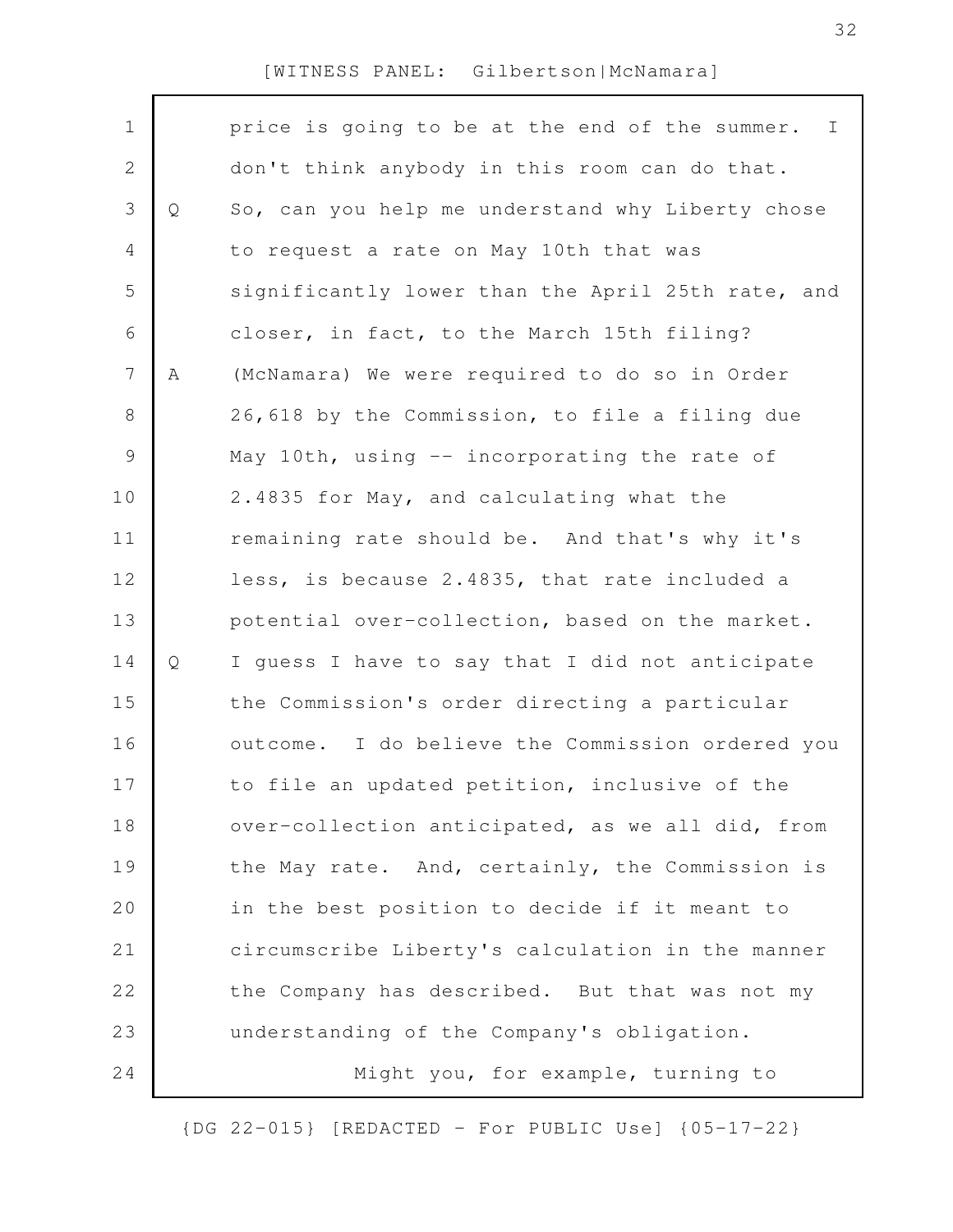| $\mathbf 1$    |   | Schedule B, on Bates Page 029, and please tell me |
|----------------|---|---------------------------------------------------|
| $\mathbf{2}$   |   | if I'm understanding this correctly. I see on     |
| 3              |   | Bates Page 029, Line 38, "Column (1) Prior", that |
| 4              |   | there's an under-collection of \$18,000. And      |
| 5              |   | then, immediately adjacent, in Column (2), for    |
| 6              |   | "May of '22", there's an over-collection of       |
| $\overline{7}$ |   | \$58,000, is that correct?                        |
| 8              | А | (McNamara) A projected over-collection, correct.  |
| 9              | Q | Projected over-collection. Consistent with the    |
| 10             |   | way in which the Company filed Schedule B, might  |
| 11             |   | you have somehow carried the over-collection      |
| 12             |   | forward or calculate it in some way, other than   |
| 13             |   | ending up in zero in Row (8)?                     |
| 14             | Α | (McNamara) No. The purpose of calculating the     |
| 15             |   | cost of gas rate, in theory, is to collect from   |
| 16             |   | the customers what the cost of gas is for the     |
| 17             |   | Company as the passthrough cost. So, we would     |
| 18             |   | always calculate the rate to end up at zero at    |
| 19             |   | the end of the season.                            |
| 20             | Q | Thank you. Turning to Bates Page 024 and 025, I   |
| 21             |   | had a question on the heading for both pages.     |
| 22             |   | The Winter Period is headed "Rates effective      |
| 23             |   | March 1 through April 30th, 2022", which are, of  |
| 24             |   | course, the last two months of winter. And then,  |
|                |   |                                                   |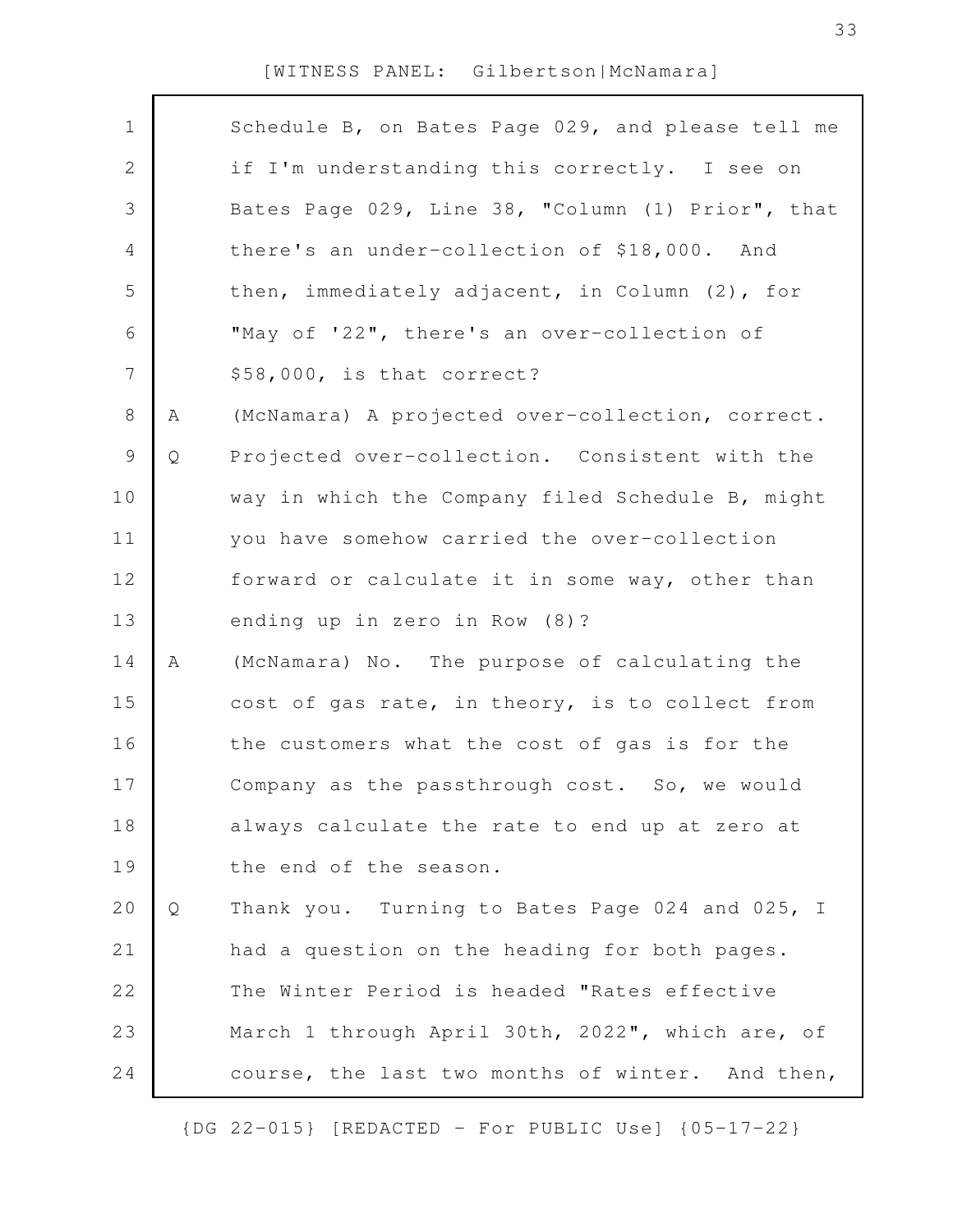| $\mathbf 1$    |   | there's a column on the right, for the Summer     |
|----------------|---|---------------------------------------------------|
| $\mathbf{2}$   |   | Period, that says "June 1 through October 31st,   |
| 3              |   | $2022.$ "                                         |
| $\overline{4}$ | A | (McNamara) Correct.                               |
| 5              | Q | It seems to me that May has somehow been left out |
| 6              |   | of that calculation, or at least the definition   |
| $\overline{7}$ |   | of the "Summer Period"?                           |
| $8\,$          | A | (McNamara) It was not left out. The May rates     |
| $\mathsf 9$    |   | for Tariff Page 88 is listed on the Eleventh      |
| 10             |   | Revised Page 88.                                  |
| 11             | Q | Okay. And, so, then, the date at the bottom that  |
| 12             |   | says -- or, would presumably say "Effective June  |
| 13             |   | 1, 2022", you're not trying to suggest that the   |
| 14             |   | Summer Period in any way excludes May,            |
| 15             |   | irrespective of the Winter rate being continued   |
| 16             |   | in that period?                                   |
| 17             | Α | (McNamara) No, not at all.                        |
| 18             | Q | Thank you. Has the LDAC rate changed since it     |
| 19             |   | was established, with the understanding that this |
| 20             |   | docket does not establish LDAC rates, but, to be  |
| 21             |   | clear about the appropriate LDAC rate used as a   |
| 22             |   | component of the bill impact statement, is it     |
| 23             |   | fair to say that the LDAC rate has changed        |
| 24             |   | significantly since it was determined in the      |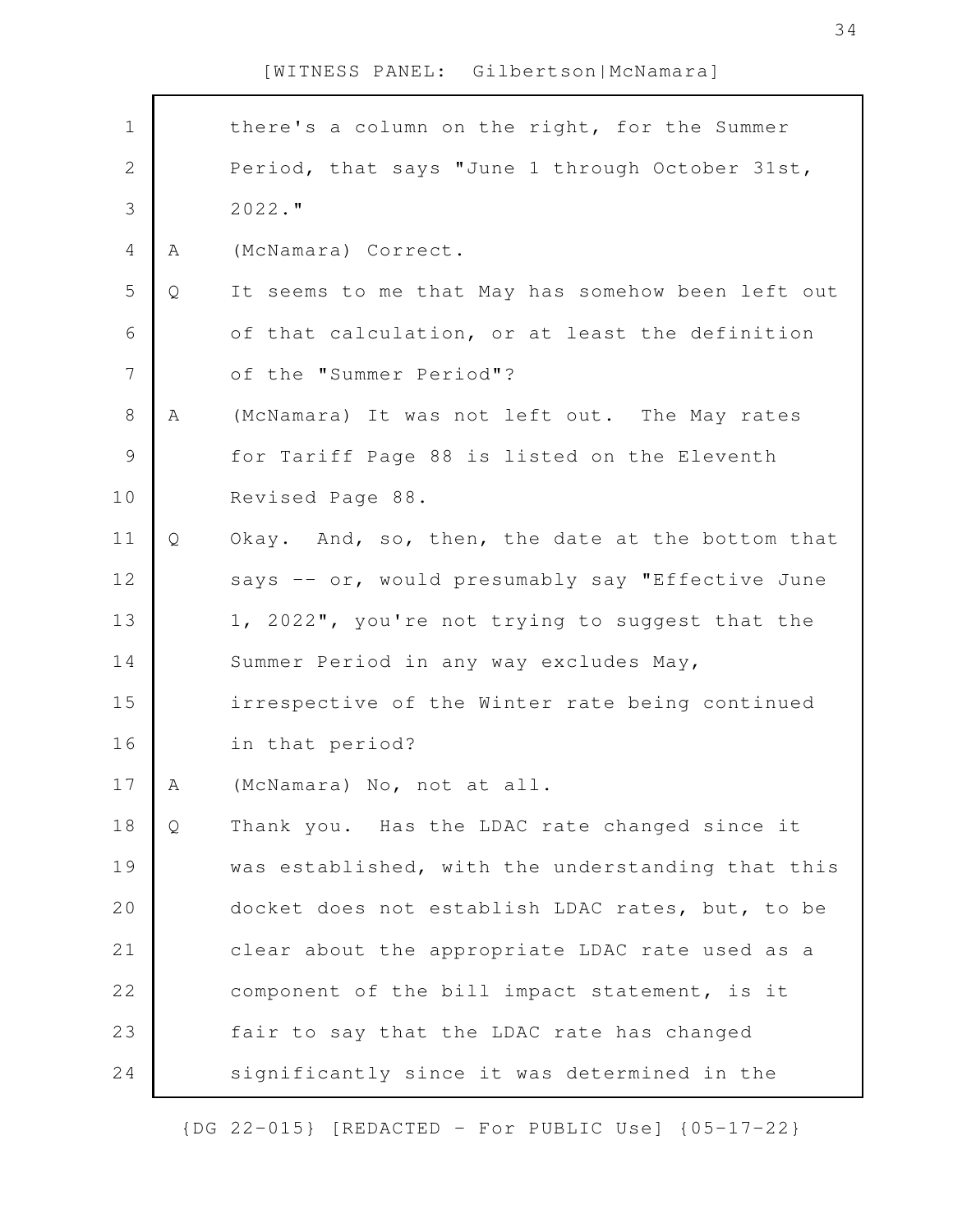| $\mathbf 1$    |   | EnergyNorth cost of gas case this fall?           |
|----------------|---|---------------------------------------------------|
|                |   |                                                   |
| $\mathbf{2}$   | A | (McNamara) There have been -- there have been     |
| 3              |   | updates to the LDAC rate since this fall. We had  |
| 4              |   | a PTAM adjustment that came in I believe it was   |
| 5              |   | in January. And there were -- I can't remember    |
| 6              |   | if it was two or three adjustments for energy     |
| $\overline{7}$ |   | efficiency, two were per order of the Commission  |
| $8\,$          |   | and one was based on House Bill 549.              |
| $\mathcal{G}$  | Q | And is the current LDAC rate shown on Schedule    |
| 10             |   | I-1, for residential, $"0.1318"$ ?                |
| 11             | Α | (McNamara) Yes.                                   |
| 12             | Q | And is the current and updated LDAC rate for      |
| 13             |   | Commercial/Industrial Group, as shown in          |
| 14             |   | Schedule I-2, "0.0991"?                           |
| 15             | Α | (McNamara) Correct.                               |
| 16             | Q | Does Liberty's response to Data Request 13 -- in  |
| 17             |   | Exhibit 13, Liberty did a data request explaining |
| 18             |   | the changes to the LDAC in this docket. Did you   |
| 19             |   | author that?                                      |
| 20             | Α | (McNamara) Yes, I did. Sorry. Yes, I did.         |
| 21             | Q | And, so, if we were to go through it, it would go |
| 22             |   | through in detail those changes?                  |
| 23             | Α | (McNamara) It would go through the changes? Yes.  |
| 24             |   | MS. SCHWARZER: I think, if I could                |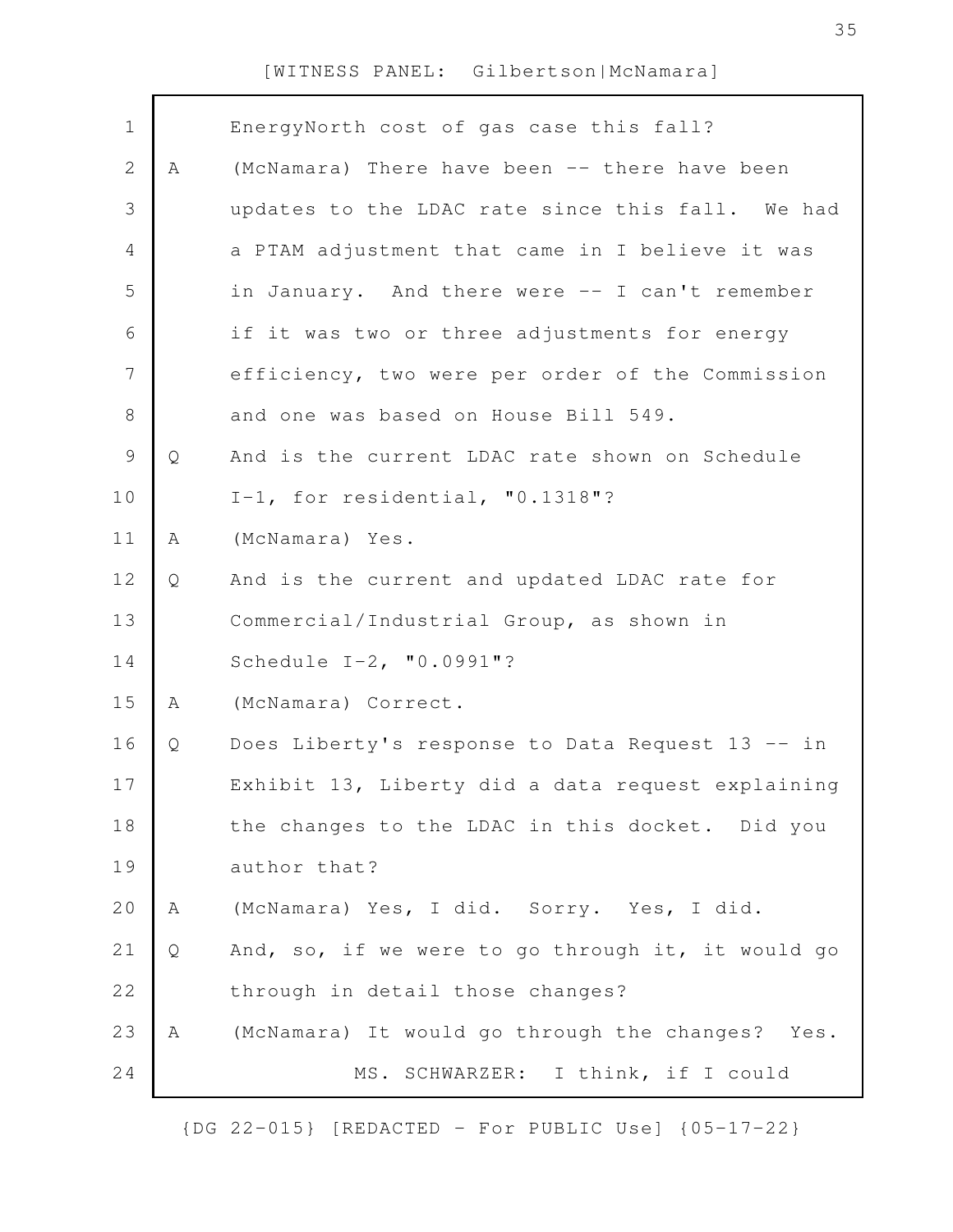| $\mathbf 1$<br>just have a moment in the filing?<br>2<br>[Short pause.]<br>3<br>MS. SCHWARZER: There's an attachment<br>to Exhibit 13, that was a schedule that was not<br>4<br>5<br>included in the Department's exhibit, which I<br>would like permission to supplement that record.<br>6<br>7<br>It would show a calculation through April 2022.<br>$8\,$<br>Liberty did not object.<br>$\mathcal{G}$<br>CMSR. CHATTOPADHYAY: Do you have any<br>10<br>objection?<br>11<br>MR. SHEEHAN: Not to it being<br>12<br>introduced. I'm not sure the impact on the<br>13<br>proposal, but we'll see where that goes.<br>14<br>MS. SCHWARZER: Well, I don't believe<br>15<br>there's an impact. I'm just trying to document<br>and erect the record for the Commission, and for<br>16<br>17<br>clarity going forward.<br>18<br>CMSR. CHATTOPADHYAY: Just give us a<br>19<br>few seconds. Hold on.<br>20<br>[Cmsr. Chattopadhyay and Cmsr. Simpson<br>21<br>conferring.]<br>22<br>CMSR. CHATTOPADHYAY: So, we are okay<br>23<br>with that. You can provide it as a supplement<br>24<br>there. |  |
|-----------------------------------------------------------------------------------------------------------------------------------------------------------------------------------------------------------------------------------------------------------------------------------------------------------------------------------------------------------------------------------------------------------------------------------------------------------------------------------------------------------------------------------------------------------------------------------------------------------------------------------------------------------------------------------------------------------------------------------------------------------------------------------------------------------------------------------------------------------------------------------------------------------------------------------------------------------------------------------------------------------------------------------------------------------------------------------------|--|
|                                                                                                                                                                                                                                                                                                                                                                                                                                                                                                                                                                                                                                                                                                                                                                                                                                                                                                                                                                                                                                                                                         |  |
|                                                                                                                                                                                                                                                                                                                                                                                                                                                                                                                                                                                                                                                                                                                                                                                                                                                                                                                                                                                                                                                                                         |  |
|                                                                                                                                                                                                                                                                                                                                                                                                                                                                                                                                                                                                                                                                                                                                                                                                                                                                                                                                                                                                                                                                                         |  |
|                                                                                                                                                                                                                                                                                                                                                                                                                                                                                                                                                                                                                                                                                                                                                                                                                                                                                                                                                                                                                                                                                         |  |
|                                                                                                                                                                                                                                                                                                                                                                                                                                                                                                                                                                                                                                                                                                                                                                                                                                                                                                                                                                                                                                                                                         |  |
|                                                                                                                                                                                                                                                                                                                                                                                                                                                                                                                                                                                                                                                                                                                                                                                                                                                                                                                                                                                                                                                                                         |  |
|                                                                                                                                                                                                                                                                                                                                                                                                                                                                                                                                                                                                                                                                                                                                                                                                                                                                                                                                                                                                                                                                                         |  |
|                                                                                                                                                                                                                                                                                                                                                                                                                                                                                                                                                                                                                                                                                                                                                                                                                                                                                                                                                                                                                                                                                         |  |
|                                                                                                                                                                                                                                                                                                                                                                                                                                                                                                                                                                                                                                                                                                                                                                                                                                                                                                                                                                                                                                                                                         |  |
|                                                                                                                                                                                                                                                                                                                                                                                                                                                                                                                                                                                                                                                                                                                                                                                                                                                                                                                                                                                                                                                                                         |  |
|                                                                                                                                                                                                                                                                                                                                                                                                                                                                                                                                                                                                                                                                                                                                                                                                                                                                                                                                                                                                                                                                                         |  |
|                                                                                                                                                                                                                                                                                                                                                                                                                                                                                                                                                                                                                                                                                                                                                                                                                                                                                                                                                                                                                                                                                         |  |
|                                                                                                                                                                                                                                                                                                                                                                                                                                                                                                                                                                                                                                                                                                                                                                                                                                                                                                                                                                                                                                                                                         |  |
|                                                                                                                                                                                                                                                                                                                                                                                                                                                                                                                                                                                                                                                                                                                                                                                                                                                                                                                                                                                                                                                                                         |  |
|                                                                                                                                                                                                                                                                                                                                                                                                                                                                                                                                                                                                                                                                                                                                                                                                                                                                                                                                                                                                                                                                                         |  |
|                                                                                                                                                                                                                                                                                                                                                                                                                                                                                                                                                                                                                                                                                                                                                                                                                                                                                                                                                                                                                                                                                         |  |
|                                                                                                                                                                                                                                                                                                                                                                                                                                                                                                                                                                                                                                                                                                                                                                                                                                                                                                                                                                                                                                                                                         |  |
|                                                                                                                                                                                                                                                                                                                                                                                                                                                                                                                                                                                                                                                                                                                                                                                                                                                                                                                                                                                                                                                                                         |  |
|                                                                                                                                                                                                                                                                                                                                                                                                                                                                                                                                                                                                                                                                                                                                                                                                                                                                                                                                                                                                                                                                                         |  |
|                                                                                                                                                                                                                                                                                                                                                                                                                                                                                                                                                                                                                                                                                                                                                                                                                                                                                                                                                                                                                                                                                         |  |
|                                                                                                                                                                                                                                                                                                                                                                                                                                                                                                                                                                                                                                                                                                                                                                                                                                                                                                                                                                                                                                                                                         |  |
|                                                                                                                                                                                                                                                                                                                                                                                                                                                                                                                                                                                                                                                                                                                                                                                                                                                                                                                                                                                                                                                                                         |  |
|                                                                                                                                                                                                                                                                                                                                                                                                                                                                                                                                                                                                                                                                                                                                                                                                                                                                                                                                                                                                                                                                                         |  |
|                                                                                                                                                                                                                                                                                                                                                                                                                                                                                                                                                                                                                                                                                                                                                                                                                                                                                                                                                                                                                                                                                         |  |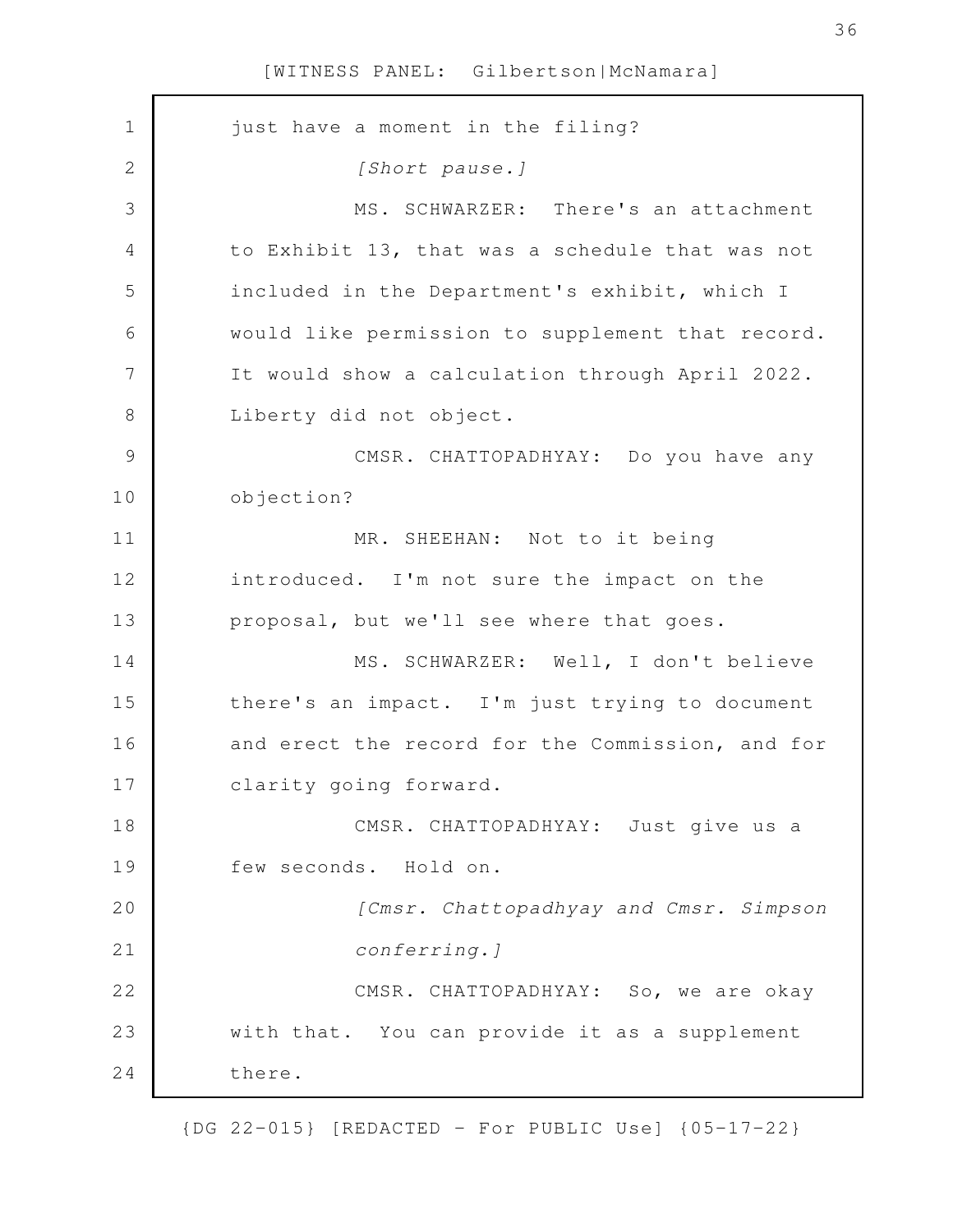| $\mathbf 1$    |   | [Reserved - Supplement to be filed]               |
|----------------|---|---------------------------------------------------|
| $\overline{2}$ |   | MS. SCHWARZER: Thank you.                         |
| 3              |   | BY MS. SCHWARZER:                                 |
| 4              | Q | Exhibit 13 also mentioned that RDAF -- some       |
| 5              |   | elements of the RDAF rates had been removed.      |
| 6              |   | Could you speak to that please?                   |
| 7              | A | (McNamara) Sure. Just give me one second.         |
| $\,8\,$        |   | Can you repeat that question for me               |
| $\mathcal{G}$  |   | please?                                           |
| 10             | Q | Yes. And I can direct you to Bates Page 002 of    |
| 11             |   | Exhibit 13, at the beginning of the response,     |
| 12             |   | which says "the question above did not include    |
| 13             |   | another reference in the ordering clause that is  |
| 14             |   | important here, that the approved rates included  |
| 15             |   | adjustments to remove rate case expenses and RDAF |
| 16             |   | as discussed in this order."                      |
| 17             | Α | (McNamara) That's correct.                        |
| 18             | Q | So, can you just explain what part of the $R$ --  |
| 19             |   | let me strike that. Do the LDAC rates reflected   |
| 20             |   | in this explanation exclude some aspect of RDAF?  |
| 21             | Α | (McNamara) The RDAF proposal excludes the \$4     |
| 22             |   | million reconciling issues that I believe being   |
| 23             |   | filed under another docket that was broken out of |
| 24             |   | the LDAC in the winter filing from last winter.   |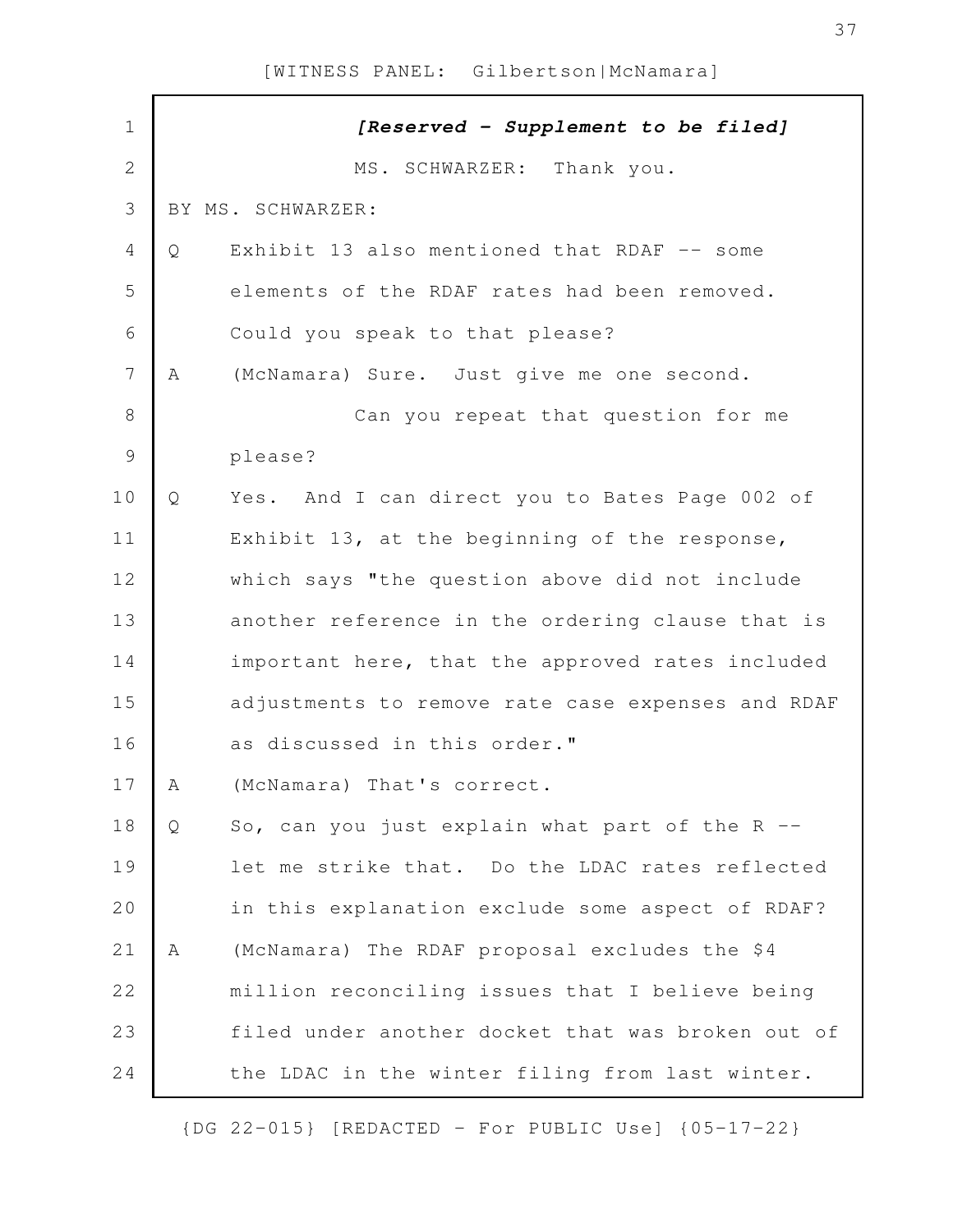| $\mathbf 1$    |              |                                                     |
|----------------|--------------|-----------------------------------------------------|
|                | Q            | And does that continue to be true for the May       |
| $\mathbf{2}$   |              | 10th Petition, as filed?                            |
| $\mathfrak{Z}$ | Α            | (McNamara) Yes.                                     |
| $\overline{4}$ | $\mathsf{Q}$ | Have the RDAF values changed following Order        |
| 5              |              | 26,611, which was dated April 15th, 2022, in        |
| 6              |              | Docket 20-130, which was the EnergyNorth fall       |
| $\overline{7}$ |              | docket? And just to remind us all, the Order        |
| $\,8\,$        |              | 26,611 had to do with Tariff Number 11.             |
| $\mathcal{G}$  |              | MR. SHEEHAN: I'm sorry, could you                   |
| 10             |              | restate that?                                       |
| 11             |              | MS. SCHWARZER: Yes.                                 |
| 12             |              | MR. SHEEHAN: "Have the RDAF what                    |
| 13             |              | changed?"                                           |
| 14             |              | MS. SCHWARZER: Have any of the RDAF                 |
| 15             |              | values in the LDAC reflected in the May 10th        |
| 16             |              | Petition changed as a result of Order 26, 611,      |
| 17             |              | which was the order having to do with Tariff $11$ , |
| 18             |              | and whether or not a particular RDAF formula        |
| 19             |              | would be recalculated?                              |
| 20             |              | MR. SHEEHAN: I think what the answer                |
| 21             |              | just was, in the exhibit we have, shows RDAF of     |
| 22             |              | zero. So, there's no RDAF in the LDAC that's in     |
| 23             |              | front of the Commission today.                      |
| 24             |              | MS. SCHWARZER: Right. And my question               |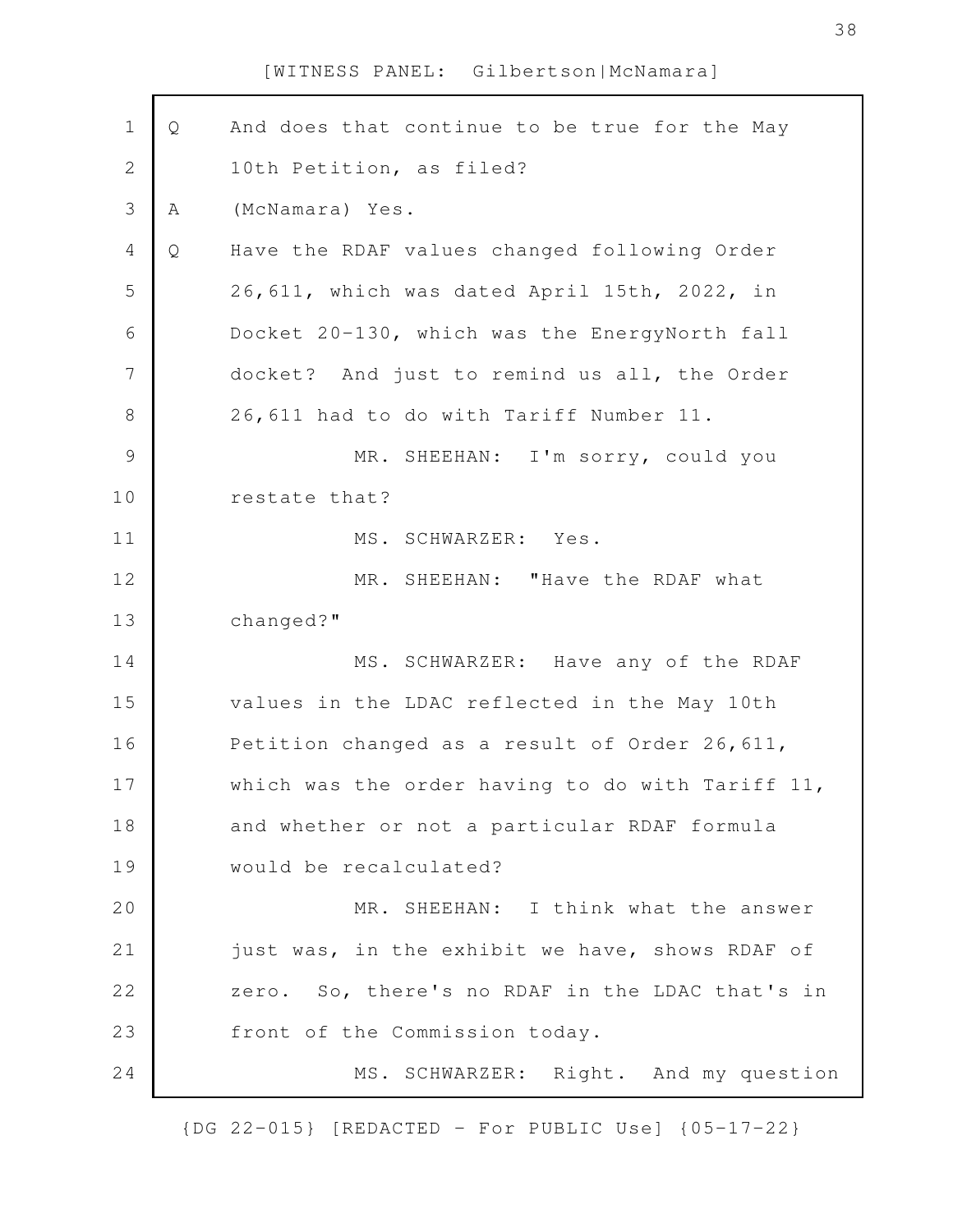| $\mathbf 1$  |   | was whether the May 10th Petition, whether that   |
|--------------|---|---------------------------------------------------|
| $\mathbf{2}$ |   | continues to be true?                             |
| 3            |   | MR. SHEEHAN: Okay.                                |
| 4            |   | MS. SCHWARZER: Or, if there was a                 |
| 5            |   | change resulting from that April 15th order?      |
| 6            |   | MR. SHEEHAN: Gotcha. Thank you.                   |
| 7            |   | BY THE WITNESS:                                   |
| 8            | A | (McNamara) I'd have to revisit that order. But I  |
| 9            |   | don't believe so.                                 |
| 10           |   | MR. SHEEHAN: If I may?                            |
| 11           |   | MS. SCHWARZER: Sure.                              |
| 12           |   | MR. SHEEHAN: Did the May 10th filing              |
| 13           |   | include a different RDAF number than had been in  |
| 14           |   | the earlier versions of the Keene filing?         |
| 15           |   | WITNESS MCNAMARA: No, it has not.                 |
| 16           |   | MS. SCHWARZER: Great. Thank you.                  |
| 17           |   | BY MS. SCHWARZER:                                 |
| 18           | Q | So, if I could direct your attention to           |
| 19           |   | Exhibit 15. Exhibit 15 was the Company's          |
| 20           |   | response to data requests propounded by DOE,      |
| 21           |   | having to do with agreement and a stipulation     |
| 22           |   | that nothing that is adjudicated in this          |
| 23           |   | Liberty-Keene cost of gas docket includes         |
| 24           |   | anything that was carved out of Dockets 21-130 or |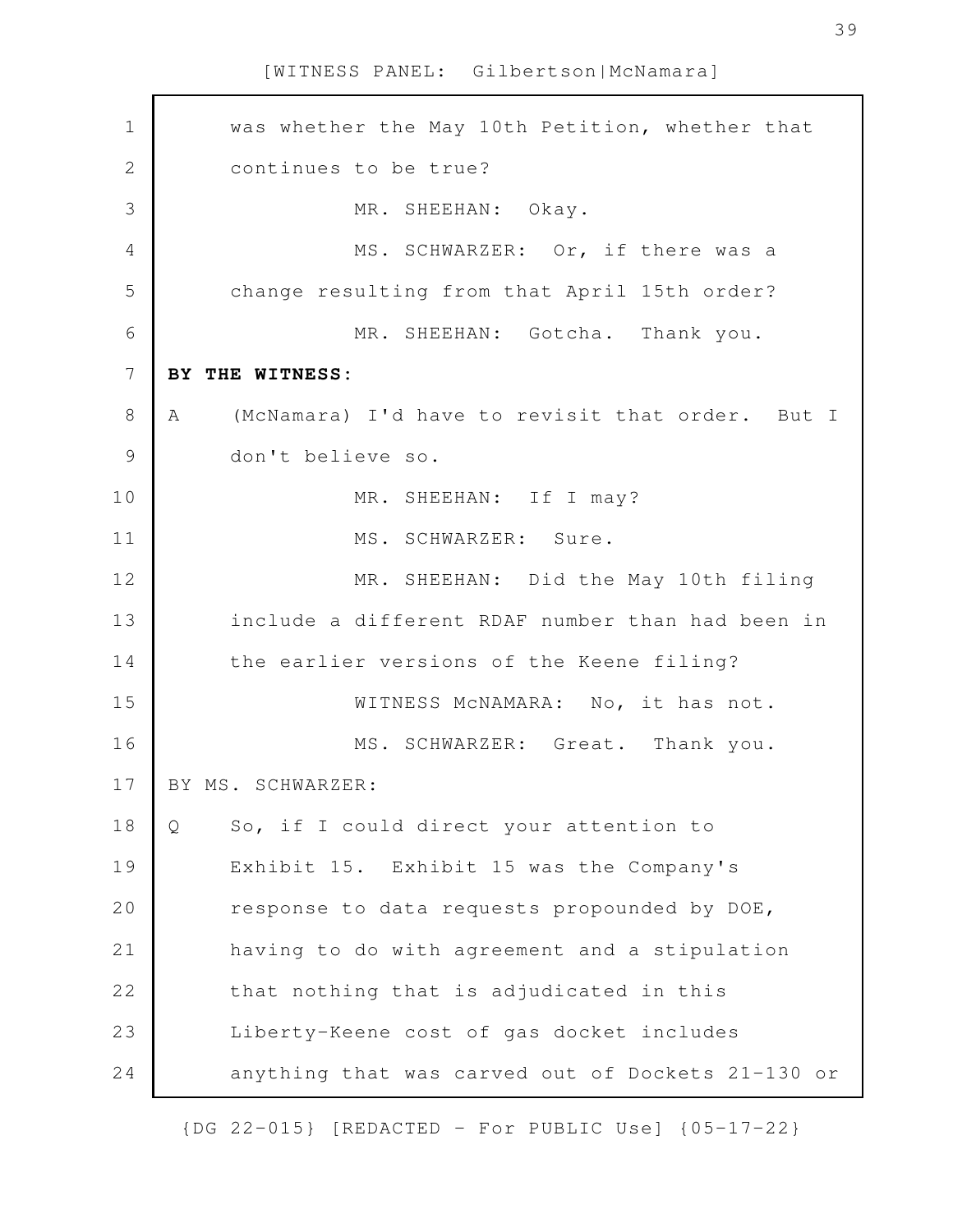| $\mathbf 1$    |   | 21-132 with regard to the -- what the Company has |
|----------------|---|---------------------------------------------------|
| $\mathbf{2}$   |   | described as the "\$4 million RDAF error". And    |
| $\mathfrak{Z}$ |   | that no approval -- that, were the Company's      |
| $\overline{4}$ |   | Petition approved, it would not impact or change  |
| 5              |   | any aspect of that issue, neither would it pay    |
| 6              |   | any money towards the \$4 million at issue. Does  |
| $\overline{7}$ |   | that continue to be true?                         |
| 8              | Α | (McNamara) That continues to be true.             |
| $\mathsf 9$    | Q | Thank you. Can you tell me whether or not         |
| 10             |   | Liberty-Keene expects to provide alternative      |
| 11             |   | fuels, such as LNG or RNG, in the summer period?  |
| 12             | Α | (McNamara) Not in the summer period, no.          |
| 13             | Q | And, if I can direct you to Exhibit 16, there's a |
| 14             |   | discussion that RNG might be available in Q3, but |
| 15             |   | that would not be during the summer period,       |
| 16             |   | correct?                                          |
| 17             | A | (Gilbertson) That's correct.                      |
| 18             | Q | Just again to confirm, not because the LDAC is an |
| 19             |   | issue in this docket, but because the LDAC is     |
| 20             |   | included in the calculation of the impact to the  |
| 21             |   | cost of gas rate --                               |
| 22             |   | [Court reporter interruption.]                    |
| 23             |   | BY MS. SCHWARZER:                                 |
| 24             | Q | To remind us all, that the LDAC is not calculated |
|                |   |                                                   |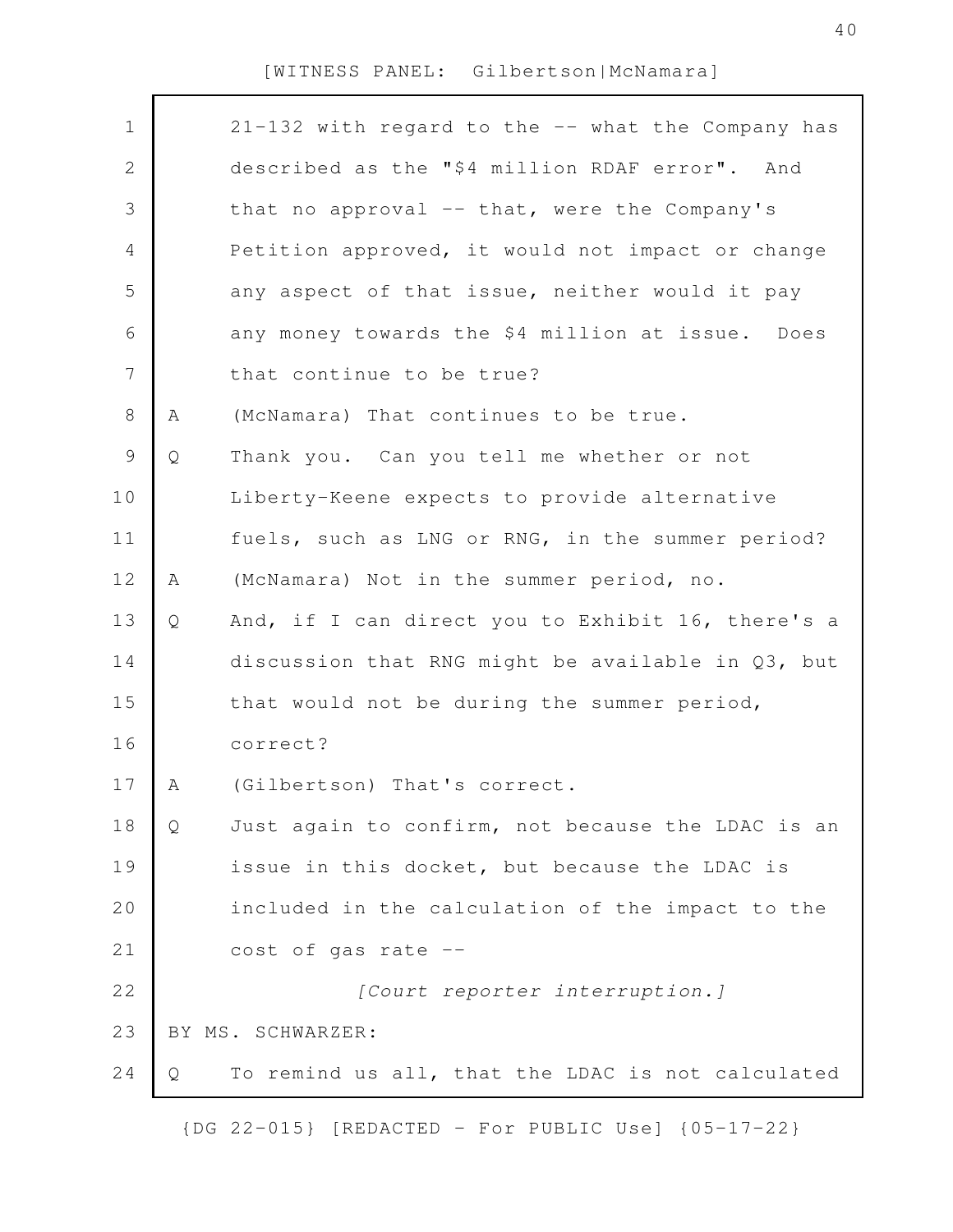| $\mathbf 1$    |   | in this docket, but simply to follow through with |
|----------------|---|---------------------------------------------------|
| 2              |   | regard to components of the LDAC and their impact |
| 3              |   | on the customer, as illustrated in Schedule I-1   |
| $\overline{4}$ |   | and I-2, can you confirm that no gas holder       |
| 5              |   | expenses have been included in the cost of gas or |
| 6              |   | the LDAC rates proposed in this docket?           |
| $\overline{7}$ | Α | (McNamara) That is correct.                       |
| $8\,$          | Q | And that's consistent with the answer you gave in |
| $\mathcal{G}$  |   | Exhibit 14, is that correct?                      |
| 10             | Α | (McNamara) That is correct.                       |
| 11             | Q | Can you speak briefly to unaccounted for gas data |
| 12             |   | for Liberty-Keene?                                |
| 13             | Α | (McNamara) I can tell you the calculation of the  |
| 14             |   | unaccounted for gas in last winter's cost of gas  |
| 15             |   | filing came out to be 0.19 percent.               |
| 16             | Q | Could I direct your attention to Exhibit 11? I    |
| 17             |   | believe you've calculated the Summer of 2022 Cost |
| 18             |   | of Gas unaccounted for gas rate as 0.19 percent,  |
| 19             |   | is that correct?                                  |
| 20             | Α | (McNamara) The Summer 2022 amount percentage used |
| 21             |   | for the filing is based off of the winter cost of |
| 22             |   | gas filing calculation.                           |
| 23             | Q | And Liberty has made significant improvements in  |
| 24             |   | that estimate of percentage of unaccounted for    |
|                |   |                                                   |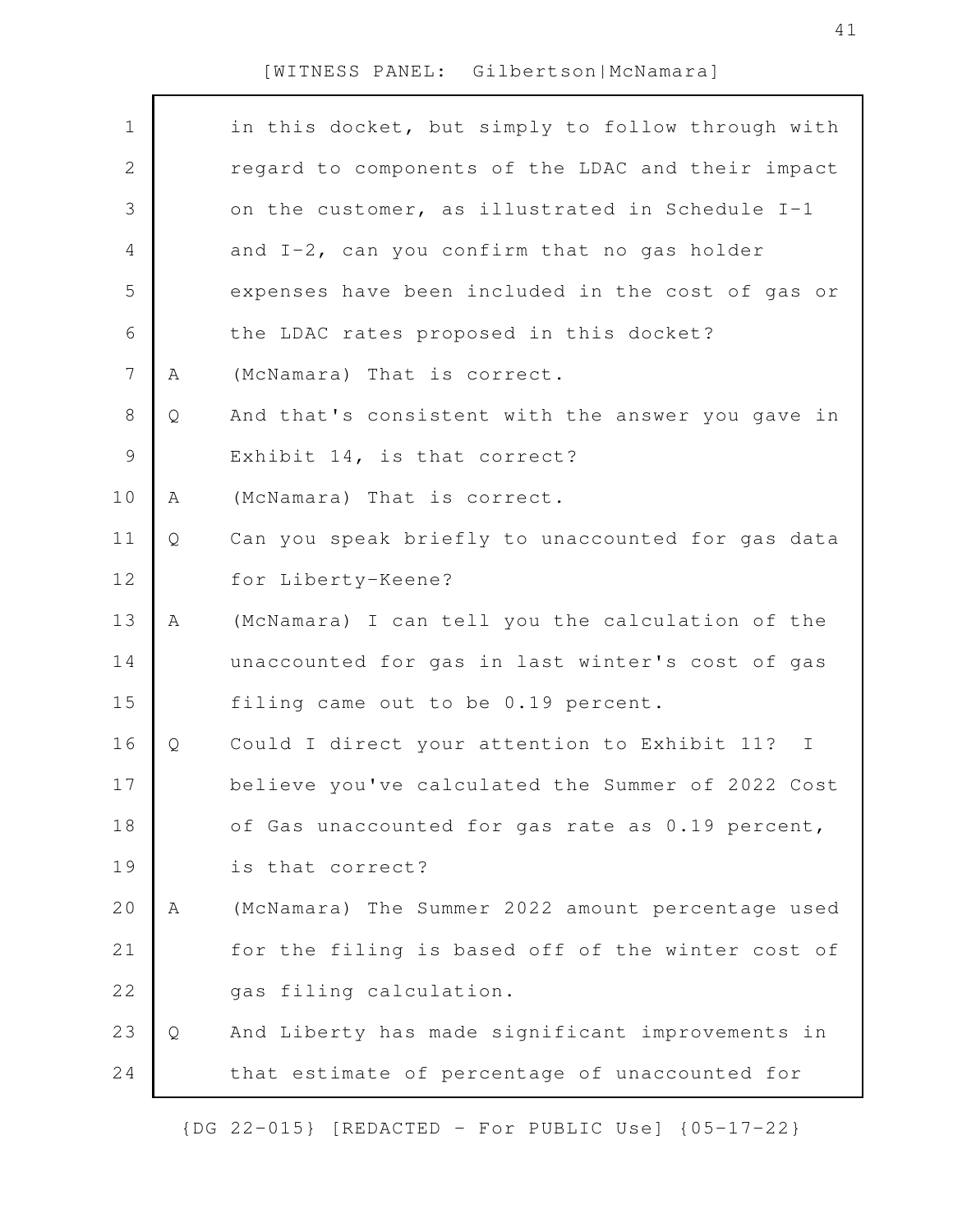| $\mathbf 1$    |   | gas, is that fair to say?                         |
|----------------|---|---------------------------------------------------|
| $\overline{2}$ | Α | (McNamara) Correct.                               |
| 3              | Q | Would Liberty be willing to include a line on the |
| 4              |   | Schedule B that shows the demand charges and the  |
| 5              |   | supply charges for CNG on a per therm basis?      |
| 6              | Α | (McNamara) I'm not sure that we've discussed that |
| $\overline{7}$ |   | as a company that we would include it. We are     |
| 8              |   | always open to making adjudgments that make sense |
| $\mathcal{G}$  |   | for people to better understand our schedules.    |
| 10             | Q | If I could --                                     |
| 11             |   | MR. SHEEHAN: And I'm sorry. I could               |
| 12             |   | echo that. You know, this is the first we heard   |
| 13             |   | of it. We don't necessarily have a problem with   |
| 14             |   | it. We'd like to think it through. And we'll      |
| 15             |   | certainly work with DOE to provide extra          |
| 16             |   | information, if that's what's requested. And      |
| 17             |   | we'll certainly take our lead from the Commission |
| 18             |   | as well.                                          |
| 19             |   | BY MS. SCHWARZER:                                 |
| 20             | Q | Well, if I could direct your attention to         |
| 21             |   | Exhibit 8 and Exhibit 12. I'm also looking for    |
| 22             |   | Schedule B, I think it might be 29.               |
| 23             |   | Exhibit 8 shows the Company's response            |
| 24             |   | to Data Request 1-4. And, if you look at the      |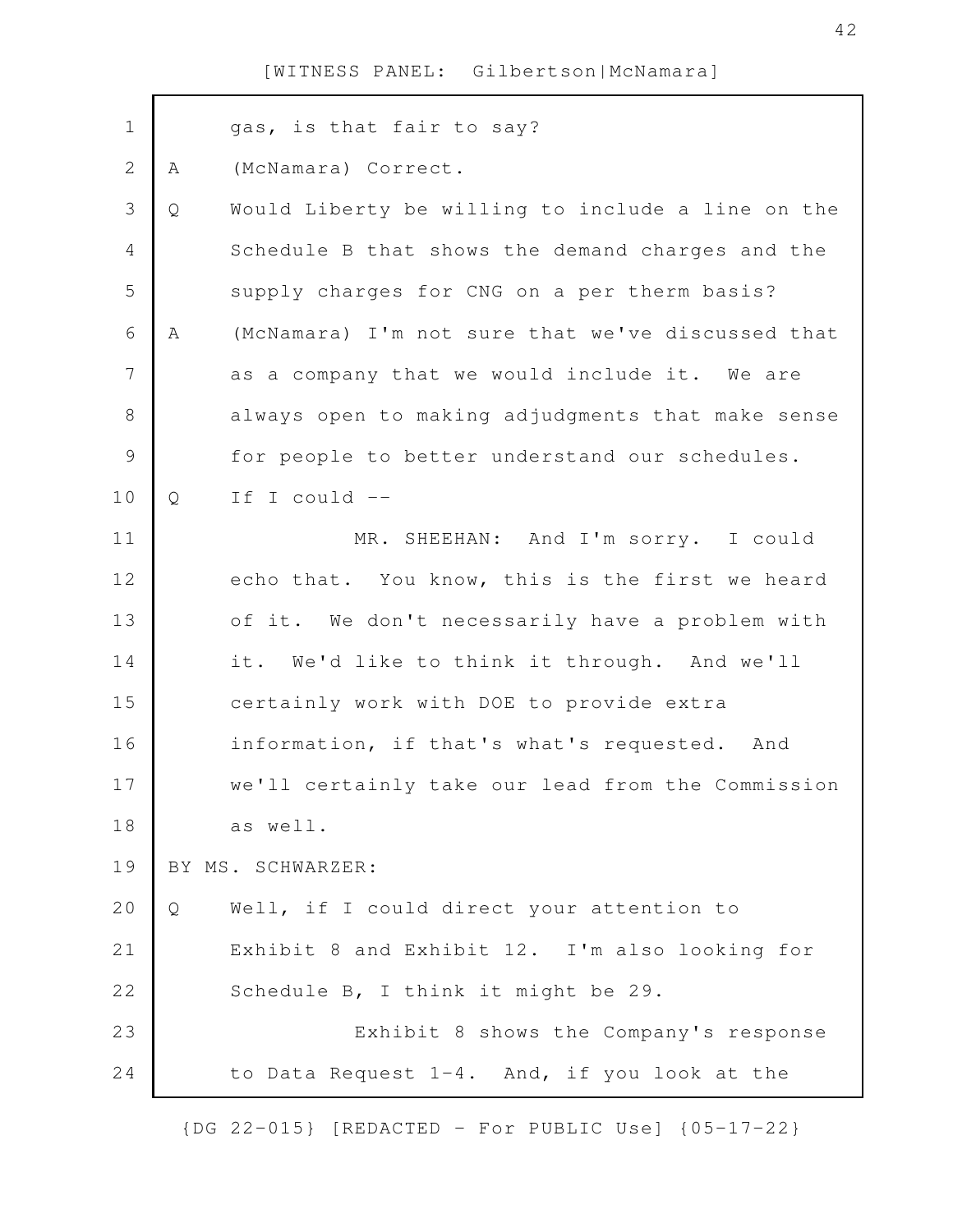| $\mathbf 1$ |   | response to Section (a), it asks if the demand    |
|-------------|---|---------------------------------------------------|
| 2           |   | charges are included in the CNG cost per therm    |
| 3           |   | calculation, and asks why they're not included in |
| 4           |   | the per therm costs? And Liberty's answer was     |
| 5           |   | "Yes. Schedule B, Line 11 has a breakout of       |
| 6           |   | demand charges." And, as it does, those charges   |
| 7           |   | are listed in a lump-sum of _______, broken down  |
| 8           |   | equally month by month.                           |
| 9           |   | And then, goes on to state "It's                  |
| 10          |   | standard practice to break out demand charges     |
| 11          |   | from the commodity cost. This is especially true  |
| 12          |   | for CNG demand charges, as Liberty has been       |
| 13          |   | instructed to allocate and apply certain          |
| 14          |   | percentages of the [CNG] demand charges to each   |
| 15          |   | season, either peak or off-peak."                 |
| 16          |   | And, in terms of instruction, was it              |
| 17          |   | the Company's understanding that the Commission   |
| 18          |   | had instructed it to include a separate demand    |
| 19          |   | charge?                                           |
| 20          | Α | (Gilbertson) No. No. It's the breakout.<br>It's   |
| 21          |   | the 25 percent versus the 20 percent, I think     |
| 22          |   | we -- sorry, the 25 percent versus 75 percent,    |
| 23          |   | which is how we were asked to break it out.       |
| 24          | Q | Okay.                                             |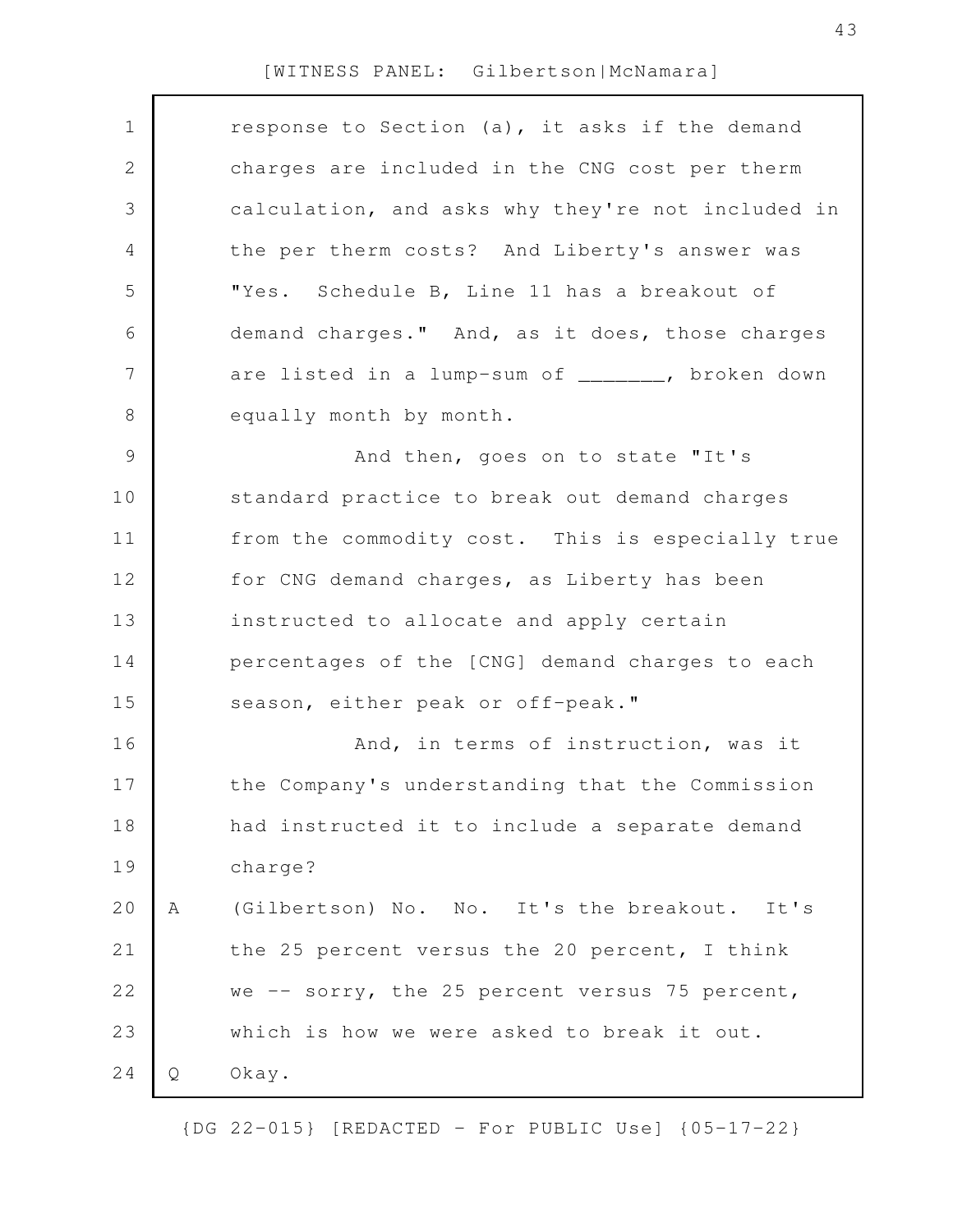| $\mathbf 1$    | A | (Gilbertson) That's what that means.              |
|----------------|---|---------------------------------------------------|
| $\mathbf{2}$   | Q | But, certainly, listing the CNG demand charges in |
| $\mathfrak{Z}$ |   | Line 11, as you've done, could remain in          |
| $\overline{4}$ |   | Schedule B. It wouldn't preclude including a      |
| 5              |   | calculation as is done on Schedule K, Line 28, to |
|                |   |                                                   |
| 6              |   | show both the supply costs, the demand fixed      |
| $\overline{7}$ |   | costs, and the cost per therm. And, on            |
| $\,8\,$        |   | Schedule K, that's done at Line 26 -- sorry,      |
| $\mathcal{G}$  |   | Schedule K is Bates 041, is done on Line 26, 27,  |
| 10             |   | and 28.                                           |
| 11             | А | (Gilbertson) So, I'm sorry, what was the          |
| 12             |   | question?                                         |
| 13             | Q | Including a line on Schedule B to show the        |
| 14             |   | lump-sum demand charges of ________, broken down  |
| 15             |   | by month, would not preclude the Company from     |
| 16             |   | including in Schedule B for a more accurate point |
| 17             |   | of comparison to propane costs, the same          |
| 18             |   | information you've included in Schedule K, at     |
| 19             |   | Line 26, 27, and 28, where Schedule K is at Bates |
| 20             |   | Page 041, showing the cost of CNG supply per      |
| 21             |   | therm, the demand fixed costs, and 28, combining  |
| 22             |   | them for the cost per therm?                      |
| 23             | A | (Gilbertson) That's true. It would not.           |
| 24             | Q | And, for comparison purposes, on Schedule K, for  |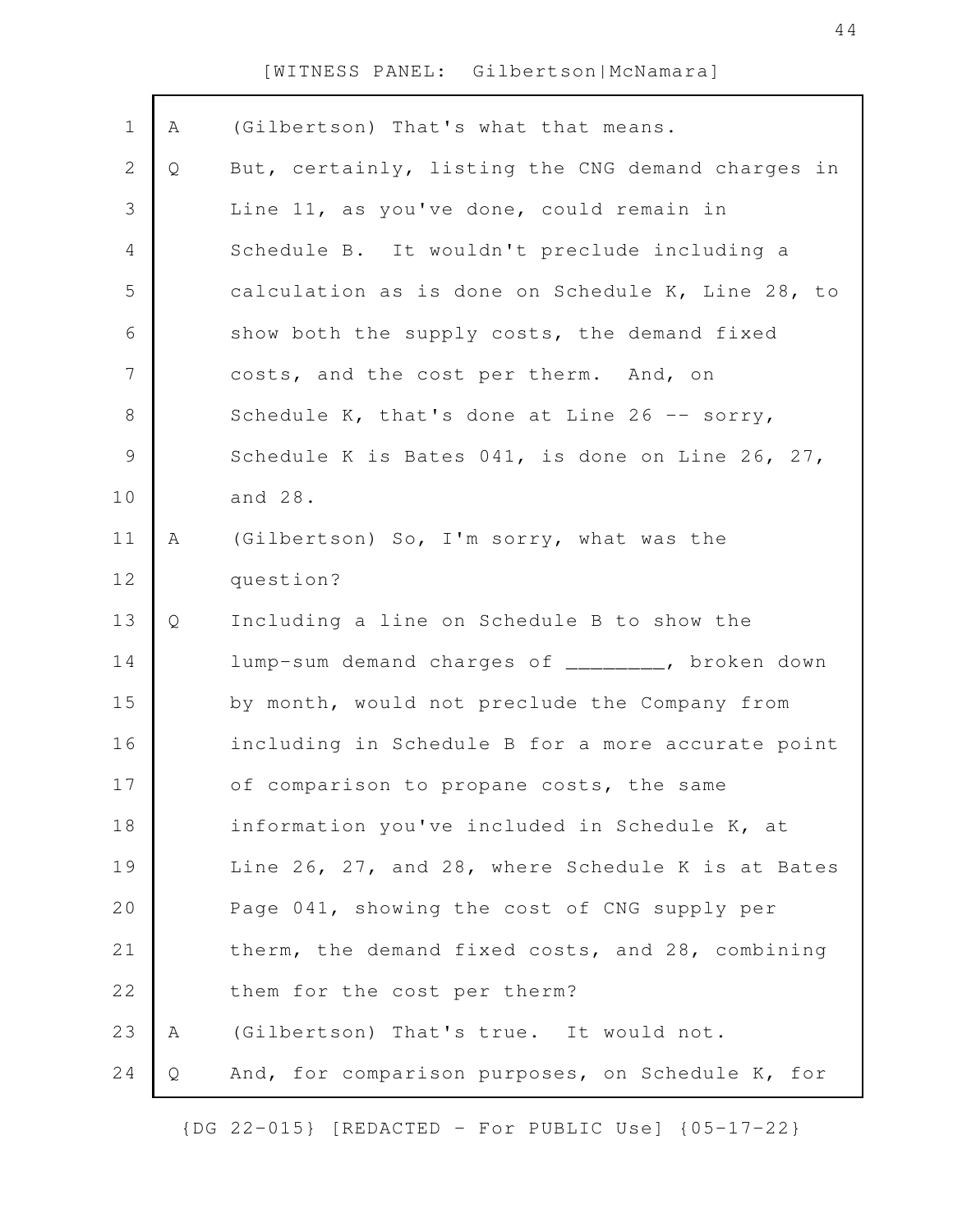| $\mathbf 1$<br>2<br>3 |   | example, for May of '22, that combined cost per   |
|-----------------------|---|---------------------------------------------------|
|                       |   |                                                   |
|                       |   | therm is "______". Yet, in Schedule B, the cost   |
|                       |   | per therm for CNG appears as only "_______", on   |
| 4                     |   | Line 9?                                           |
| 5                     | Α | (McNamara) Line 9 is -- we were asked at one      |
| 6                     |   | point to break out demand charges separately.     |
| 7                     |   | And Line 9, on Schedule B, is to be the pure      |
| 8                     |   | commodity cost per therm, not the commodity cost  |
| $\mathcal{G}$         |   | per therm plus demand charges.                    |
| 10                    | Q | And the Department is not suggesting you remove   |
| 11                    |   | Line 9 or that you remove Line 11, but only that  |
| 12                    |   | Schedule B might more accurately show the per     |
| 13                    |   | therm CNG charge for purposes of comparison to    |
| 14                    |   | the propane per therm charge at Line 4 on         |
| 15                    |   | Schedule B, were Schedule B to also include a     |
| 16                    |   | line as is done on line -- on Schedule K, to show |
| 17                    |   | the cost per therm, including demand and supply.  |
| 18                    |   | That would be possible, correct, on Schedule B?   |
| 19                    | A | (Gilbertson) Yes.                                 |
| 20                    |   | MS. SCHWARZER: Thank you. Can I have              |
| 21                    |   | a moment? Thank you.                              |
| 22                    |   | [Short pause.]                                    |
| 23                    |   | MS. SCHWARZER: I have no further                  |
| 24                    |   | questions. Thank you, Commissioners. Thank you.   |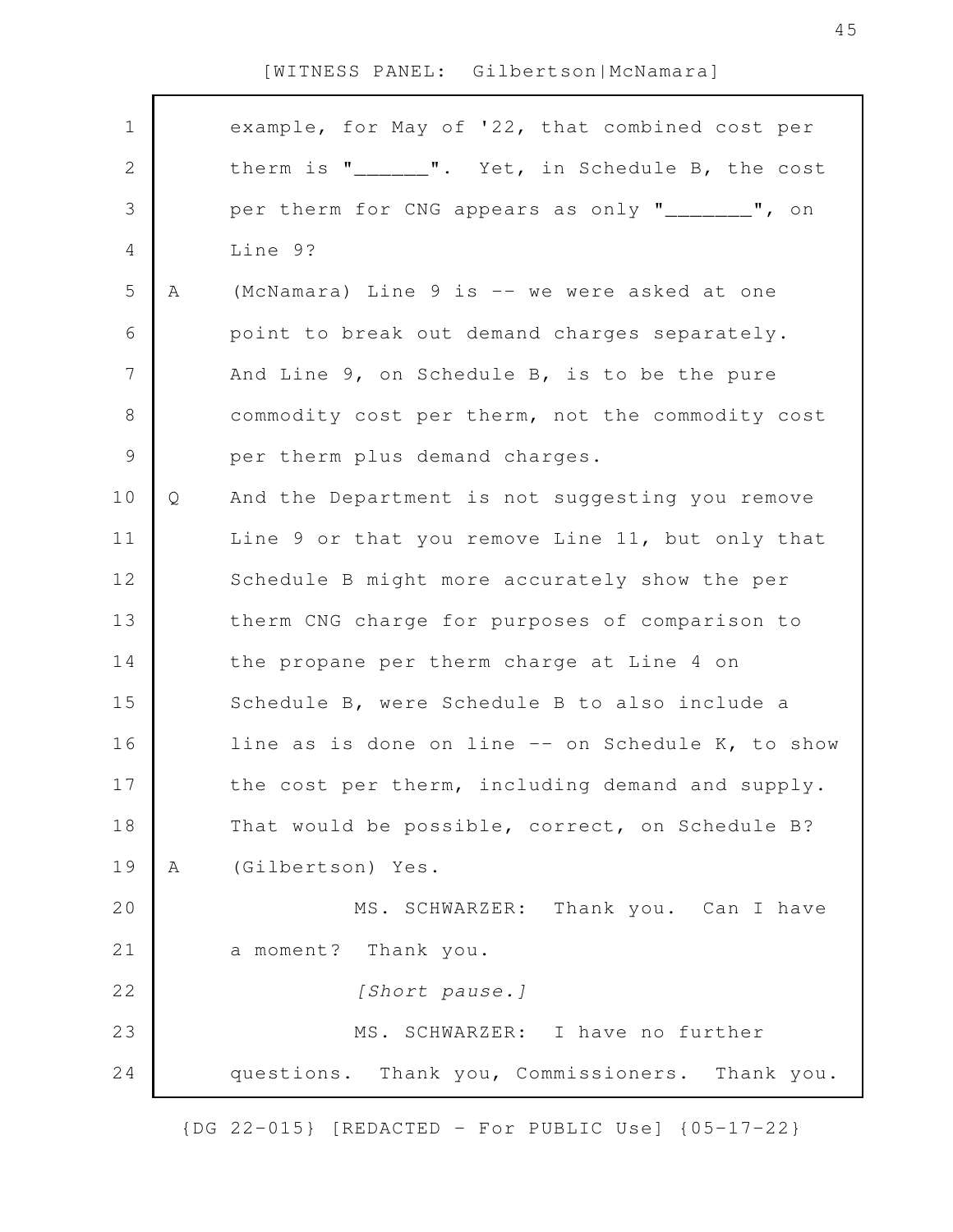| $\mathbf 1$    | CMSR. CHATTOPADHYAY: Thank you. So,                   |
|----------------|-------------------------------------------------------|
| $\sqrt{2}$     | we're going to move to the Commissioners'             |
| $\mathfrak{Z}$ | questions. Commissioner Simpson.                      |
| 4              | CMSR. SIMPSON: Thank you, Commissioner                |
| 5              | Chattopadhyay. And thank you, Ms. Gilbertson and      |
| 6              | Ms. McNamara, for being here today.                   |
| 7              | So, following Ms. Schwarzer's                         |
| 8              | questioning, I just have a few follow-ups for         |
| $\mathsf 9$    | both of you. Mainly with respect to the               |
| 10             | Settlement Agreement on Permanent Rates, which is     |
| 11             | marked as "Exhibit 7".                                |
| 12             | BY CMSR. SIMPSON:                                     |
| 13             | And I'm just looking for a general update from<br>Q   |
| 14             | both of you. I'm looking at Section 7, which is       |
| 15             | Bates Page 013 of the Settlement Agreement, with      |
| 16             | respect to Keene's conversion to compressed           |
| 17             | natural gas.                                          |
| 18             | Do either of you have the ability to                  |
| 19             | speak to this process and where the Company           |
| 20             | stands with respect to its conversion efforts?        |
| 21             | (Gilbertson) Yes. Just give me one second.<br>Α       |
| 22             | Take your time.<br>Q                                  |
| 23             | (Gilbertson) So, the Company has added about 700<br>Α |
| 24             | feet of main to the Key Road area, and they have      |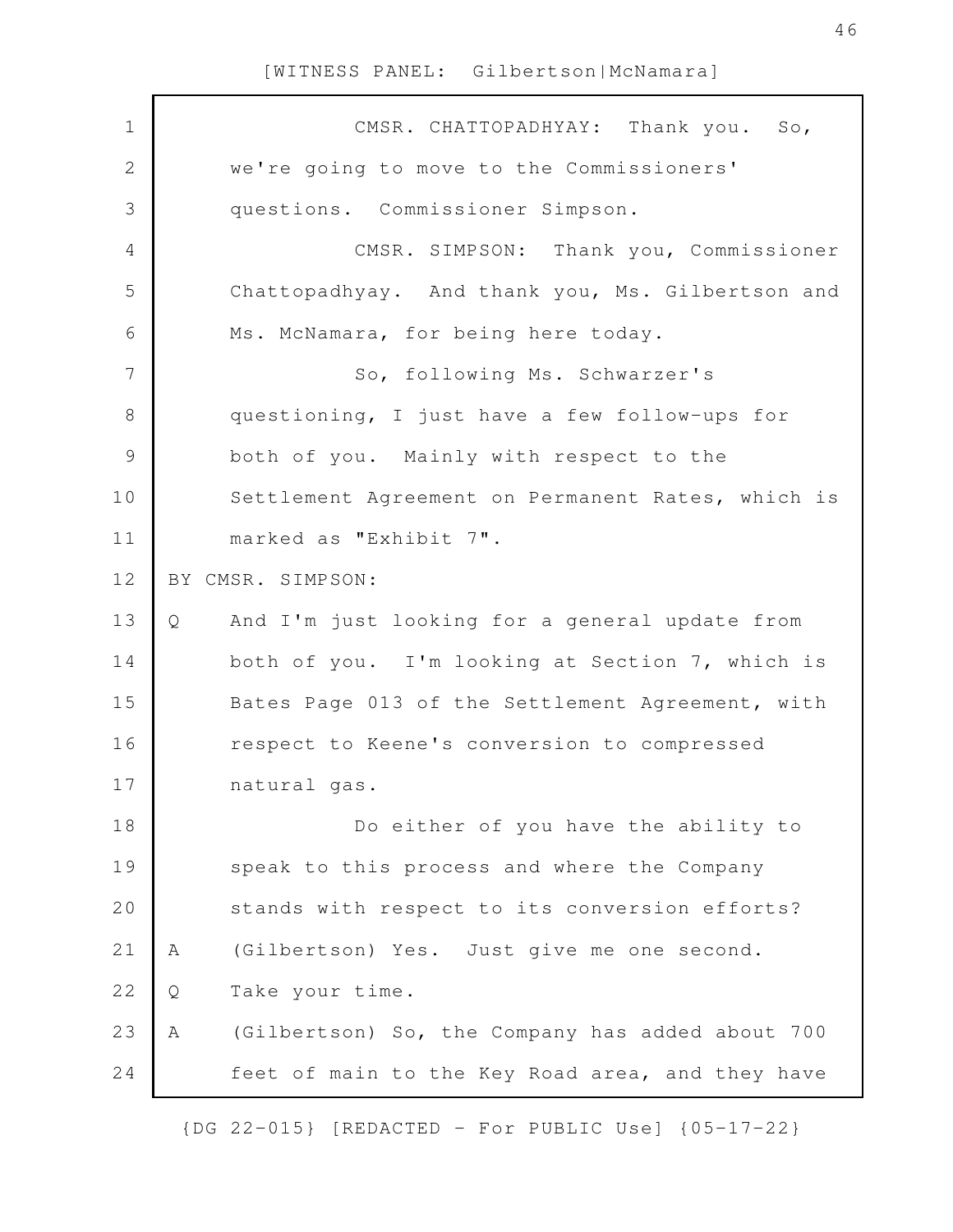| $\mathbf 1$  |   | converted two customers from propane to CNG. And  |
|--------------|---|---------------------------------------------------|
| $\mathbf{2}$ |   | they have also added two new customers in that    |
| 3            |   | area to CNG. There's no plan before the end of    |
| 4            |   | the summer to add anybody else at this point.     |
| 5            | Q | Okay. That was my next question, with respect to  |
| 6            |   | the Company's strategy for adding new customers.  |
| 7            |   | It sounds like your vision is to stay at where    |
| 8            |   | you're at currently?                              |
| $\mathsf 9$  | Α | (Gilbertson) I think there's a plan to increase   |
| 10           |   | the customer load. But there's not -- but         |
| 11           |   | there's nothing in place before the end of the    |
| 12           |   | summer.                                           |
| 13           | Q | Okay. Thank you. And then, continuing on, the     |
| 14           |   | same section in your direct testimony, Bates      |
| 15           |   | Page 019, you mention "The Company is considering |
| 16           |   | a path forward to transition to partial renewable |
| 17           |   | natural gas and has a contractor" -- "and has     |
| 18           |   | retained a contractor to help determine what is   |
| 19           |   | possible and at what cost."                       |
| 20           |   | So, I'm curious about that, the                   |
| 21           |   | Company's efforts with respect to renewable       |
| 22           |   | natural gas. With regards to how and from whom    |
| 23           |   | you would procure that gas? How you would         |
| 24           |   | deliver that gas to the Keene system? Whether     |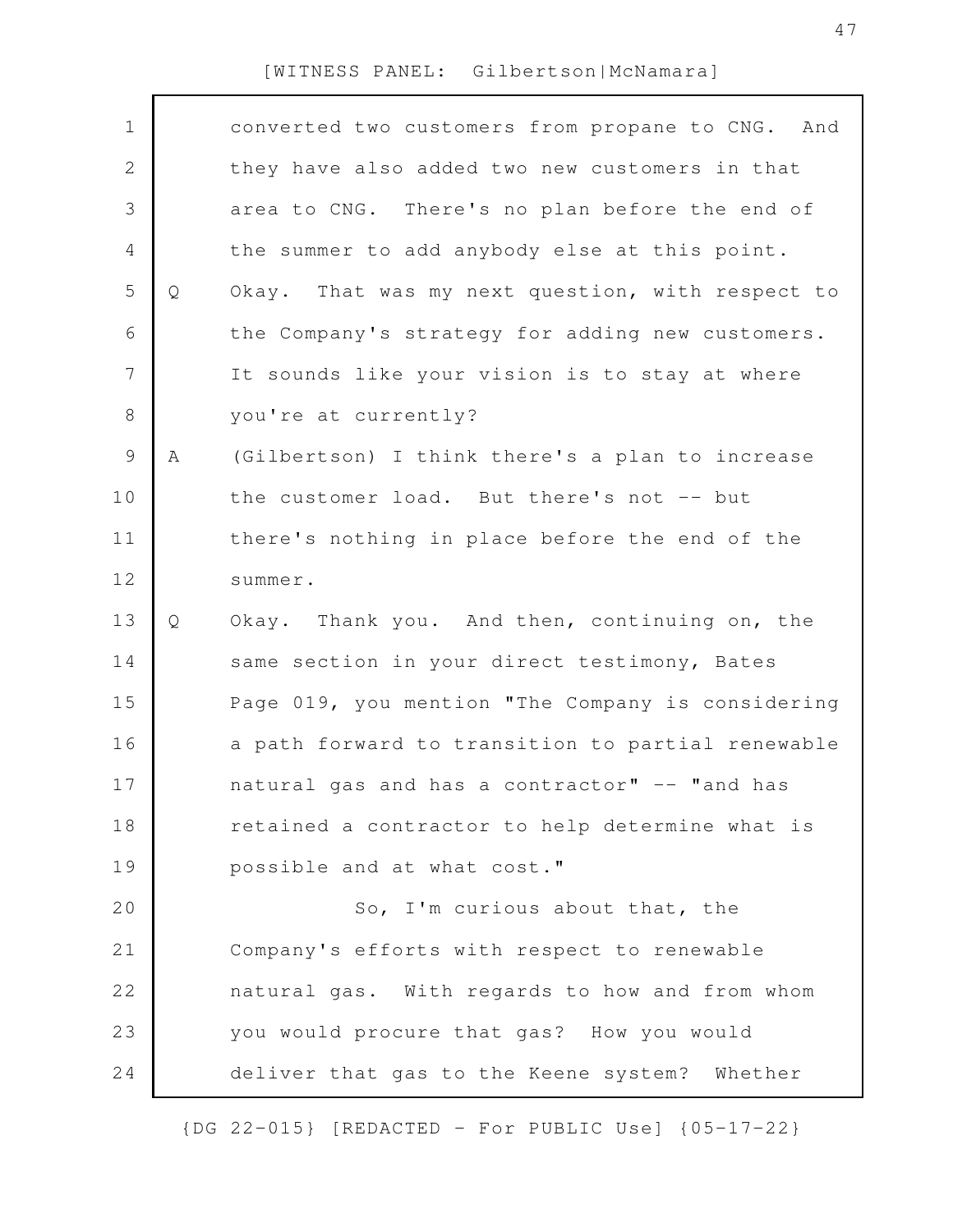| $\mathbf 1$    |   | provision of that gas at this time you would      |
|----------------|---|---------------------------------------------------|
| $\mathbf{2}$   |   | foresee as voluntary or blended within your       |
| 3              |   | supply portfolio for customers?                   |
| $\overline{4}$ |   | So, help -- you know, can you explain             |
| 5              |   | what the Company is thinking with respect to RNG  |
| 6              |   | in Keene?                                         |
| $\overline{7}$ | Α | (Gilbertson) At this point, I don't know all the  |
| $8\,$          |   | details of that. That's really with our Business  |
| $\mathcal{G}$  |   | Development team. I do know that a little bit of  |
| 10             |   | testimony was provided by them.                   |
| 11             | Q | Uh-huh.                                           |
| 12             | Α | (Gilbertson) I'm not sure if I'm giving up any -- |
| 13             |   | is it "Rudebaker" or -- I'm not even sure who     |
| 14             |   | the -- maybe Mike can help a little here?         |
| 15             |   | MR. SHEEHAN: RUDARPA is the entity                |
| 16             |   | we've reached an agreement with. I can speak to   |
| 17             |   | it.                                               |
| 18             |   | CMSR. SIMPSON: You can?                           |
| 19             |   | MR. SHEEHAN: Yes. I can provide a                 |
| 20             |   | high-level. You want me to do it now or I can do  |
| 21             |   | it in closing?                                    |
| 22             |   | MS. SCHWARZER: I believe there's a                |
| 23             |   | docket open at this time on that matter. And,     |
| 24             |   | certainly, I don't -- no objection to general     |
|                |   |                                                   |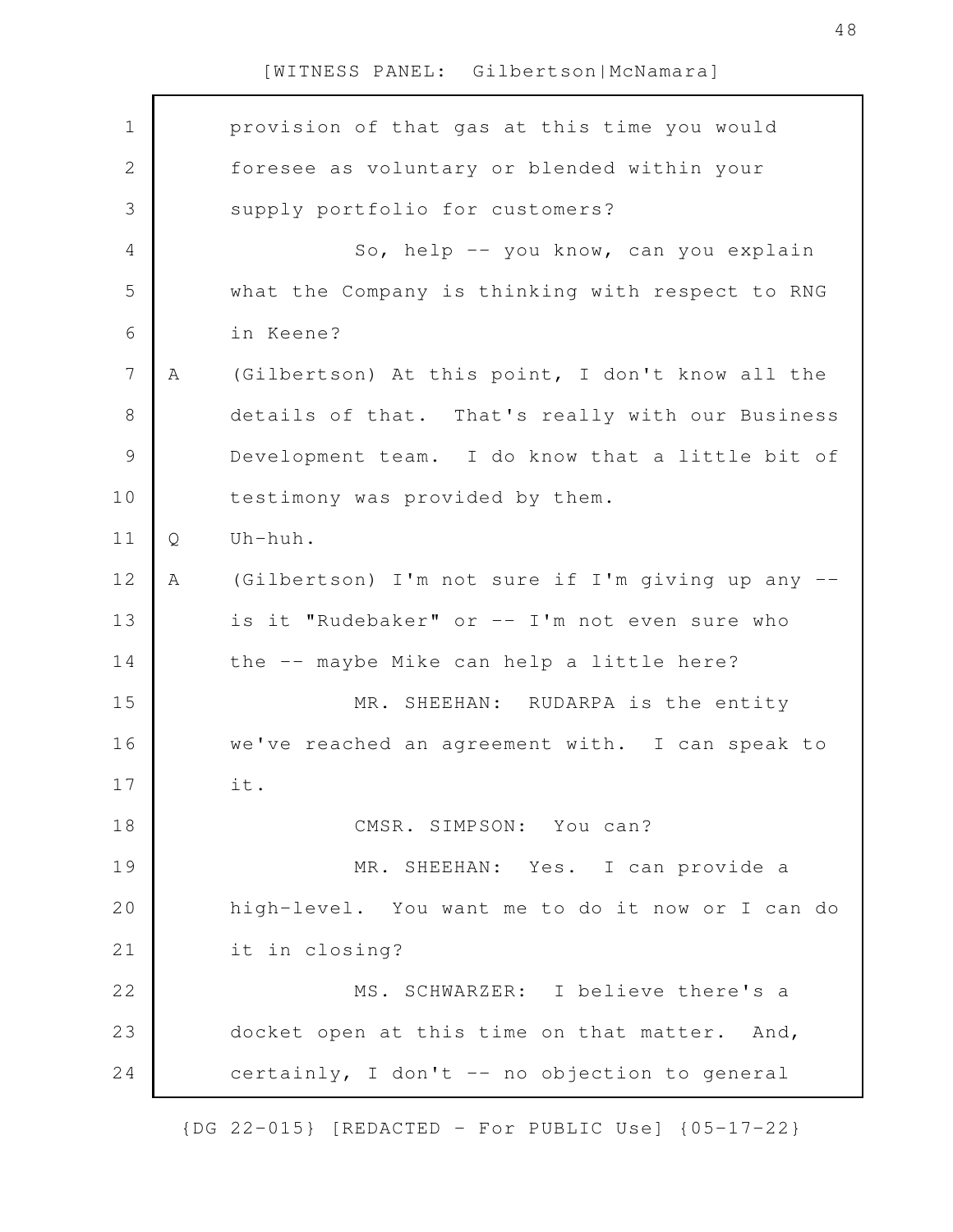| $\mathbf 1$    |   | information being provided.                       |
|----------------|---|---------------------------------------------------|
| $\mathbf{2}$   |   | CMSR. SIMPSON: Uh-huh. If you'd like              |
| 3              |   | to address that in closing, that's fine.          |
| 4              |   | MR. SHEEHAN: Okay.                                |
| 5              |   | CMSR. SIMPSON: I'm really just                    |
| 6              |   | curious, given the unique nature of the system,   |
| $\overline{7}$ |   | and interested in the Company's strategy, some of |
| 8              |   | the driving forces for Keene specifically, and    |
| $\mathcal{G}$  |   | information on how you might actually procure     |
| 10             |   | that type of gas.                                 |
| 11             |   | MR. SHEEHAN: Okay.                                |
| 12             |   | BY CMSR. SIMPSON:                                 |
| 13             | Q | And then, I just want to follow up with respect   |
| 14             |   | to Attorney Schwarzer's request pertaining to     |
| 15             |   | Schedules B and K. Would either of you envision   |
| 16             |   | that breakdown being burdensome in order to       |
| 17             |   | calculate, or could it be a straightforward       |
| 18             |   | breakdown with respect to demand charges for both |
| 19             |   | propane and CNG?                                  |
| 20             | Α | (Gilbertson) I think it would be fine. It's just  |
| 21             |   | a line item. And I think it's very easy to do.    |
| 22             | Q | Okay.                                             |
| 23             | Α | (McNamara) And I would agree, on Schedule B.      |
| 24             |   | CMSR. SIMPSON:<br>Okay. Then, I guess             |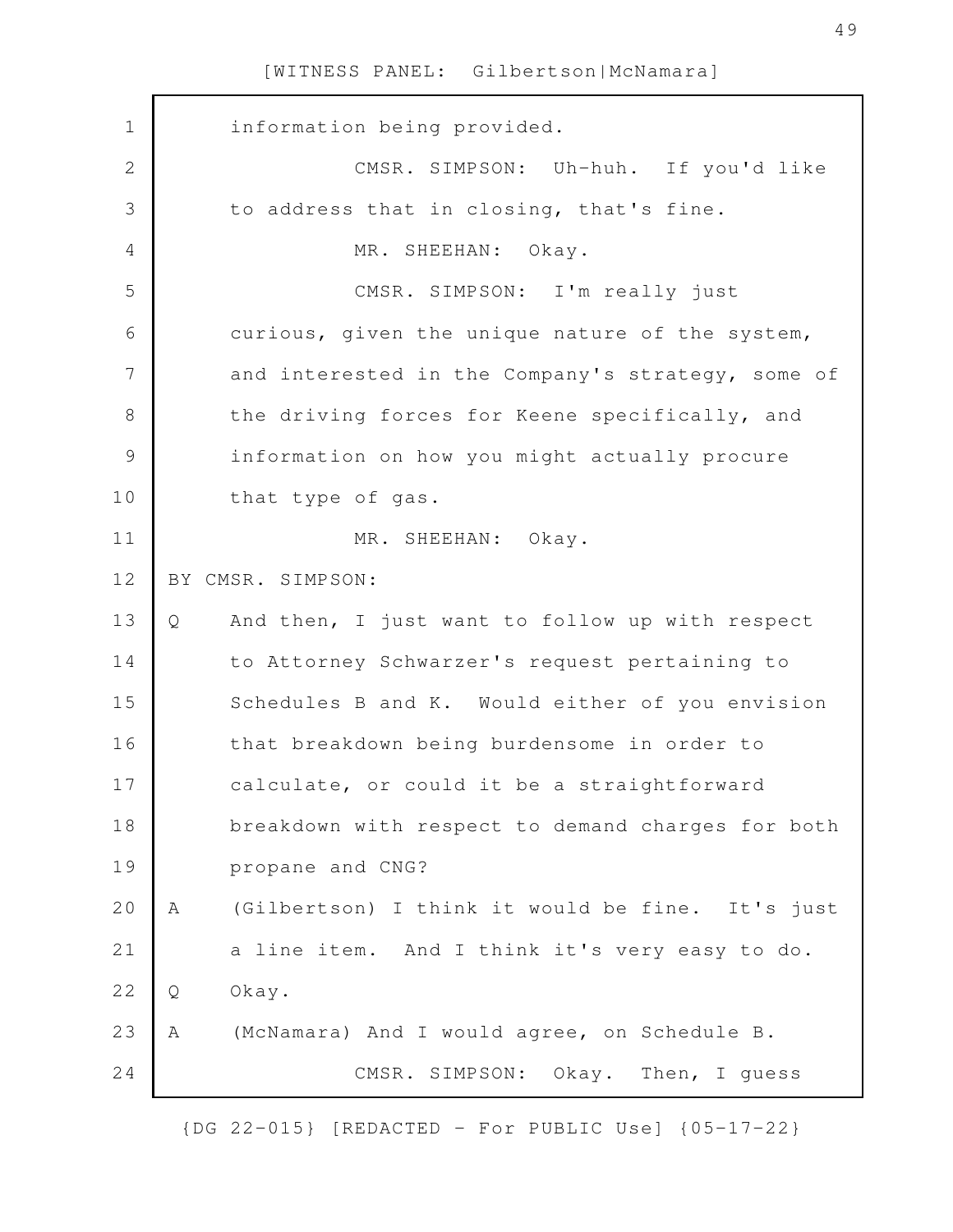I'd like to make a record request for the Company to provide -- just a moment, so I can articulate this appropriately. *[Short pause.]* CMSR. SIMPSON: So, I would ask the Company to provide a cost per therm with demand charges separately broken out for both propane and compressed natural gas in line with Lines 4 and 9 of Schedule B. And I would ask Attorney Schwarzer, would that record request provide the information that the Department is interested in? MS. SCHWARZER: Commissioner Simpson, I believe the propane costs already include the equivalent of the demand charges. We are grateful for the Commission's support of that request. It's more of a concern going forward that the CNG cost, in Line 9, not appear artificially lower than it truly is, and that it not just be broken out separately per therm demand charge, but that there be a  $-$  as is the case in K, a total CNG per therm cost inclusive of Line 9 and Line 11. And that Line 12, 13, 14, 15, and 16 become a separate line of incremental 1 2 3 4 5 6 7 8 9 10 11 12 13 14 15 16 17 18 19 20 21 22 23 24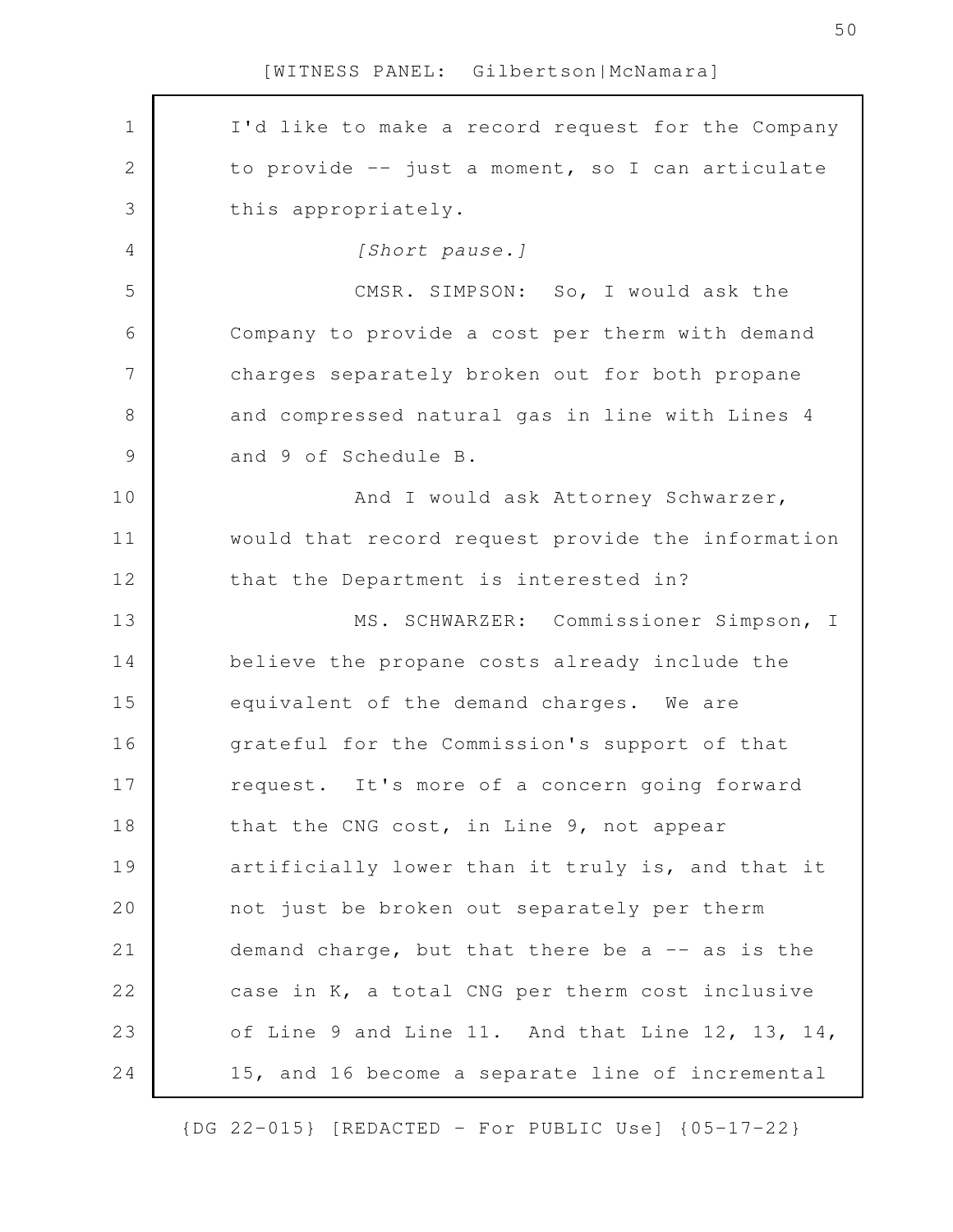| $\mathbf 1$    | supply costs that would be included in 20, but |
|----------------|------------------------------------------------|
| $\mathbf 2$    | broken out and not part of the CNG charge.     |
| 3              | CMSR. CHATTOPADHYAY: So, we are                |
| $\overline{4}$ | talking about "Exhibit 17", right? This is a   |
| 5              | record request?                                |
| 6              | CMSR. SIMPSON: I think it's Exhibit 1,         |
| 7              | right?                                         |
| 8              | MS. SCHWARZER: Exhibit 1, the                  |
| 9              | confidential May 10th Petition, correct. Yes,  |
| 10             | sir.                                           |
| 11             | CMSR. CHATTOPADHYAY: I know. But I'm           |
| 12             | saying, when you submit the --                 |
| 13             | CMSR. SIMPSON: Oh.                             |
| 14             | MS. SCHWARZER: Oh, yes.                        |
| 15             | CMSR. CHATTOPADHYAY: -- the updated            |
| 16             | one, it's going to be "Exhibit 17"?            |
| 17             | CMSR. SIMPSON: Yes, it would be.               |
| 18             | MS. SCHWARZER: Oh, I see what you're           |
| 19             | saying. I'm sorry. I misunderstood,            |
| 20             | Commissioner Chattopadhyay.                    |
| 21             | CMSR. CHATTOPADHYAY: So, what I would          |
| 22             | suggest, so that it's pretty clear what we are |
| 23             | asking for, and if I may?                      |
| 24             | CMSR. SIMPSON: Please.                         |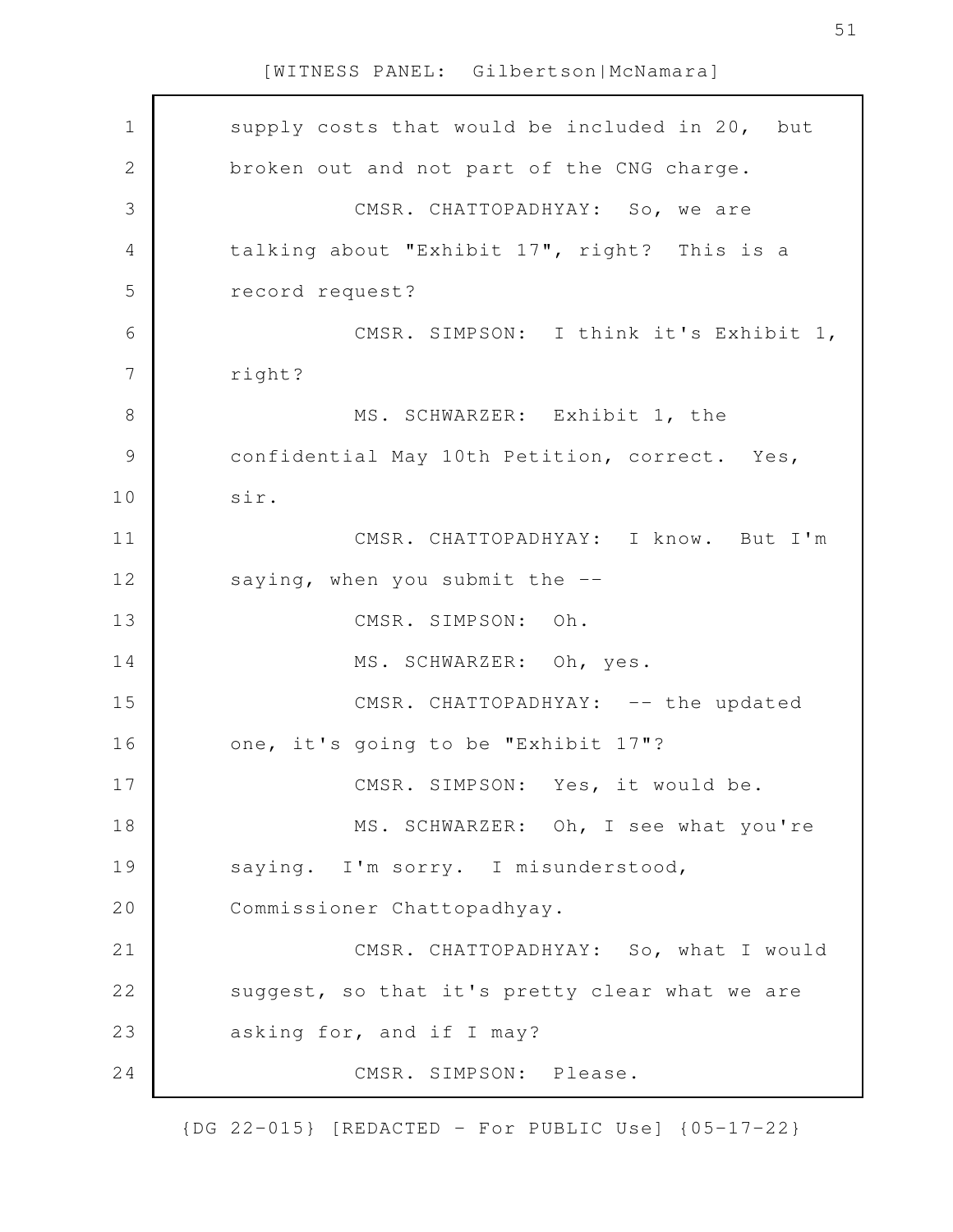$\Gamma$ 

| $\mathbf 1$    | CMSR. CHATTOPADHYAY: Really, what's,              |
|----------------|---------------------------------------------------|
| $\mathbf{2}$   | at this point, if you look at Exhibit B, which is |
| 3              | Bates Page 029 of Exhibit 2, I believe, I said    |
| 4              | "Exhibit B", I should have said "Schedule B",     |
| 5              | okay. It's Line 9, that doesn't include the       |
| 6              | demand charges for CNG, correct?                  |
| $\overline{7}$ | MS. SCHWARZER: That is right.                     |
| 8              | CMSR. CHATTOPADHYAY: So, what needs to            |
| $\mathsf 9$    | happen is you need to add "Line 9a" with the      |
| 10             | demand charges. And then, after 10, "Line 10a"    |
| 11             | would include inclusive of the demand charges     |
| 12             | what the costs would be. And, similarly, I'm      |
| 13             | just trying to figure out, where would the        |
| 14             | "incremental cost" line be most appropriate?      |
| 15             | MS. SCHWARZER: I believe any place                |
| 16             | above Line 20, but just not below -- and below    |
| 17             | Line 17, because the incremental costs are, you   |
| 18             | know, if CNG is higher, propane is lower. If      |
| 19             | propane is higher, CNG is lower. So, the          |
| 20             | incremental costs are not a CNG element, they're  |
| 21             | a gas element. And, so, we would ask that there   |
| 22             | be a separate line for incremental costs of gas,  |
| 23             | either a "19a" or an "18a", or you need to invent |
| 24             | a number.                                         |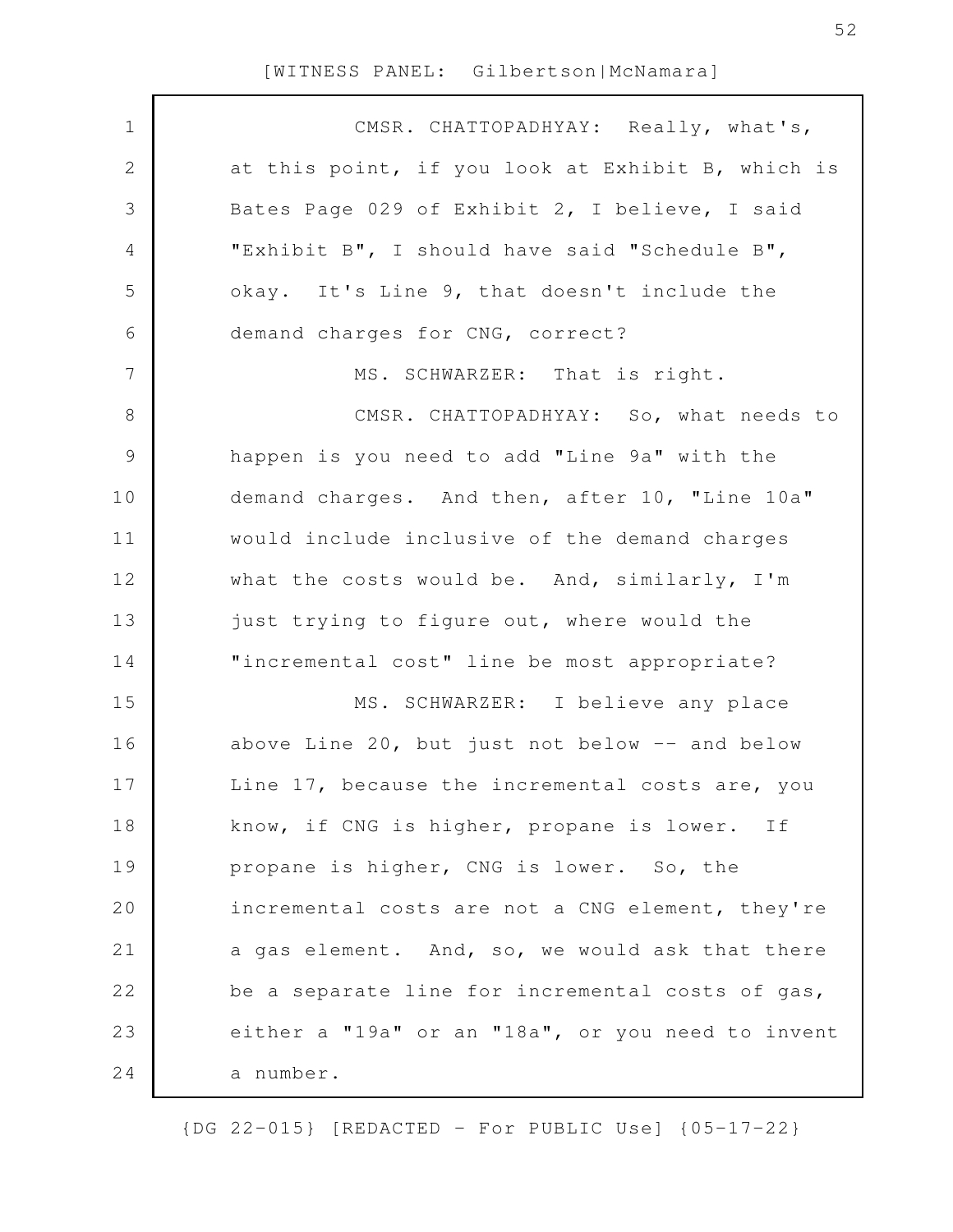| $\mathbf 1$   | CMSR. SIMPSON: For the purposes of                |
|---------------|---------------------------------------------------|
| $\mathbf{2}$  | this filing, if we just had it in a record        |
| 3             | request response, would that be sufficient?       |
| 4             | MS. SCHWARZER: Absolutely. We'd just              |
| 5             | like to see that clarity going forward.           |
| 6             | CMSR. SIMPSON: Okay.                              |
| 7             | CMSR. CHATTOPADHYAY: And choose                   |
| 8             | whatever line you want to put that in, as long as |
| $\mathcal{G}$ | it makes sense.                                   |
| 10            | MR. SHEEHAN: We can have a                        |
| 11            | conversation to find a place that makes sense,    |
| 12            | between the folks who prepare it and the folks    |
| 13            | who read it.                                      |
| 14            | CMSR. SIMPSON: So, I may have                     |
| 15            | inarticulately worded the record request. Do you  |
| 16            | have -- Commissioner Chattopadhyay, do you have   |
| 17            | something drafted?                                |
| 18            | CMSR. CHATTOPADHYAY: I don't. But I'm             |
| 19            | going to repeat what I think it is.               |
| 20            | So, I would say update Schedule B --              |
| 21            | just a moment. To be more precise, it's           |
| 22            | Exhibit 1 and Exhibit 2, really, that need to be  |
| 23            | updated, for Schedule B, because it appears in    |
| 24            | both, you know, Exhibit 1 and Exhibit 2. So,      |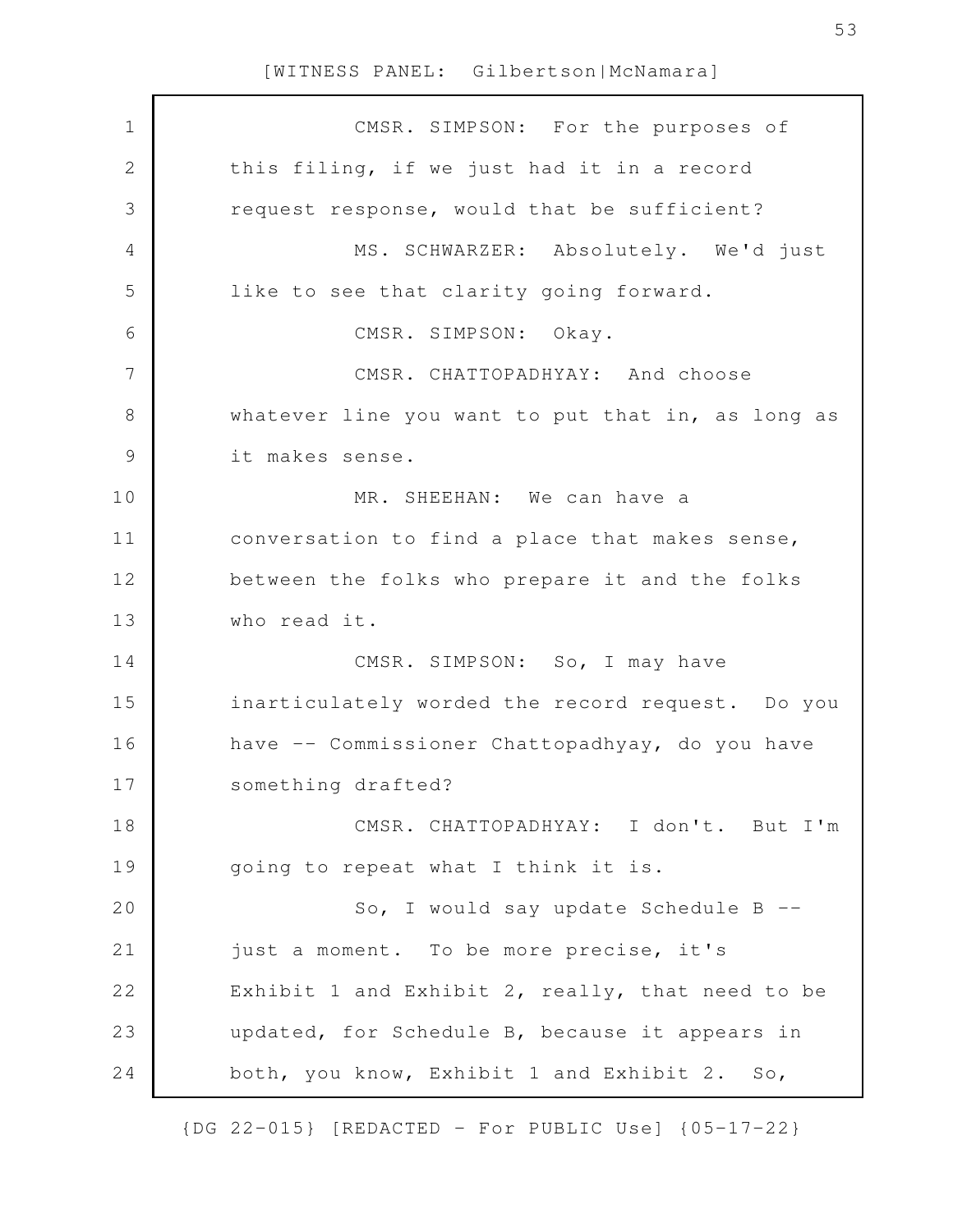| $\mathbf 1$    | let's just go with Exhibit 1, because that's the  |
|----------------|---------------------------------------------------|
| $\mathbf{2}$   | confidential one, without talking about the       |
| 3              | numbers. So, it's Bates Page 029. So, let me      |
| $\overline{4}$ | now try to rephrase what I said previously.       |
| 5              | So, add "Line 9a" in that page, Bates             |
| 6              | Page 029, to include the demand charges           |
| 7              | associated with CNG.                              |
| $8\,$          | MS. SCHWARZER: Commissioner, that's on            |
| 9              | a per therm basis, correct? The demand            |
| 10             | charges $--$                                      |
| 11             | CMSR. CHATTOPADHYAY: Yes. That's per              |
| 12             | therm, yes, basis. Thank you. And I'm assuming    |
| 13             | Line 10 doesn't include demand charges right now? |
| 14             | It's only the commodity cost?                     |
| 15             | WITNESS GILBERTSON: Yes. You're                   |
| 16             | right.                                            |
| 17             | CMSR. CHATTOPADHYAY: And, so, include             |
| 18             | Line 11, that would add the demand charges as     |
| 19             | well, and provide a line that will include the    |
| 20             | total cost, the demand charge plus commodity      |
| 21             | cost. Okay?                                       |
| 22             | And then, the Company should think                |
| 23             | through it. We haven't decided where that line    |
| 24             | would go in. But I'd like to get a sense of the   |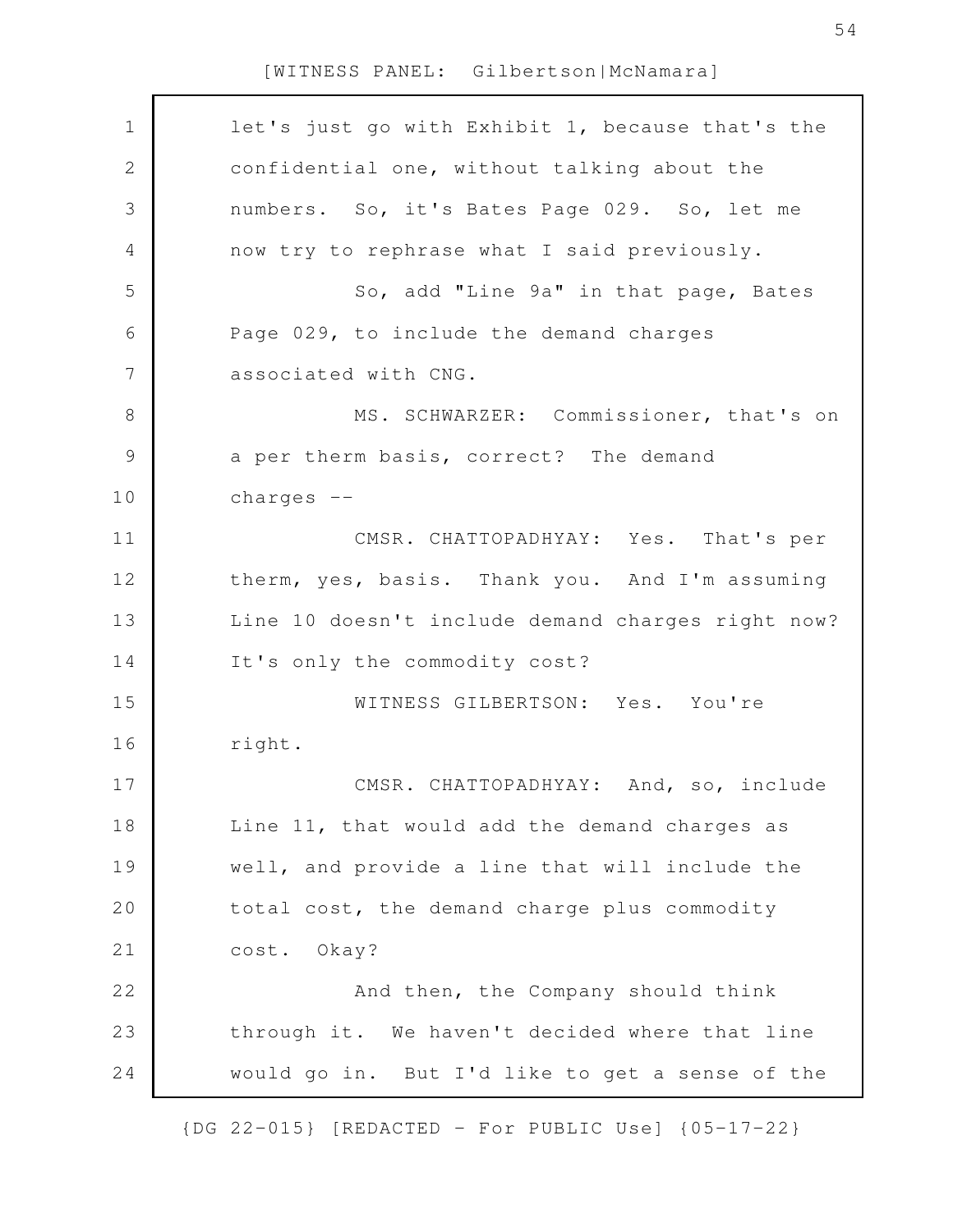| $\mathbf 1$    | incremental cost appearing somewhere between      |
|----------------|---------------------------------------------------|
| $\sqrt{2}$     | Line 17 and 20, maybe, and just give us a sense   |
| $\mathfrak{Z}$ | what the difference would be between propane and  |
| $\overline{4}$ | CNG, after you calculated the CNG cost, including |
| 5              | the demand charge.                                |
| 6              | WITNESS GILBERTSON: That's fine. I                |
| 7              | believe it's there in Schedule K, though. It's    |
| $8\,$          | Line 28 that we want to have represented on       |
| $\mathcal{G}$  | Schedule B.                                       |
| 10             | CMSR. CHATTOPADHYAY: Yes.                         |
| 11             | WITNESS GILBERTSON: That's the line.              |
| 12             | CMSR. CHATTOPADHYAY: Yes.                         |
| 13             | WITNESS GILBERTSON: Okay.                         |
| 14             | (Exhibit 17 reserved for record                   |
| 15             | request.)                                         |
| 16             | CMSR. SIMPSON: And might as well ask              |
| 17             | now, since we're on the topic. Do you think, if   |
| 18             | you had until the end of the week, would that be  |
| 19             | enough time to do that, given the nature of the   |
| 20             | proceeding?                                       |
| 21             | WITNESS MCNAMARA: Yes, I do.                      |
| 22             | CMSR. SIMPSON: Close of business                  |
| 23             | Friday?                                           |
| 24             | WITNESS MCNAMARA: Yes.                            |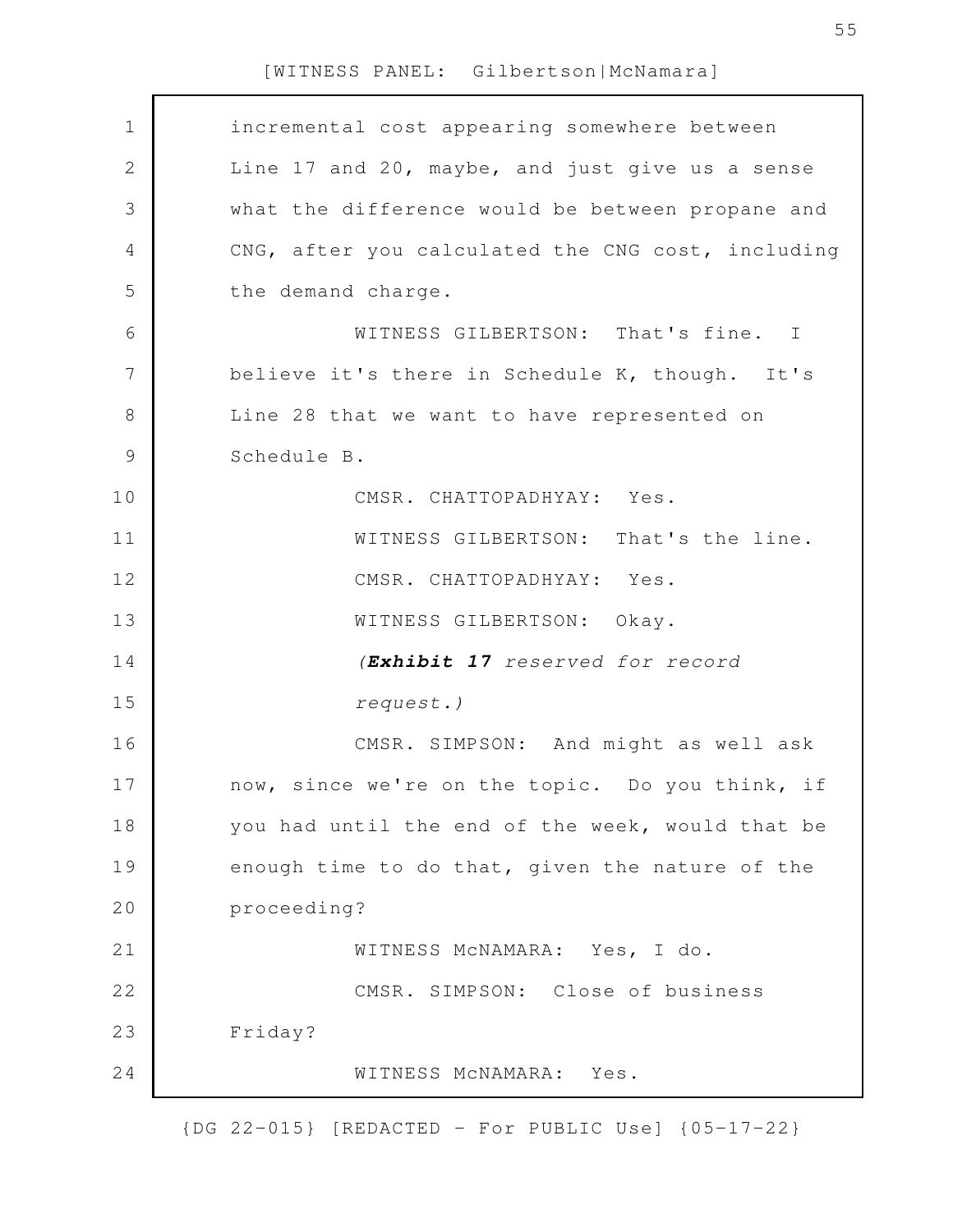| $\mathbf 1$   | CMSR. SIMPSON: Okay. Go ahead.                      |
|---------------|-----------------------------------------------------|
| 2             | CMSR. CHATTOPADHYAY: Since we are                   |
| 3             | talking deadlines, I am trying to recall, you       |
| 4             | mentioned something about a supplemental, you       |
| 5             | know, response or supplement to --                  |
| 6             | MS. SCHWARZER: It's an attachment.                  |
| 7             | CMSR. CHATTOPADHYAY: -- Exhibit -- was              |
| 8             | it 13?                                              |
| $\mathcal{G}$ | MS. SCHWARZER: I believe it was 15 --               |
| 10            | it was the LDAC spreadsheet attachment. Yes, I      |
| 11            | believe it's 13, Commissioner.                      |
| 12            | CMSR. CHATTOPADHYAY: Okay. So, that,                |
| 13            | too, please provide that.                           |
| 14            | MS. SCHWARZER: Yes.                                 |
| 15            | CMSR. CHATTOPADHYAY: By the end of                  |
| 16            | this week, would be helpful.                        |
| 17            | CMSR. SIMPSON: Thank you. I don't                   |
| 18            | have any further questions.                         |
| 19            | MR. SHEEHAN: Just a couple follow-up.               |
| 20            | REDIRECT EXAMINATION                                |
| 21            | BY MR. SHEEHAN:                                     |
| 22            | Ms. McNamara, the discussion we just had about<br>Q |
| 23            | presenting the CNG information, that would not      |
| 24            | change the proposed rates in this proceeding,       |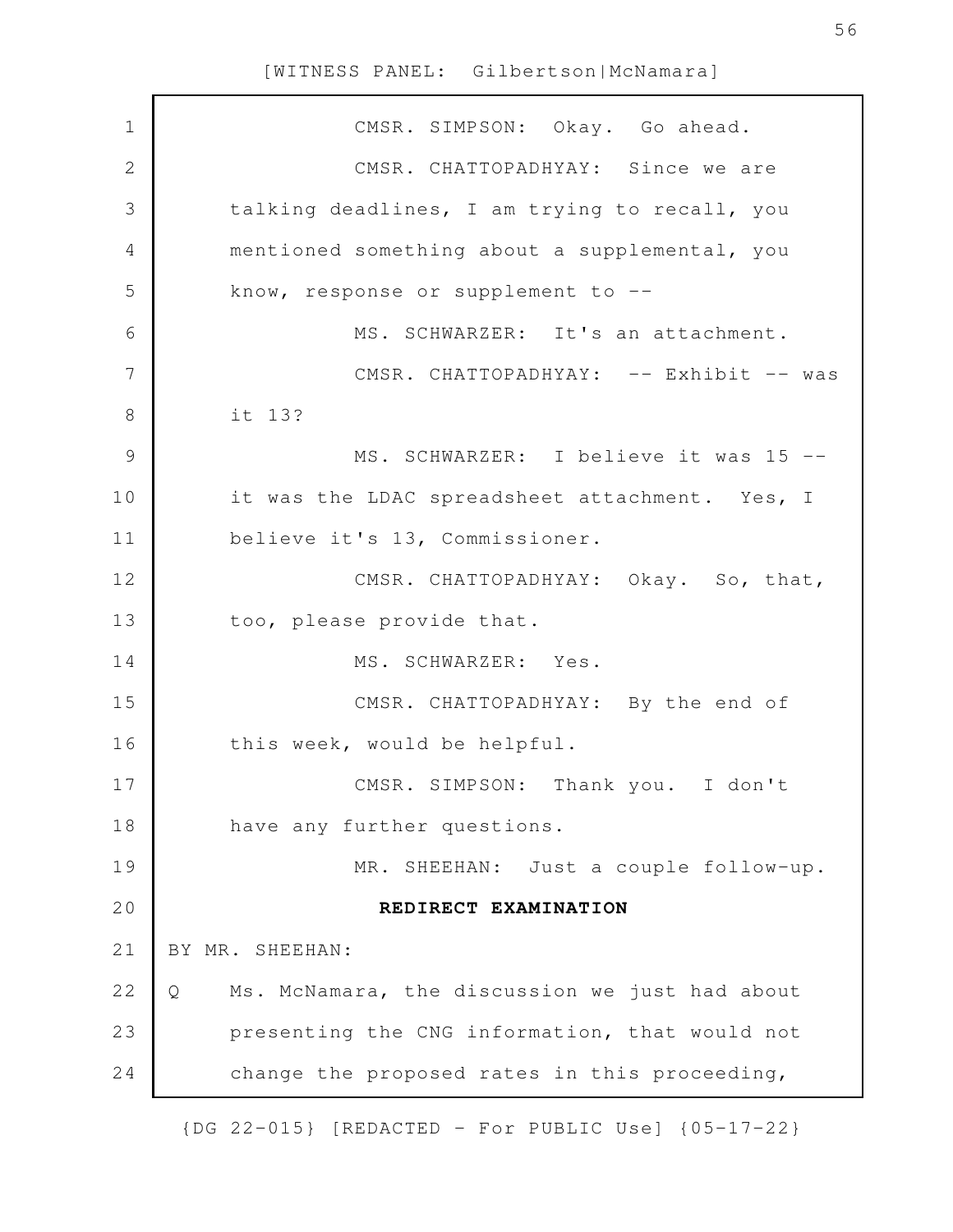| $\mathbf 1$   |   | correct?                                          |
|---------------|---|---------------------------------------------------|
| $\mathbf{2}$  | Α | (McNamara) Not at all.                            |
| 3             | Q | It's simply depicting it in a different way that  |
| 4             |   | the folks think would be helpful, is that fair?   |
| 5             | Α | (McNamara) Correct.                               |
| 6             |   | MR. SHEEHAN: Okay. That's all I have.             |
| 7             |   | Thank you.                                        |
| $8\,$         |   | CMSR. CHATTOPADHYAY: Thank you,                   |
| $\mathcal{G}$ |   | Commissioner Simpson.                             |
| 10            |   | BY CMSR. CHATTOPADHYAY:                           |
| 11            | Q | You, I think, had mentioned you had looked at the |
| 12            |   | recent prices, CNG and propane?                   |
| 13            | A | (Gilbertson) Yes.                                 |
| 14            | Q | And you said they're "more or less flat". Can     |
| 15            |   | you give me a sense of how, as far as the         |
| 16            |   | relative movement of concern for CNG and propane, |
| 17            |   | have they remained the same as well, or do you    |
| 18            |   | have some thoughts on it, of late, like, you      |
| 19            |   | know, compared to where they were even a month    |
| 20            |   | ago?                                              |
| 21            | Α | (Gilbertson) It's going up every month. I looked  |
| 22            |   | at -- I looked at March.                          |
| 23            | Q | And can I just -- sorry. Can I just clarify?      |
| 24            |   | What I mean is, the difference between propane    |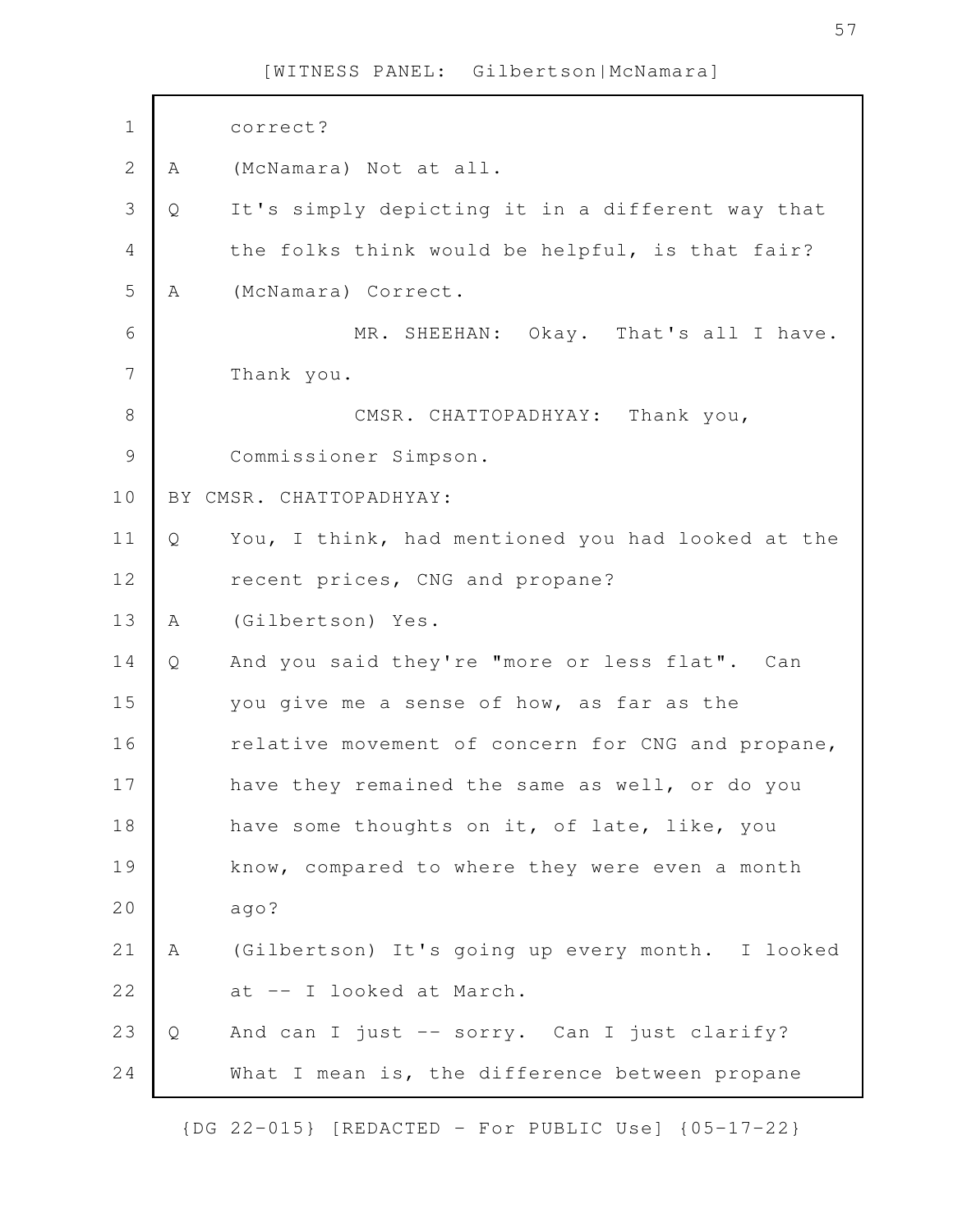| $\mathbf 1$   |     | and CNG?                                          |
|---------------|-----|---------------------------------------------------|
| $\mathbf 2$   | A   | (Gilbertson) Oh, the difference between CNG and   |
| 3             |     | propane?                                          |
| 4             | Q   | Yes.                                              |
| 5             | Α   | (Gilbertson) Okay. Yes. So, when we first         |
| 6             |     | filed, I believe it was April 25th, I think was   |
| 7             |     | the date or something, it was a much larger       |
| $\,8\,$       |     | discrepancy between the CNG and propane. CNG was  |
| $\mathcal{G}$ |     | cheaper to the magnitude of about 50 cents, which |
| 10            |     | is good, I mean, which is a lot. And, as we       |
| 11            |     | updated pricing, what we're seeing is that the    |
| 12            |     | natural gas is going up faster than the propane   |
| 13            |     | is. So, that gap is now, I think it's like 7      |
| 14            |     | cents. It went from -- or, actually, I'm          |
| 15            |     | $sorry$ --                                        |
| 16            |     | [Court reporter interruption to repeat            |
| 17            |     | the number.]                                      |
| 18            | BY. | THE WITNESS:                                      |
| 19            | A   | (Gilbertson) I said it wrong anyway. It's         |
| 20            |     | 16 cents now. It was about 15 cents. Now, it's    |
| 21            |     | about 16 cents. And each time I updated it, it    |
| 22            |     | seems to be closing that gap a little bit. So,    |
| 23            |     | we'll see what happens.                           |
| 24            |     | BY CMSR. CHATTOPADHYAY:                           |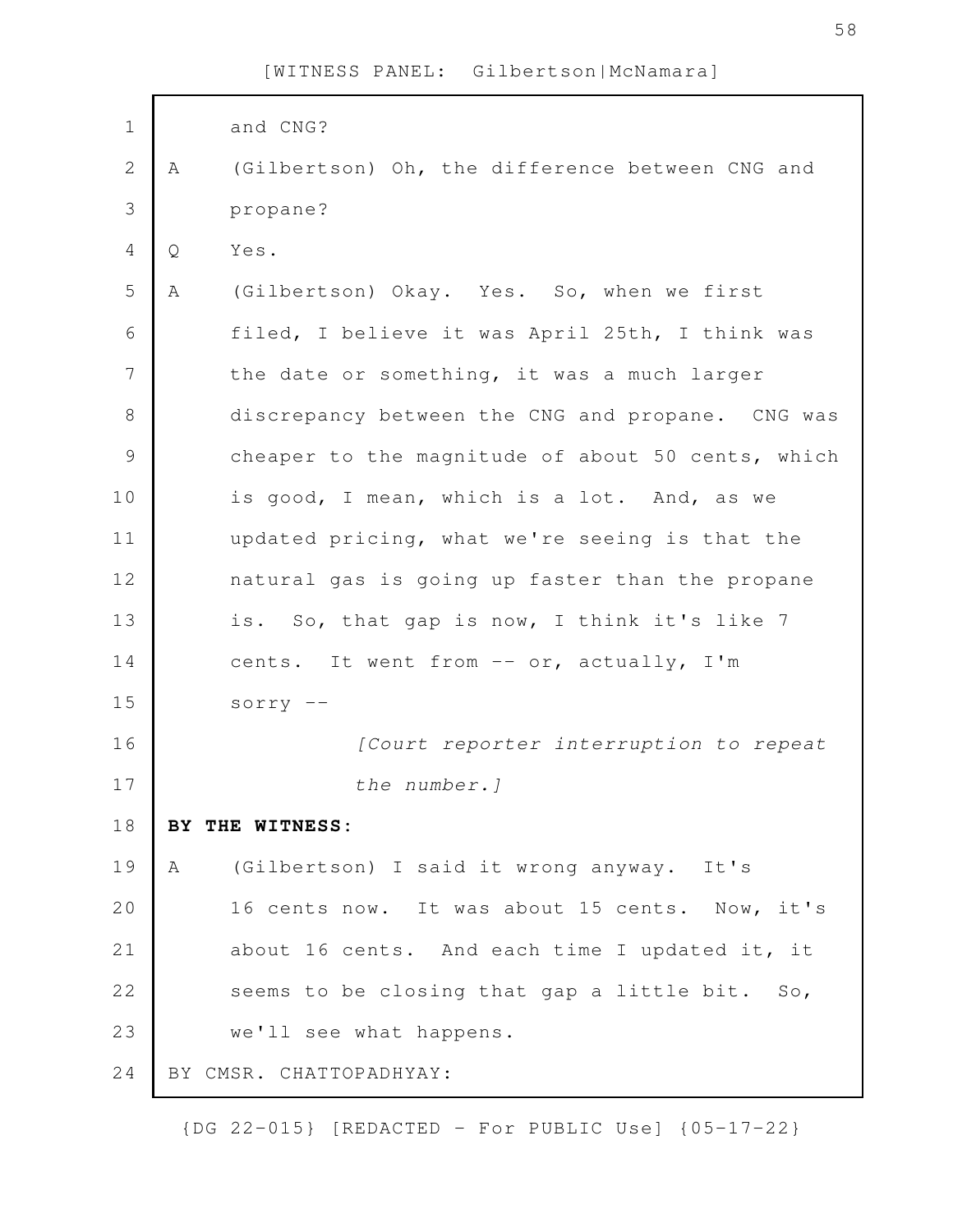| $\mathbf 1$    | Q | Okay. So, if I heard you correctly, it went from  |
|----------------|---|---------------------------------------------------|
| $\mathbf{2}$   |   | 50, 5-0, to 17 cents or 16 cents?                 |
| 3              | Α | (Gilbertson) Something like -- yes.               |
| 4              | Q | Okay.                                             |
| 5              | Α | (Gilbertson) In that magnitude, yes.              |
| 6              | Q | Can you just walk through your -- in the          |
| $\overline{7}$ |   | testimony, you had talked about how there was an  |
| $\,8\,$        |   | error that led to the changes in the prices.      |
| 9              |   | There was a \$19,592 issue. And, so, can you walk |
| 10             |   | us through that a little bit, just to make sure   |
| 11             |   | we understand what you were mentioning in the     |
| 12             |   | testimony? And I think this would be the May      |
| 13             |   | 10th testimony that you --                        |
| 14             | Α | (Gilbertson) So, I'm going to have Cathy address  |
| 15             |   | that one.                                         |
| 16             | Q | And I'm trying to go to the right Bates page.     |
| 17             | А | (McNamara) Okay.                                  |
| 18             | Q | So, it's Bates Page 021, Exhibit 1. Is that       |
| 19             |   | correct? No, it's not. Sorry. It's Bates          |
| 20             |   | Page 020, beginning Line 12 through 21. So, just  |
| 21             |   | give me a sense of how -- or, what's going on?    |
| 22             | Α | (McNamara) So, for the incremental savings for -- |
| 23             |   | the way we depicted it in the original March 15th |
| 24             |   | filing was as a decrease to the cost of gas.      |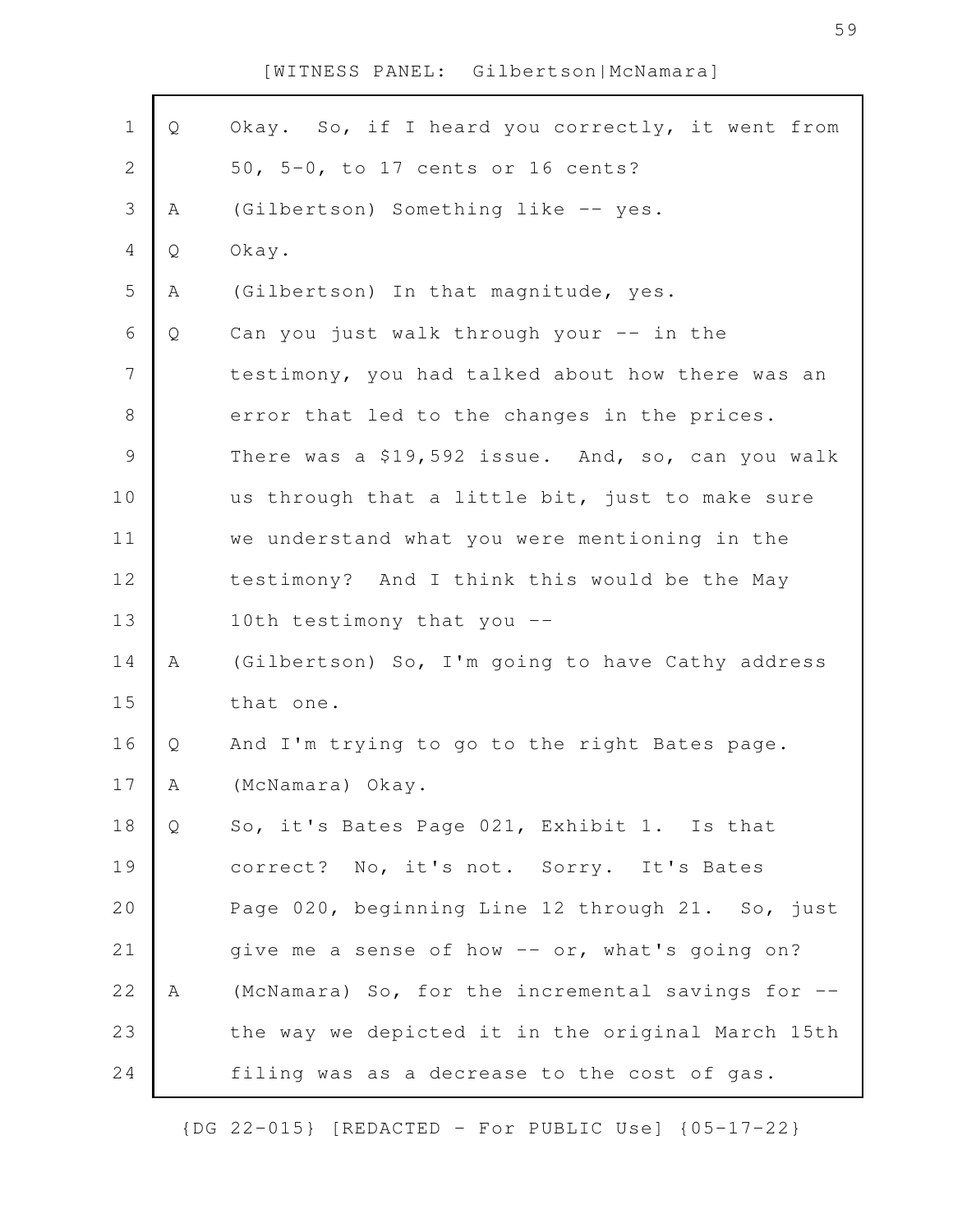| $\mathbf 1$   | Q | A negative number?                                |
|---------------|---|---------------------------------------------------|
| $\mathbf{2}$  | Α | (McNamara) As a negative number. And, because     |
| 3             |   | the calculations include 100 percent of the       |
| 4             |   | savings already, when Debbie updates the pricing, |
| 5             |   | we should have been adding back 50 percent to     |
| 6             |   | share that savings with the customers. So, it     |
| 7             |   | was just a flip of the sign on that line of the   |
| $\,8\,$       |   | transaction in the calculation. We should have    |
| $\mathcal{G}$ |   | added to customers' costs, instead of             |
| 10            |   | subtracting.                                      |
| 11            | Q | So, really, what you did was you adjusted roughly |
| 12            |   | \$38,000?                                         |
| 13            | Α | (McNamara) Correct.                               |
| 14            | Q | That's what got reflected in the prices, other    |
| 15            |   | than the changes in the commodity prices and all  |
| 16            |   | of that. Right?                                   |
| 17            | A | (McNamara) Correct.                               |
| 18            |   | CMSR. CHATTOPADHYAY: Okay. I think                |
| 19            |   | that's all I have. I just want to thank you for   |
| 20            |   | the answers.                                      |
| 21            |   | So, do we have any redirect?                      |
| 22            |   | MR. SHEEHAN: I'm sorry. The question              |
| 23            |   | I asked before I thought was the redirect, and I  |
| 24            |   | cut you off. So, I have no further questions.     |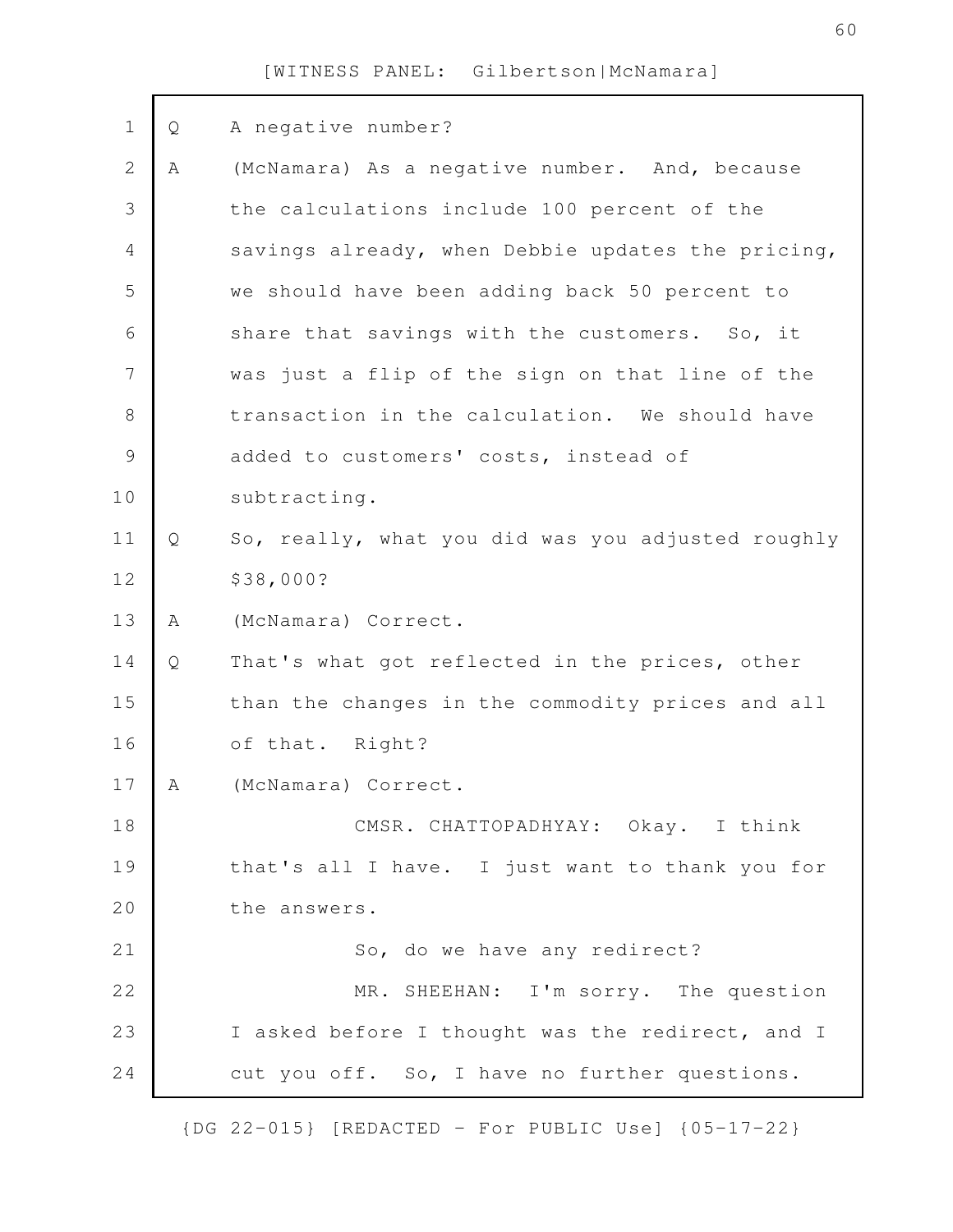CMSR. CHATTOPADHYAY: Okay. That was not the first time. Happens to me all the time. So, let's go to the closing arguments. MS. SCHWARZER: Commissioner? Excuse me. Commissioner Chattopadhyay, I would ask that all the exhibits be moved into evidence, if they haven't already been? CMSR. CHATTOPADHYAY: Sure. I was going to do that. MS. SCHWARZER: I'm sorry. CMSR. CHATTOPADHYAY: Okay. But, okay, if you want me to do it first, it's Line 13 here in my notes, and then Line 11 was where I was going first. But, anyway, so, without objection, we will strike ID on sort of Exhibits 1 through 16. And we'll hold the record open for Exhibit 17. And I'm a little confused about the Exhibit 13 being updated with the supplemental. Should we just keep it at "Exhibit 13"? MS. SCHWARZER: I think it would be most simple if I just filed a supplemental attachment to Exhibit 13 and identified it as maybe "13a". 1 2 3 4 5 6 7 8 9 10 11 12 13 14 15 16 17 18 19 20 21 22 23 24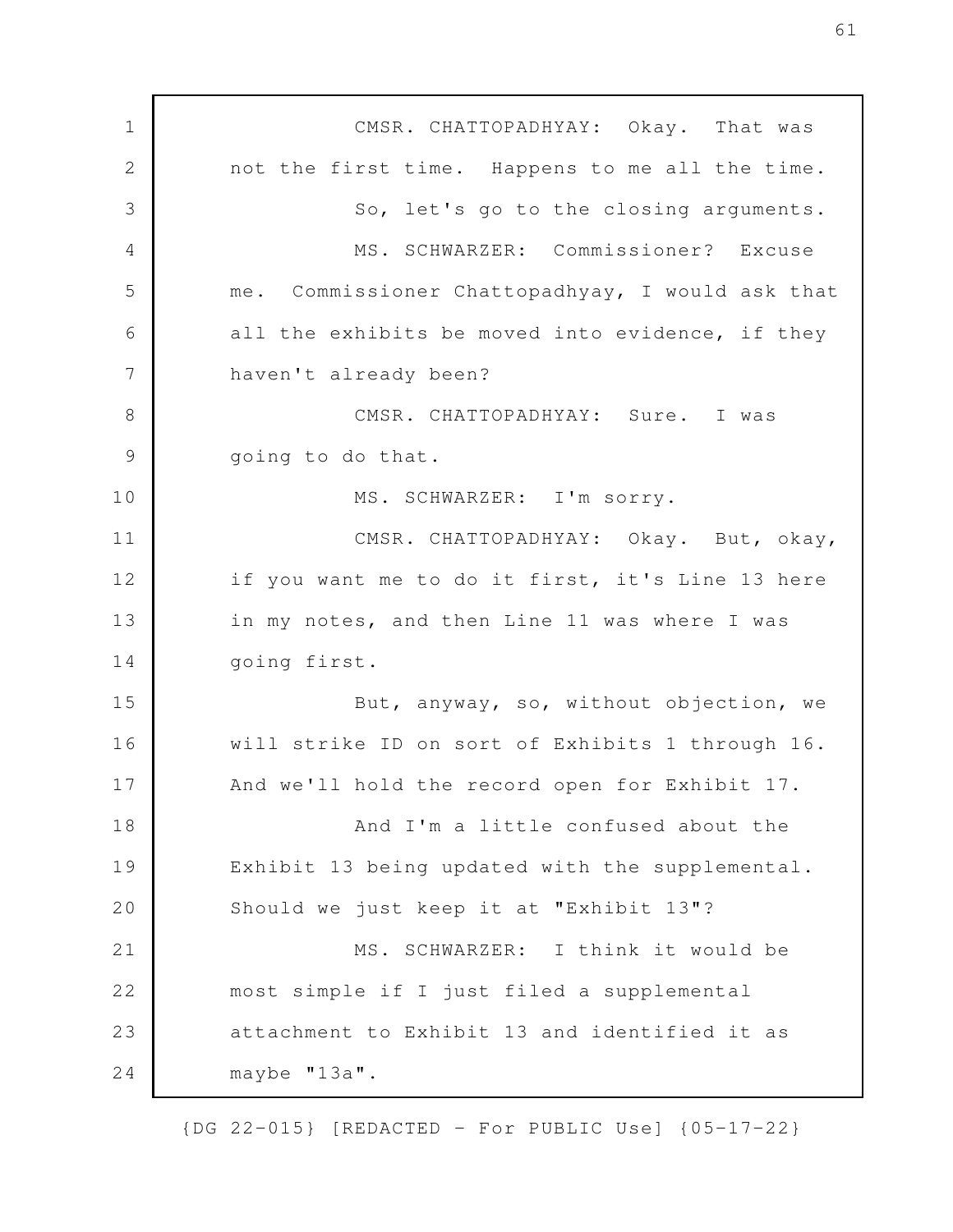CMSR. CHATTOPADHYAY: Okay, that's helpful. MS. SCHWARZER: Thank you. *(Exhibit 13a reserved for filing a supplemental attachment.)* MR. SHEEHAN: And we will have 17 and 18, because there will be a confidential and a redacted. CMSR. CHATTOPADHYAY: That is true. Thank you. Yes. *(***Exhibit 17** *and* **Exhibit 18** *reserved for the Record Request to be filed, consisting of a confidential version and a redacted version.)* CMSR. CHATTOPADHYAY: So, now, let's go to closing arguments. MR. SHEEHAN: You're looking to me? I could go first. CMSR. CHATTOPADHYAY: I am. MR. SHEEHAN: So, first, I want to express my apologies for the screw-up that caused this hearing to be bounced. It happened. You know, we were in a busy time, and we lost track of the date, and we apologize for that. We 1 2 3 4 5 6 7 8 9 10 11 12 13 14 15 16 17 18 19 20 21 22 23 24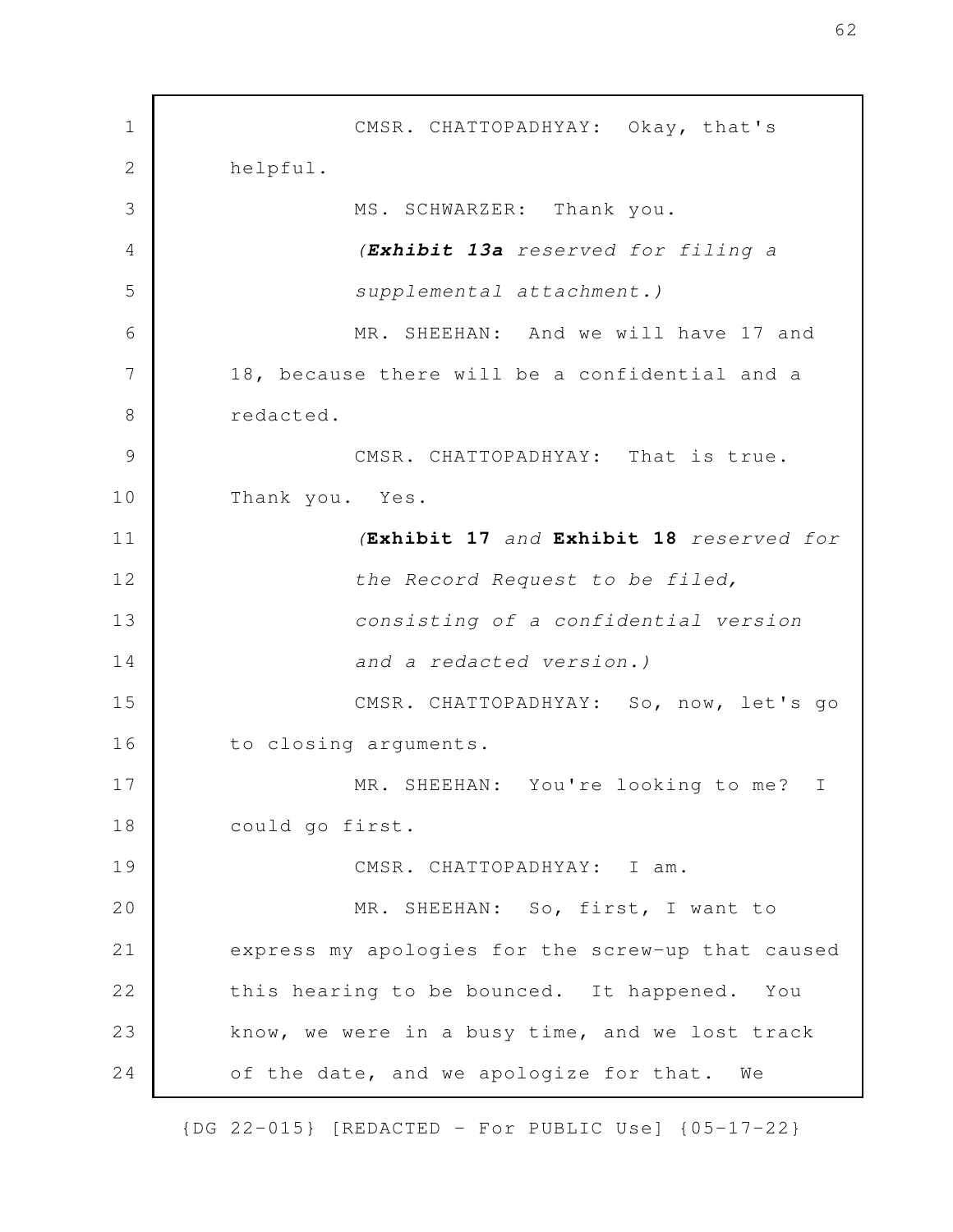appreciate the Commission's forbearance in getting this hearing promptly. To some high-level Keene questions, the high, overarching plan in Keene is we have a propane-air system that has a termination date. It's an antiquated system. We don't own it. We don't own the land. We have a lease that expires in a few years. Plus, propane-air system exposes us to unnecessary liability. We actually have to go into customers' homes and change their furnaces to accept the propane-air. When they buy a new furnace, it's natural gas or propane. And, of course, that's not something we should be doing. We've been doing it for decades, our predecessors. But it's a reason to get out of the propane-air business. The pipes in the ground can, obviously, can serve natural gas. So, the plan has always been to convert Keene from propane-air to natural gas. In the last couple rate cases, the Commission has set out a whole bunch of procedures that we have to follow in order to do that. And, so, you will get lots of notice 1 2 3 4 5 6 7 8 9 10 11 12 13 14 15 16 17 18 19 20 21 22 23 24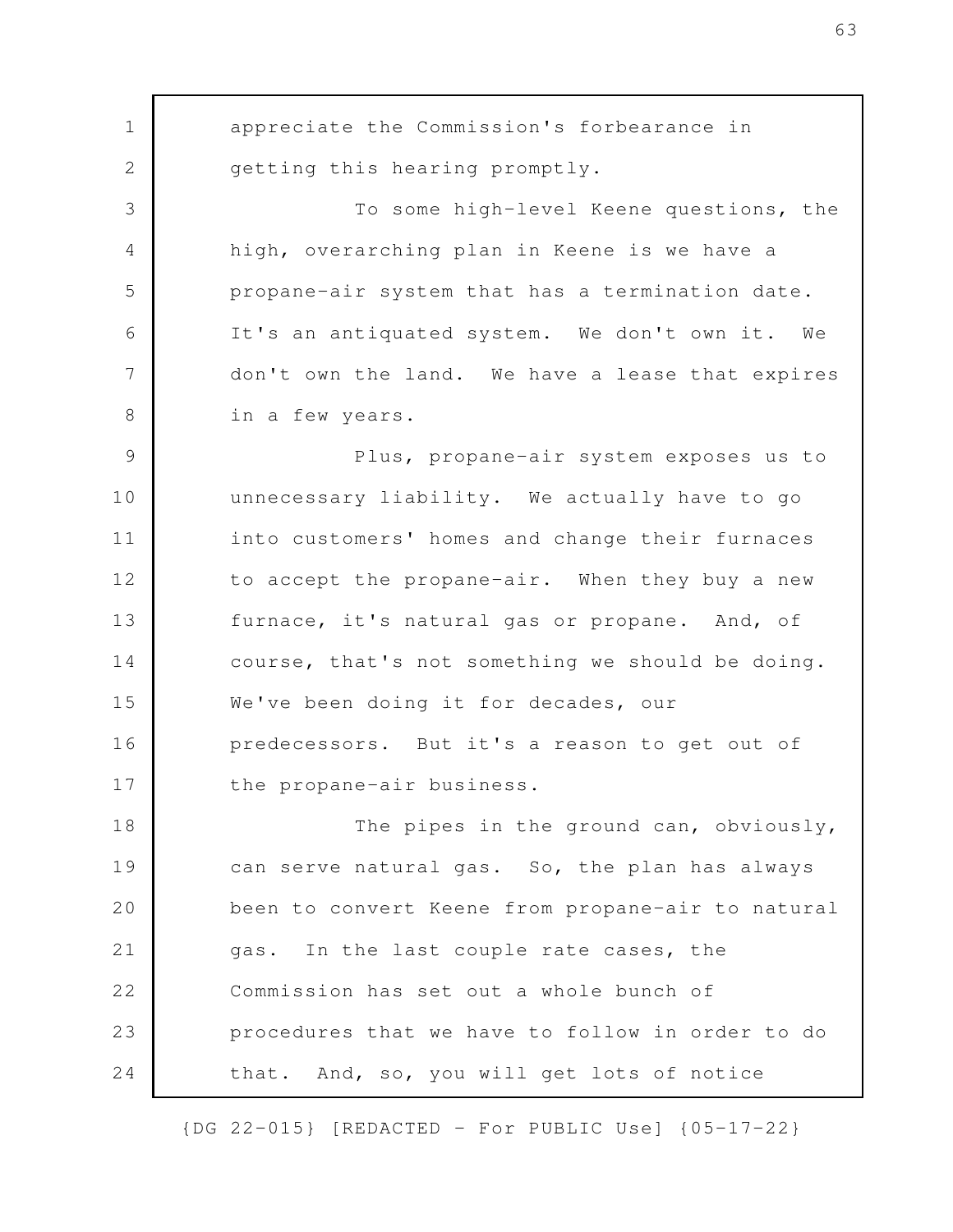before we take a step on the next phase. The 700 feet of pipe that Ms. Gilbertson referenced was specifically called out in the rate case. We knew that was coming. And the parties agreed that that was okay, that was not a new phase. It was a relatively minor extension. Picked up a couple good customers, so it made sense. And, as Ms. Gilbertson mentioned, there might be one or two that could be added to that same line. But, then, we're done with growth in Keene, until we come back to you with the next phase. We are looking at the options in Keene, and they range from building a new propane-air system, which seems counterintuitive, but we've looked at it, just to make sure we've looked at everything; we're looking at LNG facilities, and we have the location where our existing CNG is, and we've looked at literally 20 other locations around town that could host an LNG facility, and it could be LNG combined with continued CNG. And that process, frankly, has taken a couple years. It's a lot of engineering, a lot of searching. And I've said, I think at a couple 1 2 3 4 5 6 7 8 9 10 11 12 13 14 15 16 17 18 19 20 21 22 23 24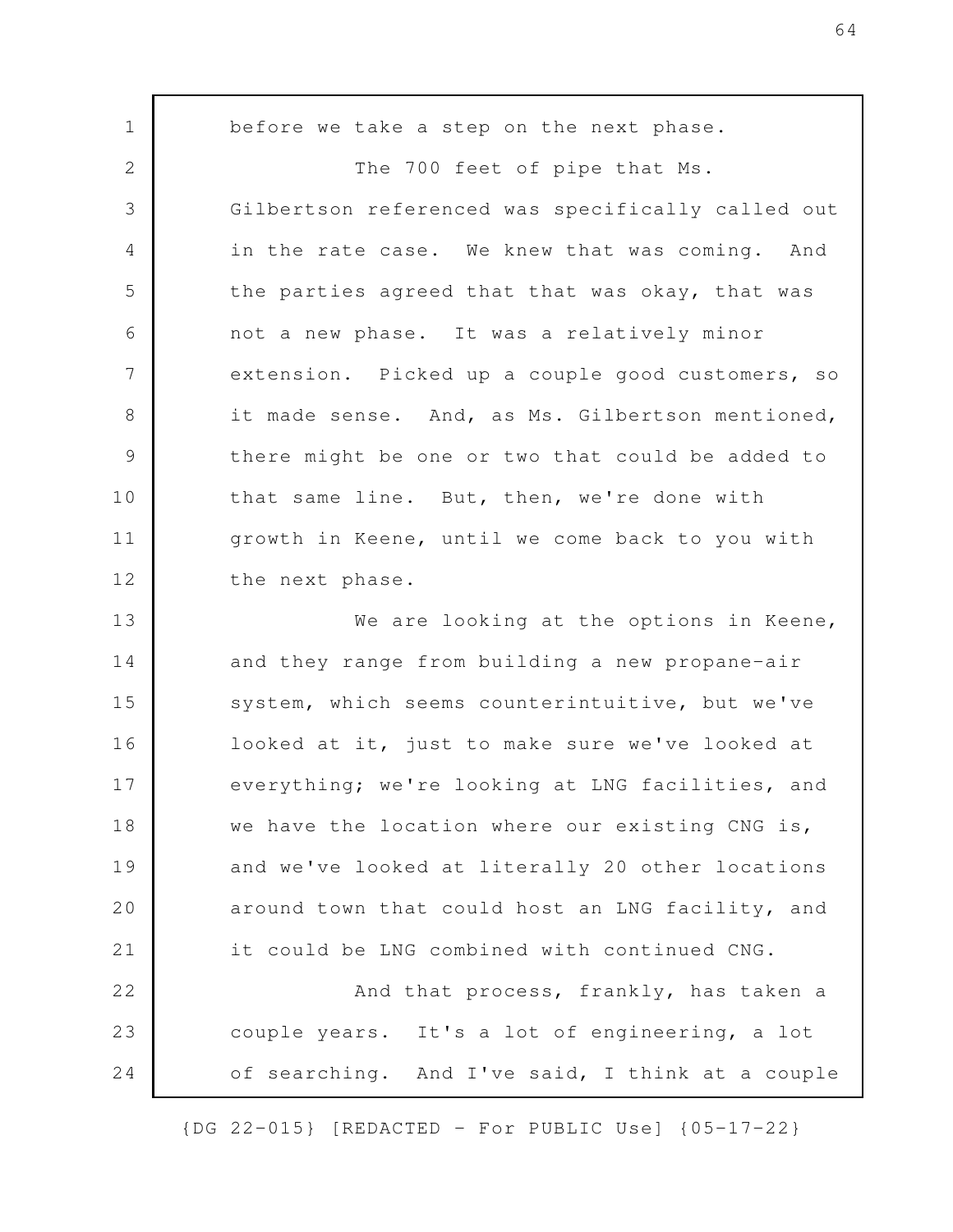of these hearings, "we're close to the end", and then another six months go by. And the bottom line is, it's expensive. And, if we're going to do that, it's going to be a substantial filing, with a lot of work here. So, that's the "big picture" for Keene. Now, once we have that system, as Commissioner Simpson mentioned, Keene is a perfect laboratory for RNG or hydrogen or something else. And we are actively looking at all of that. We've been talking to the City itself. They're totally behind it. There's a "Green Keene Initiative" that we are hoping to help them with. So, again, these are relatively early stages. The Administration has a lot of money available for hydrogen projects, for RNG projects. We're knocking on all those doors trying to get all that done. But I have nothing concrete to offer you now, other than it's being seriously looked at. And, for all the right reasons, Keene would be a great place to be a pilot, for lack of a better word, of new technologies. New paragraph. The existing RNG 1 2 3 4 5 6 7 8 9 10 11 12 13 14 15 16 17 18 19 20 21 22 23 24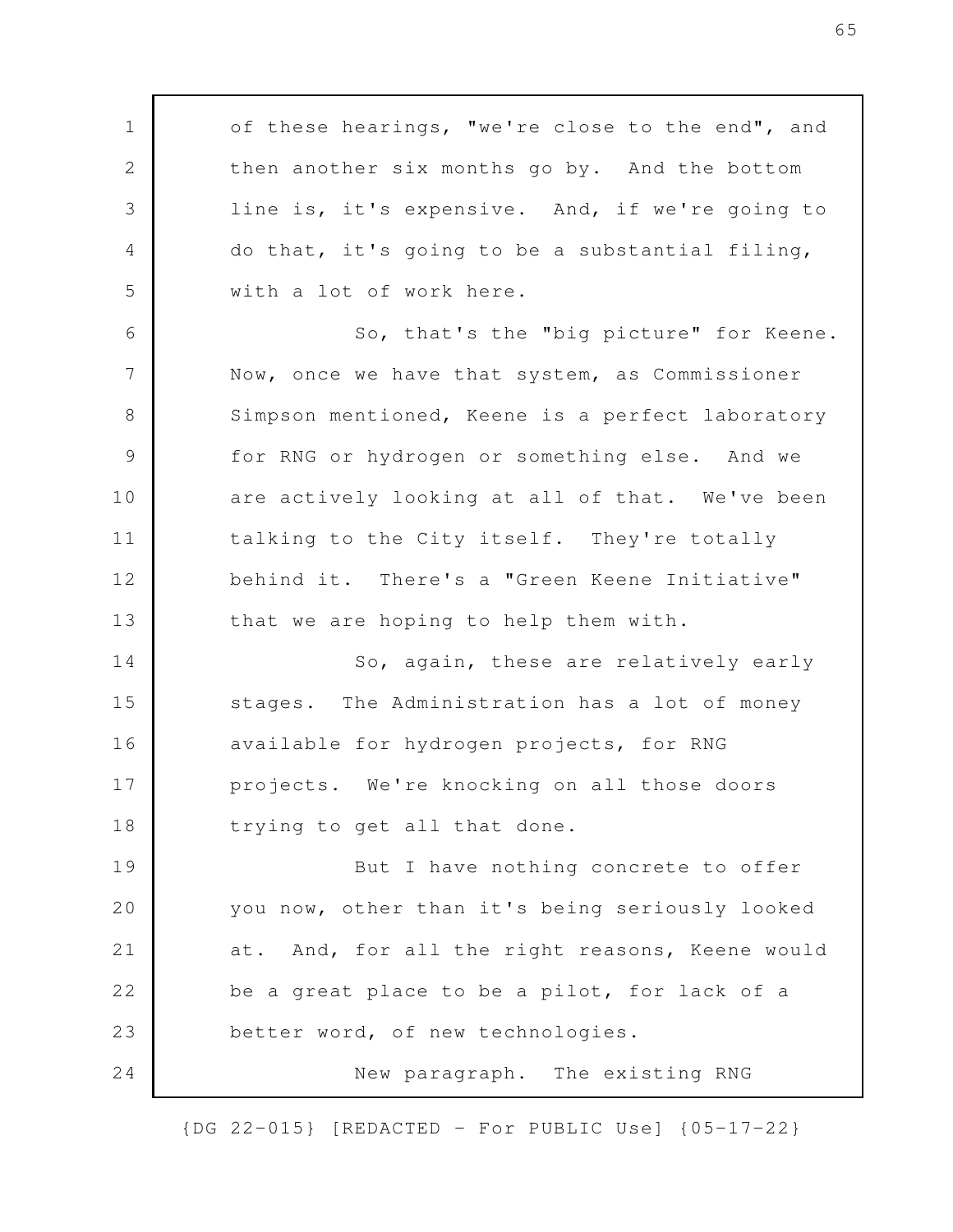contract, there's an outfit called "RUDARPA", R-U-D-A-R-P-A, and Commissioner Chattopadhyay is very familiar with it. They are building a facility at the Bethlehem Landfill to take the landfill gas and clean it up, compress it, and deliver it the same as CNG. We filed the contract initially, I think it was in '18, that included an option that we buy the facility, if they met certain production targets. That did not go over particularly well, frankly, with OCA and Staff. We reconsidered, and we filed a new contract in 2020 or 2021 that had removed that automatic option, and turned it into, basically, an agreement that we would buy all the RNG coming out of that facility. That docket was poised for a hearing this winter, and we paused it, with the Commission's blessing, because of legislation that would change the landscape for utilities and RNG projects. That legislation has passed, I think last week, it's awaiting the Governor's signature. My Government Affairs person said "there's no reason the Governor won't sign it." Obviously, we never know until it happens. 1 2 3 4 5 6 7 8 9 10 11 12 13 14 15 16 17 18 19 20 21 22 23 24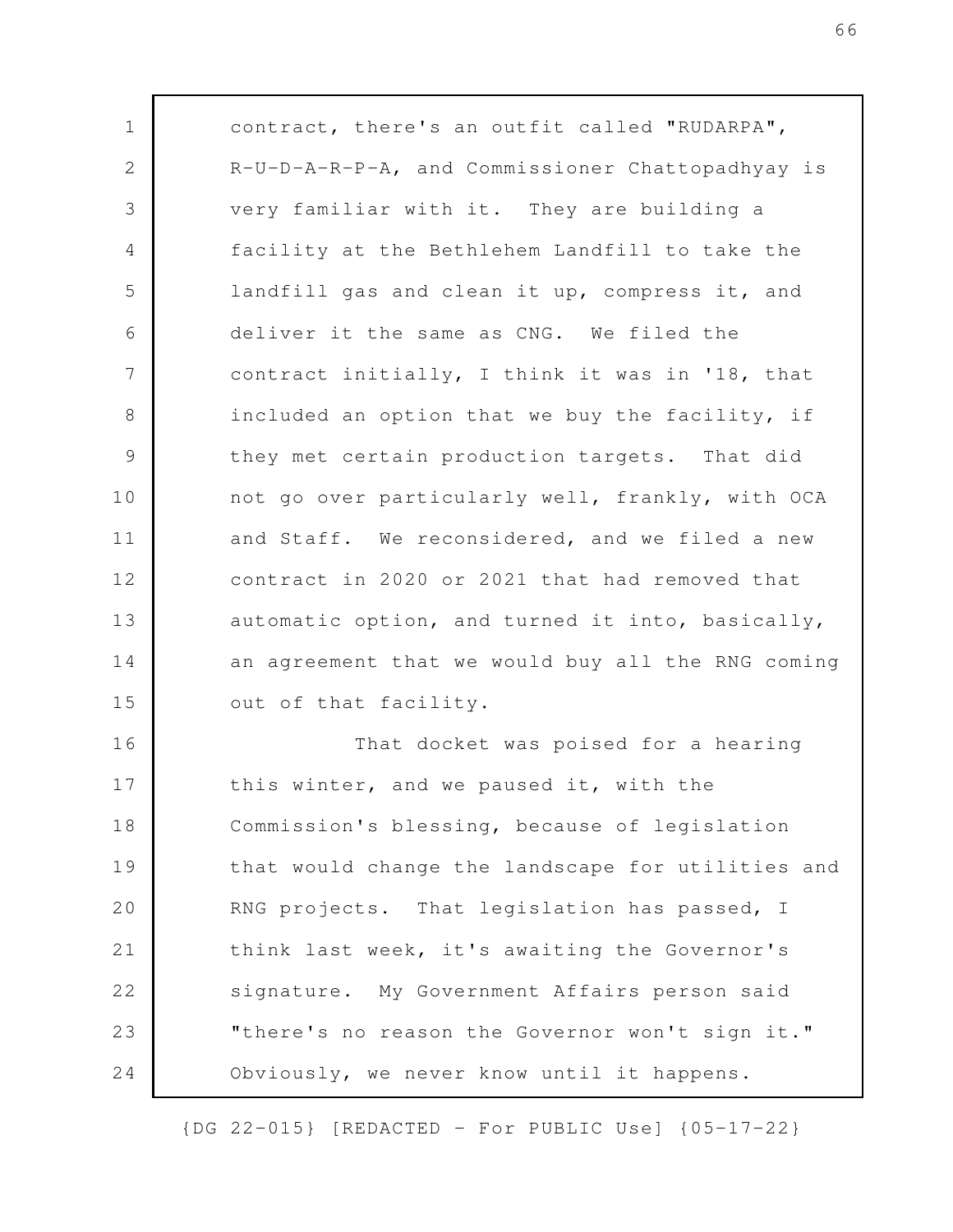That, and the expectation is that, with the new legislation, then we -- there's a few requirements there that we would have to go through and come back with the RUDARPA -- revive the RUDARPA docket. That's kind of what we envisioned. As an aside, they're building, and expect to have gas this fall. So, again, who knows? They are having their own supply chain issues, it might go into next winter, but they are under construction and working hard. So, stay tuned on that. Keene would be a possible outlet for that. There's another option, that we take the RNG to Tilton, which is the very end of our system, that could use both the gas and the pressure that would come from the CNG facility way at the end of our system. Those are things we're looking at. So, that's Keene and RNG in a nutshell. If you have any other questions, I'd be happy to  $-$ CMSR. SIMPSON: Just one follow-up. MR. SHEEHAN: Sure. 1 2 3 4 5 6 7 8 9 10 11 12 13 14 15 16 17 18 19 20 21 22 23 24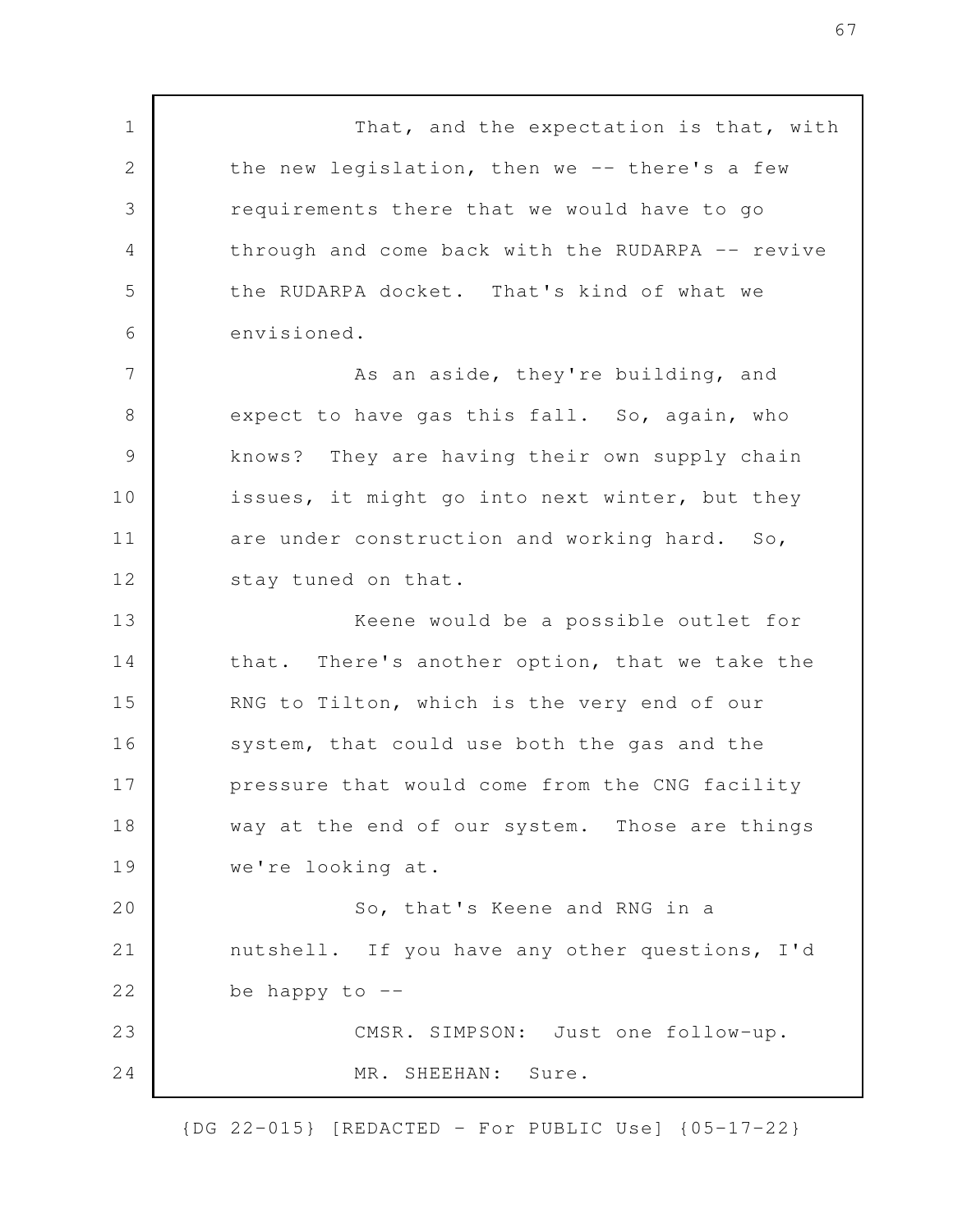CMSR. SIMPSON: Do you have any sense of the scale of possible output from the facility, the production facility that you mentioned, with respect to the demand on the Keene system? MR. SHEEHAN: The output of the Landfill is in the four to 500,000 dekatherms a year, I can't remember if it's four or five. That is more than Keene could handle. We would need other places to take it, if Keene were one customer. Let me back up. That, right now, there's a limited amount of Keene that could take it, because it's only the CNG customers who could take the RNG. So, Keene, as a whole, I don't have a handle on what that throughput is, and that would be, you know, 10 years off anyway. The contract with the Landfill is 15 years, I believe. And it's got a declining production as the landfill is exhausted. So, if we're going turn Keene into RNG, it would have to be that, plus something else, if that's the way we go. So, what you'll see from us in the coming months is something to do with that 1 2 3 4 5 6 7 8 9 10 11 12 13 14 15 16 17 18 19 20 21 22 23 24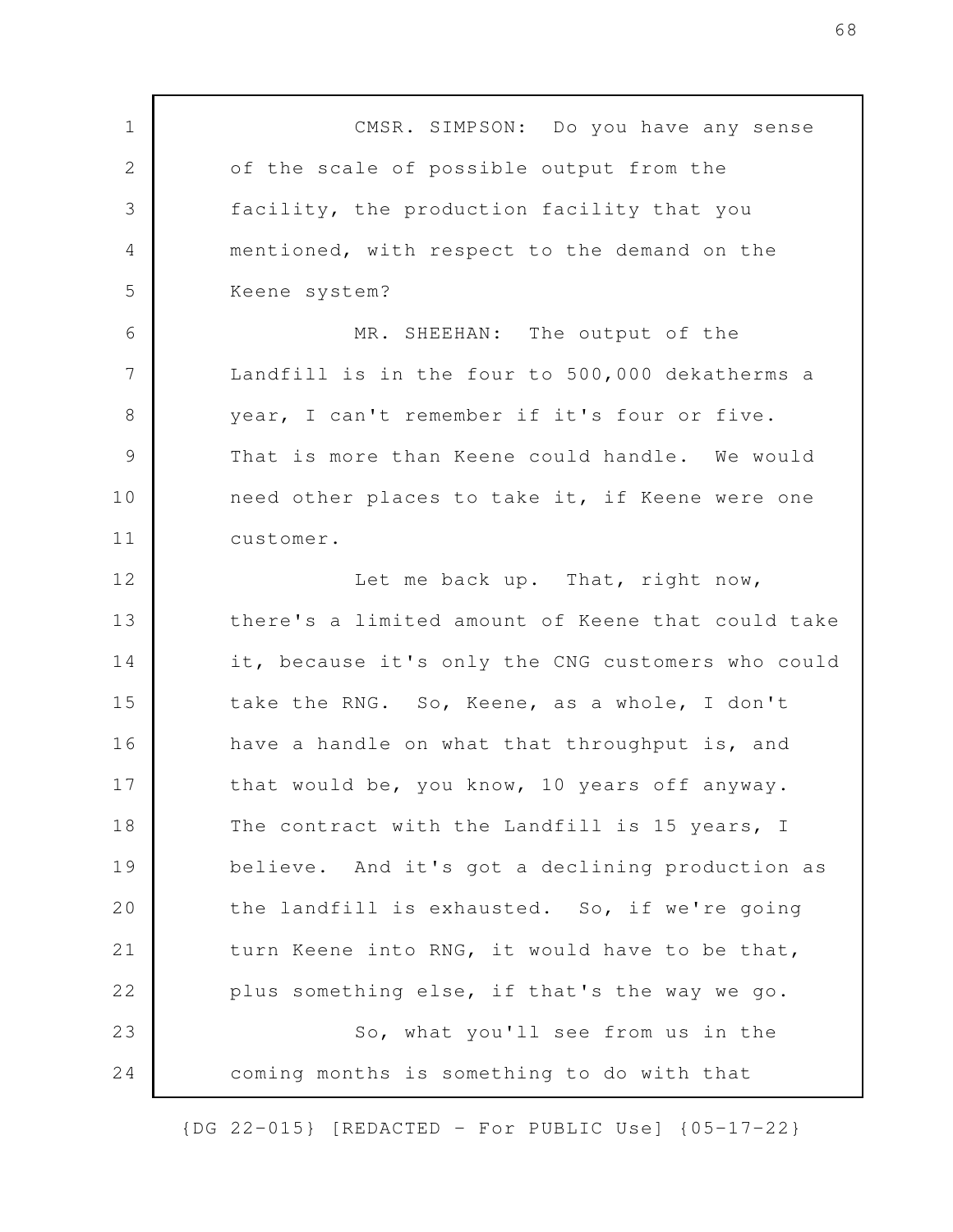RUDARPA contract. We have a few options of how to bring it back to you. We need to change our tariff to say that we can accept RNG. That was part of the filing that received favorable testimony from the Safety Division, that it basically copied the pipeline specs of what are the thresholds, and the RNG folks have to meet those thresholds or we don't take the gas. So, those are some things you'll see over the next few months.

1

2

3

4

5

6

7

8

9

10

Now, back to this case, we have what is otherwise, other than the hiccup caused by the delay of the hearing, we have a fairly simple, straightforward Keene cost of gas filing. The prices have gone up. But, other than that, it's the usual calculations of the price, of the CNG/propane delta incremental cost calculation, which is embedded in it. And we ask that the Commission approve the \$1.62, whatever the precise number is, effective June 1, with the usual ability to go up 25 percent or down an unlimited amount. To counsel's questions about "should we 11 12 13 14 15 16 17 18 19 20 21 22 23

use the \$1.70 number as the basis for the cap?" 24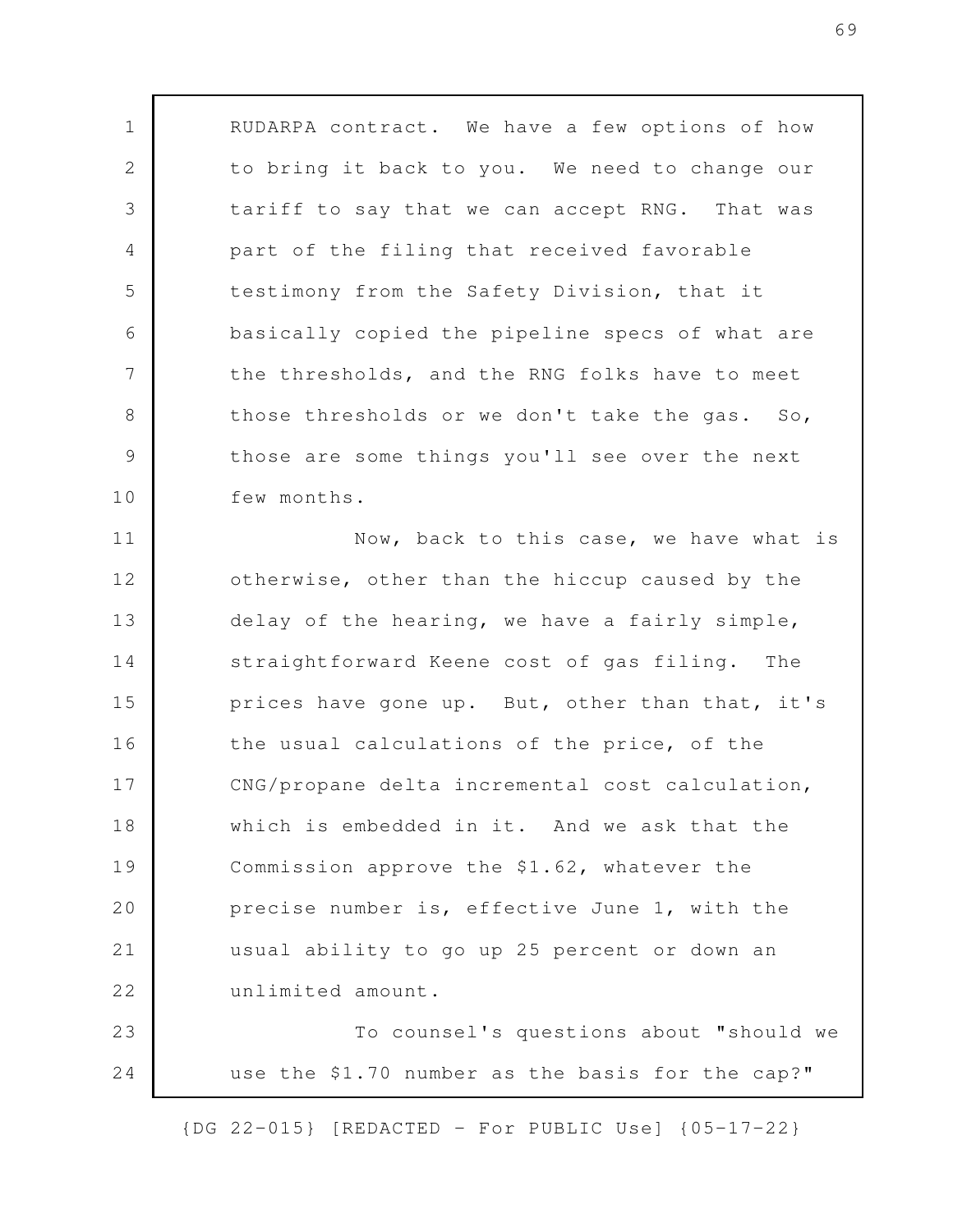The reason we didn't is because that's not what we've done before. It's always been, you calculate the rate, and you work off that. The \$1.70 is the rate that would have been calculated. So, yes, there's a reason to adopt it, but it would be out of the norm, which is why we didn't do it. As you heard from the witnesses, there's an expectation that the prices will be flat. But, again, who knows? So, but our ask is that you approve the \$1.62, and the 25 percent cap off of that. Thank you. CMSR. CHATTOPADHYAY: DOE. MS. SCHWARZER: Thank you, Commissioners. The Department is not prepared to address propane-air at this time. I will say that it was the Department's understanding that there would not be additional CNG customers added to Keene in the summer period. And, if memory serves, the possibility of adding RNG to Tilton was not an issue that required additional pressure, as the changes have been made to that 1 2 3 4 5 6 7 8 9 10 11 12 13 14 15 16 17 18 19 20 21 22 23 24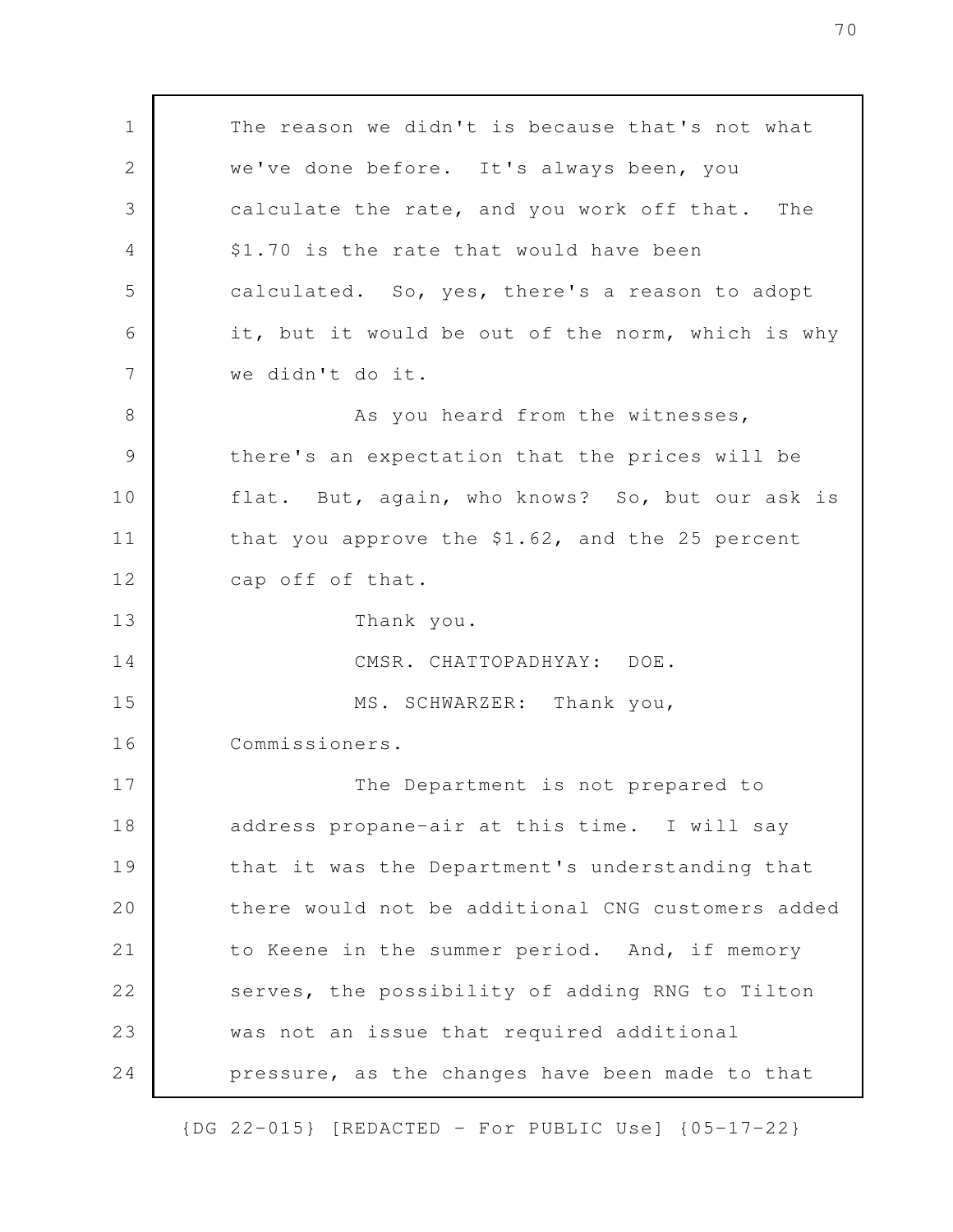system, at least in the opinion of DOE when the docket was suspended, subject to further conversation. Turning back to this docket, just want to reiterate that there's no retroactive rate issue in this docket, for reasons described in my opening. The Department is certainly grateful to Liberty for working with us in this docket, and particularly for working with Staff counsel without a gas analyst in two technical sessions. Very much appreciate their willingness to describe and explain when questions are asked. In this particular instance, it's clear that the May -- month of May remains part of the summer docket, and that's for the summer period, which is important to the Department, and to later our Audit Group. DOE does not object to the rates proposed in the Company's May 10th filing, subject to further review and reconciliation of Liberty-Keene Summer 2022 cost of gas at the end of the summer period. Thank you. CMSR. CHATTOPADHYAY: Thank you. 1 2 3 4 5 6 7 8 9 10 11 12 13 14 15 16 17 18 19 20 21 22 23 24